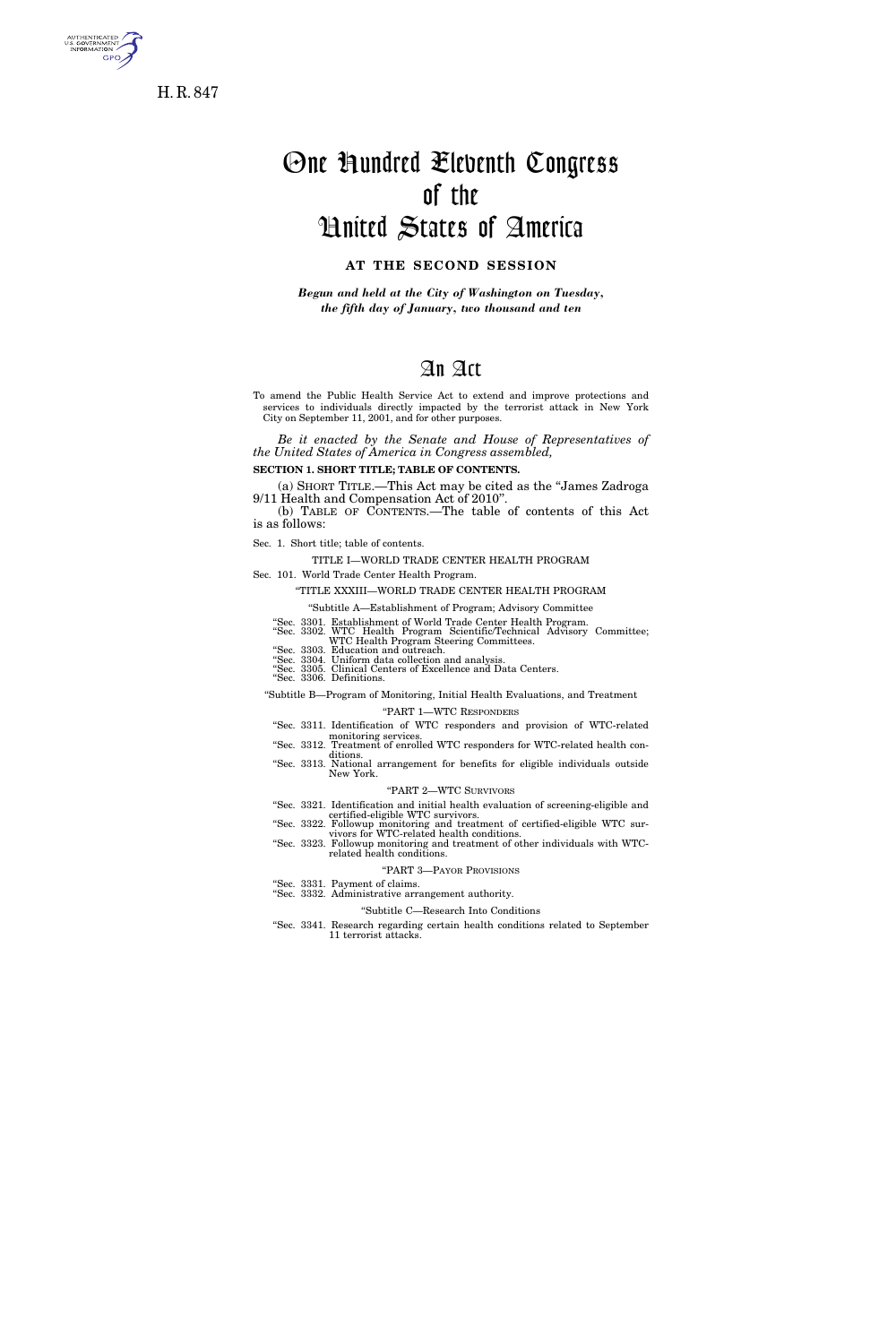#### ''Sec. 3342. World Trade Center Health Registry.

#### ''Subtitle D—Funding

#### ''Sec. 3351. World Trade Center Health Program Fund.

TITLE II—SEPTEMBER 11TH VICTIM COMPENSATION FUND OF 2001

Sec. 201. Definitions.

- Sec. 202. Extended and expanded eligibility for compensation.
- Sec. 203. Requirement to update regulations. Sec. 204. Limited liability for certain claims.
- Sec. 205. Funding; attorney fees.

#### TITLE III—REVENUE RELATED PROVISIONS

Sec. 301. Excise tax on foreign procurement.

Sec. 302. Renewal of fees for visa-dependent employers.

TITLE IV—BUDGETARY EFFECTS

Sec. 401. Compliance with Statutory Pay-As-You-Go Act of 2010.

# **TITLE I—WORLD TRADE CENTER HEALTH PROGRAM**

#### **SEC. 101. WORLD TRADE CENTER HEALTH PROGRAM.**

The Public Health Service Act is amended by adding at the end the following new title:

### **''TITLE XXXIII—WORLD TRADE CENTER HEALTH PROGRAM**

## **''Subtitle A—Establishment of Program; Advisory Committee**

#### **''SEC. 3301. ESTABLISHMENT OF WORLD TRADE CENTER HEALTH PRO-GRAM.**

"(a) IN GENERAL.-There is hereby established within the Department of Health and Human Services a program to be known as the World Trade Center Health Program, which shall be administered by the WTC Program Administrator, to provide beginning on July 1, 2011—

''(1) medical monitoring and treatment benefits to eligible emergency responders and recovery and cleanup workers (including those who are Federal employees) who responded to the September 11, 2001, terrorist attacks; and

''(2) initial health evaluation, monitoring, and treatment benefits to residents and other building occupants and area workers in New York City who were directly impacted and adversely affected by such attacks.

''(b) COMPONENTS OF PROGRAM.—The WTC Program includes the following components:

''(1) MEDICAL MONITORING FOR RESPONDERS.—Medical monitoring under section 3311, including clinical examinations and long-term health monitoring and analysis for enrolled WTC responders who were likely to have been exposed to airborne toxins that were released, or to other hazards, as a result of the September 11, 2001, terrorist attacks.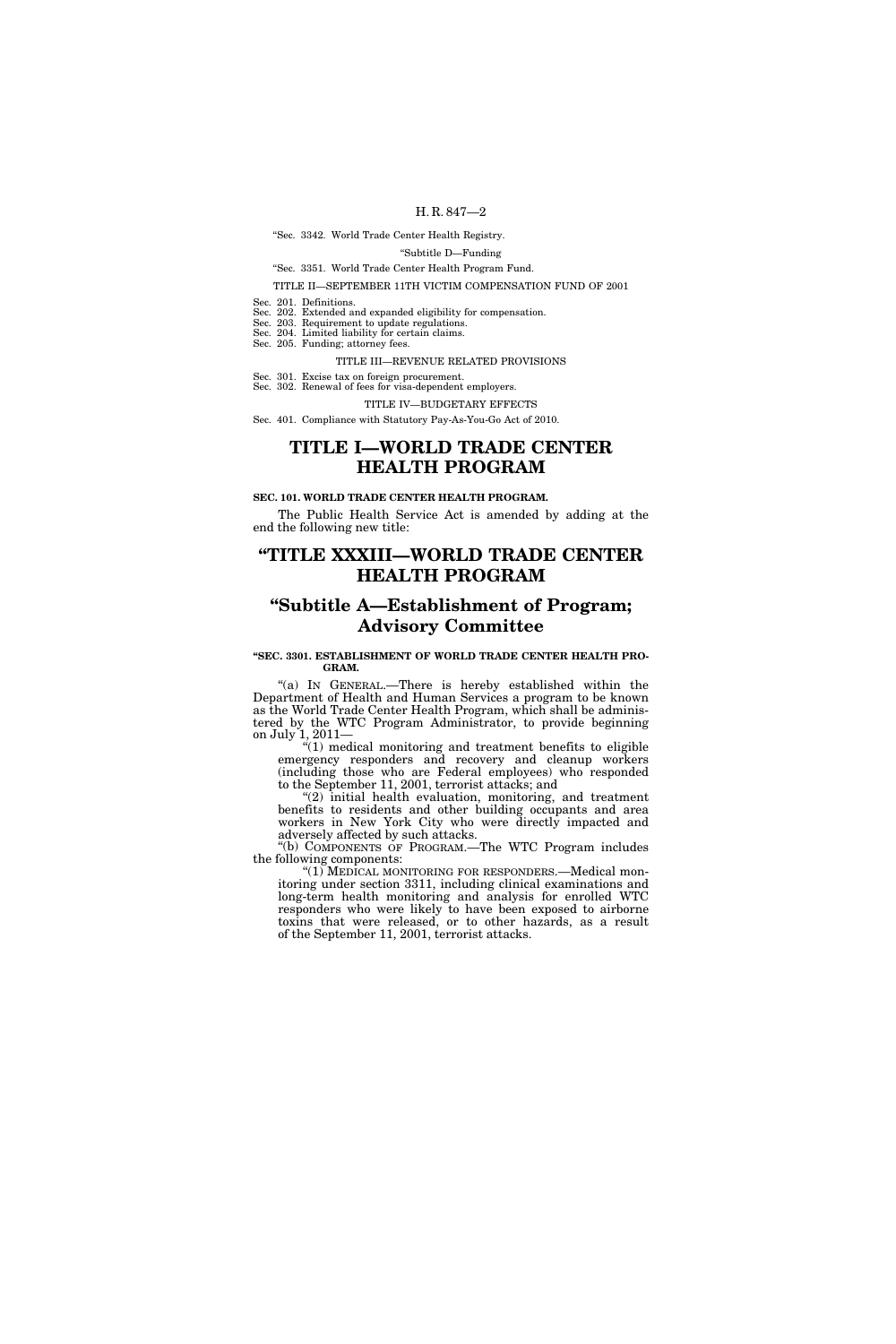"(2) INITIAL HEALTH EVALUATION FOR SURVIVORS.- An initial health evaluation under section 3321, including an evaluation to determine eligibility for followup monitoring and treatment.

''(3) FOLLOWUP MONITORING AND TREATMENT FOR WTC-RELATED HEALTH CONDITIONS FOR RESPONDERS AND SUR-VIVORS.—Provision under sections 3312, 3322, and 3323 of followup monitoring and treatment and payment, subject to the provisions of subsection (d), for all medically necessary health and mental health care expenses of an individual with respect to a WTC-related health condition (including necessary prescription drugs).

" $(4)$  OUTREACH.—Establishment under section 3303 of an education and outreach program to potentially eligible individuals concerning the benefits under this title.

''(5) CLINICAL DATA COLLECTION AND ANALYSIS.—Collection and analysis under section 3304 of health and mental health data relating to individuals receiving monitoring or treatment benefits in a uniform manner in collaboration with the collection of epidemiological data under section 3342.

''(6) RESEARCH ON HEALTH CONDITIONS.—Establishment under subtitle C of a research program on health conditions resulting from the September 11, 2001, terrorist attacks.

''(c) NO COST SHARING.—Monitoring and treatment benefits and initial health evaluation benefits are provided under subtitle B without any deductibles, copayments, or other cost sharing to an enrolled WTC responder or certified-eligible WTC survivor. Initial health evaluation benefits are provided under subtitle B without any deductibles, copayments, or other cost sharing to a screeningeligible WTC survivor.

''(d) PREVENTING FRAUD AND UNREASONABLE ADMINISTRATIVE COSTS.

''(1) FRAUD.—The Inspector General of the Department of Health and Human Services shall develop and implement a program to review the WTC Program's health care expenditures to detect fraudulent or duplicate billing and payment for inappropriate services. This title is a Federal health care program (as defined in section 1128B(f) of the Social Security Act) and is a health plan (as defined in section 1128C(c) of such Act) for purposes of applying sections 1128 through 1128E of such Act.

''(2) UNREASONABLE ADMINISTRATIVE COSTS.—The Inspector General of the Department of Health and Human Services shall develop and implement a program to review the WTC Program for unreasonable administrative costs, including with respect to infrastructure, administration, and claims processing.

''(e) QUALITY ASSURANCE.—The WTC Program Administrator working with the Clinical Centers of Excellence shall develop and implement a quality assurance program for the monitoring and treatment delivered by such Centers of Excellence and any other participating health care providers. Such program shall include—

''(1) adherence to monitoring and treatment protocols;  $''(2)$  appropriate diagnostic and treatment referrals for participants;

 $\degree$ (3) prompt communication of test results to participants; and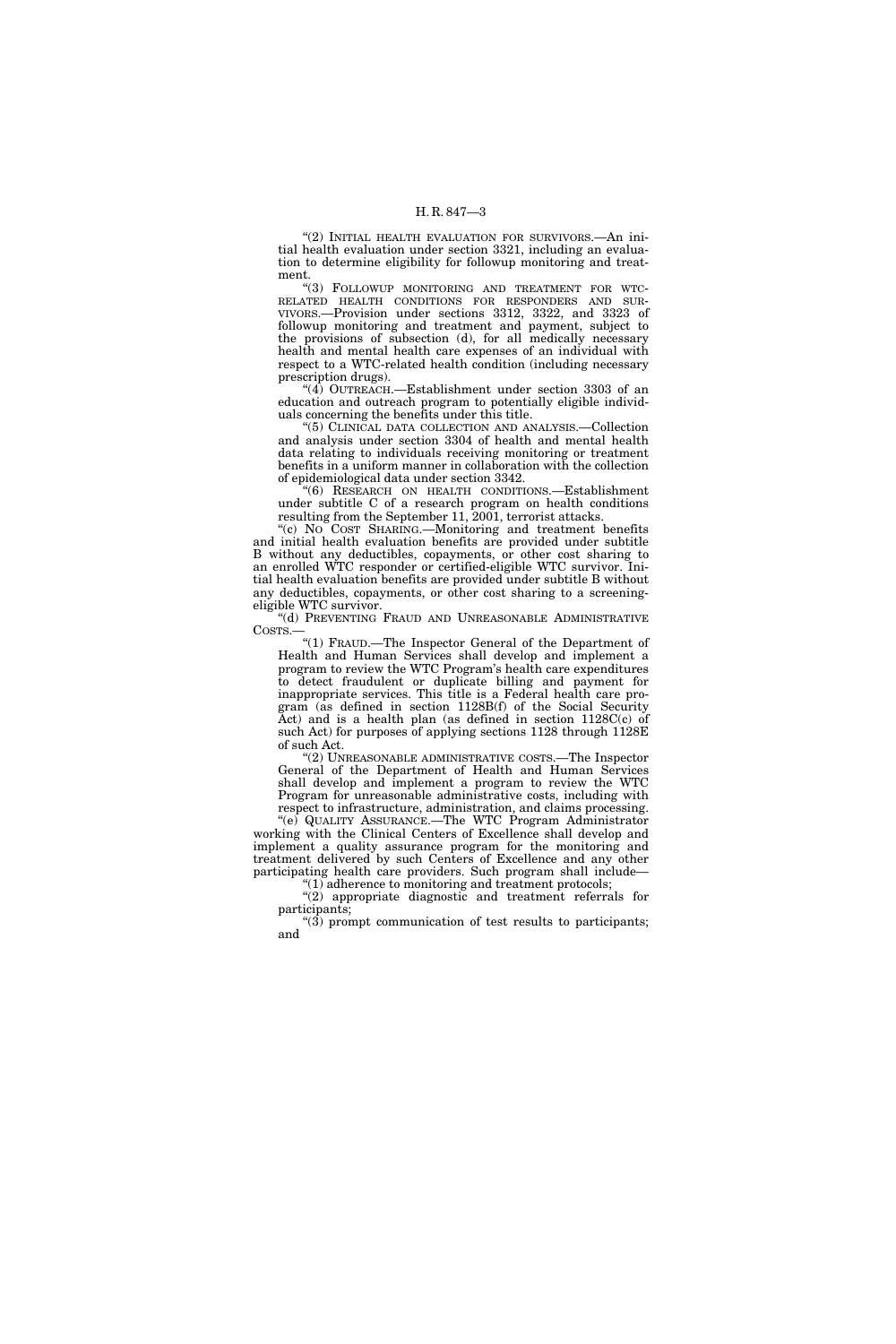"(4) such other elements as the Administrator specifies in consultation with the Clinical Centers of Excellence. ''(f) ANNUAL PROGRAM REPORT.—

" $(1)$  In GENERAL.—Not later than 6 months after the end of each fiscal year in which the WTC Program is in operation, the WTC Program Administrator shall submit an annual report to the Congress on the operations of this title for such fiscal year and for the entire period of operation of the program. ''(2) CONTENTS INCLUDED IN REPORT.—Each annual report

under paragraph (1) shall include at least the following: ''(A) ELIGIBLE INDIVIDUALS.—Information for each clin-

ical program described in paragraph (3)— ''(i) on the number of individuals who applied for certification under subtitle B and the number of such

individuals who were so certified;

''(ii) of the individuals who were certified, on the number who received monitoring under the program and the number of such individuals who received medical treatment under the program;

"(iii) with respect to individuals so certified who received such treatment, on the WTC-related health conditions for which they were treated; and

"(iv) on the projected number of individuals who will be certified under subtitle B in the succeeding fiscal year and the succeeding 10-year period.

"(B) MONITORING, INITIAL HEALTH EVALUATION, AND<br>TREATMENT COSTS.—For each clinical program so COSTS.—For each clinical program so described—

''(i) information on the costs of monitoring and initial health evaluation and the costs of treatment and on the estimated costs of such monitoring, evalua-

tion, and treatment in the succeeding fiscal year; and "(ii) an estimate of the cost of medical treatment for WTC-related health conditions that have been paid for or reimbursed by workers' compensation, by public

or private health plans, or by New York City under section 3331. ''(C) ADMINISTRATIVE COSTS.—Information on the cost

of administering the program, including costs of program support, data collection and analysis, and research conducted under the program.

''(D) ADMINISTRATIVE EXPERIENCE.—Information on the administrative performance of the program, including—

"(i) the performance of the program in providing timely evaluation of and treatment to eligible individuals; and

''(ii) a list of the Clinical Centers of Excellence and other providers that are participating in the program.

''(E) SCIENTIFIC REPORTS.—A summary of the findings of any new scientific reports or studies on the health effects associated with exposure described in section 3306(1), including the findings of research conducted under section 3341(a).

''(F) ADVISORY COMMITTEE RECOMMENDATIONS.—A list of recommendations by the WTC Scientific/Technical Advisory Committee on additional WTC Program eligibility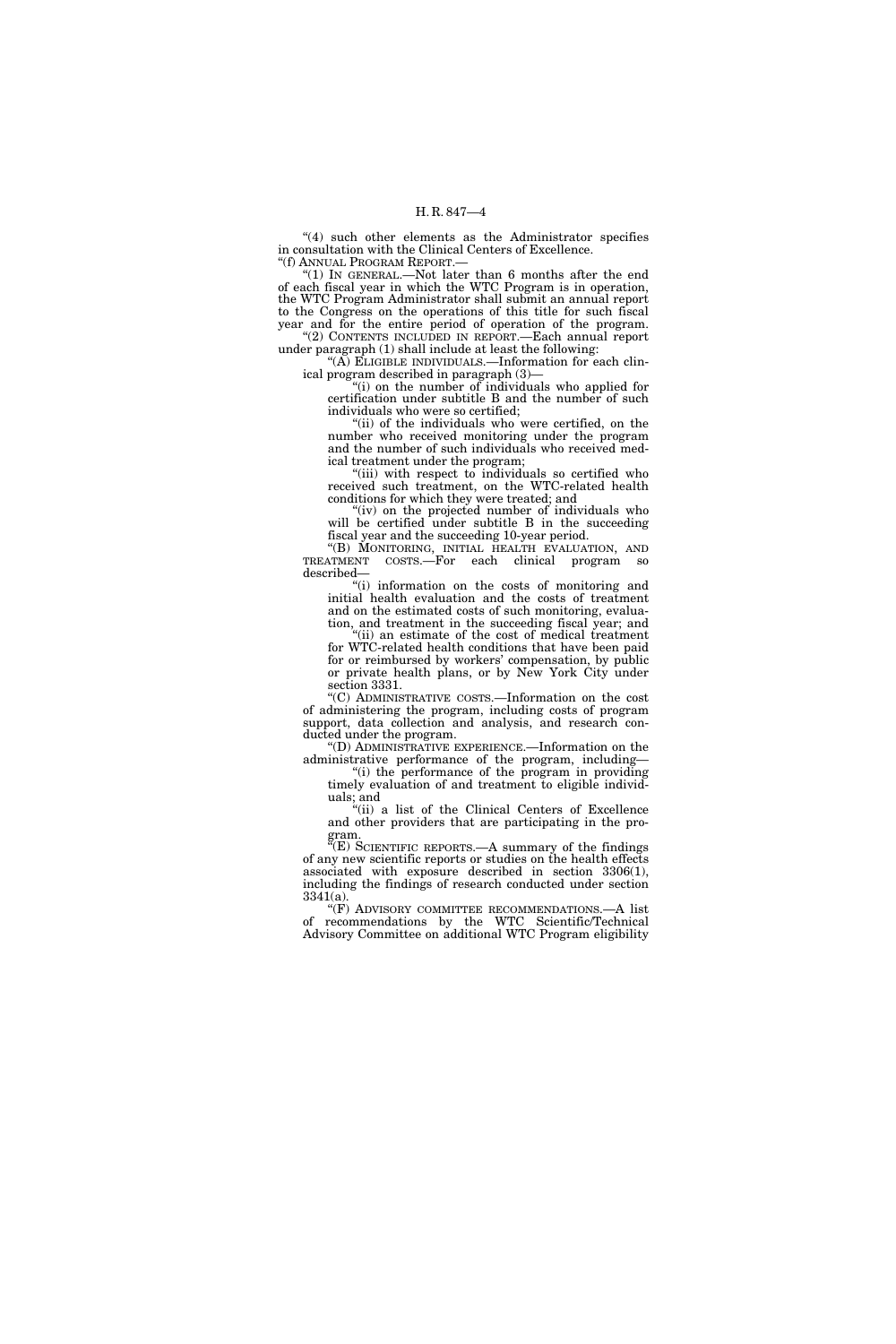criteria and on additional WTC-related health conditions and the action of the WTC Program Administrator concerning each such recommendation.

''(3) SEPARATE CLINICAL PROGRAMS DESCRIBED.—In paragraph (2), each of the following shall be treated as a separate clinical program of the WTC Program:

''(A) FIREFIGHTERS AND RELATED PERSONNEL.—The benefits provided for enrolled WTC responders described in section  $3311(a)(2)(A)$ .

''(B) OTHER WTC RESPONDERS.—The benefits provided for enrolled WTC responders not described in subparagraph (A).

''(C) WTC SURVIVORS.—The benefits provided for screening-eligible WTC survivors and certified-eligible WTC survivors in section 3321(a).

''(g) NOTIFICATION TO CONGRESS UPON REACHING 80 PERCENT OF ELIGIBILITY NUMERICAL LIMITS.—The Secretary shall promptly notify the Congress of each of the following:

"(1) When the number of enrollments of WTC responders subject to the limit established under section  $3311(a)(4)$  has reached 80 percent of such limit.

 $(2)$  When the number of certifications for certified-eligible WTC survivors subject to the limit established under section 3321(a)(3) has reached 80 percent of such limit.

''(h) CONSULTATION.—The WTC Program Administrator shall engage in ongoing outreach and consultation with relevant stakeholders, including the WTC Health Program Steering Committees and the Advisory Committee under section 3302, regarding the implementation and improvement of programs under this title.

#### **''SEC. 3302. WTC HEALTH PROGRAM SCIENTIFIC/TECHNICAL ADVISORY COMMITTEE; WTC HEALTH PROGRAM STEERING COMMIT-TEES.**

''(a) ADVISORY COMMITTEE.— ''(1) ESTABLISHMENT.—The WTC Program Administrator shall establish an advisory committee to be known as the WTC Health Program Scientific/Technical Advisory Committee (in this subsection referred to as the 'Advisory Committee') to review scientific and medical evidence and to make recommendations to the Administrator on additional WTC Program eligibility criteria and on additional WTC-related health conditions.

"(2) COMPOSITION.—The WTC Program Administrator shall appoint the members of the Advisory Committee and shall include at least—

''(A) 4 occupational physicians, at least 2 of whom have experience treating WTC rescue and recovery workers;

" $(B)$  1 physician with expertise in pulmonary medicine;  $\widetilde{C}(C)$  2 environmental medicine or environmental health specialists;

"(D) 2 representatives of WTC responders;

''(E) 2 representatives of certified-eligible WTC survivors;

 $\mathcal{F}(F)$  an industrial hygienist;

 $\mathbf{``(G)}$  a toxicologist;

''(H) an epidemiologist; and

''(I) a mental health professional.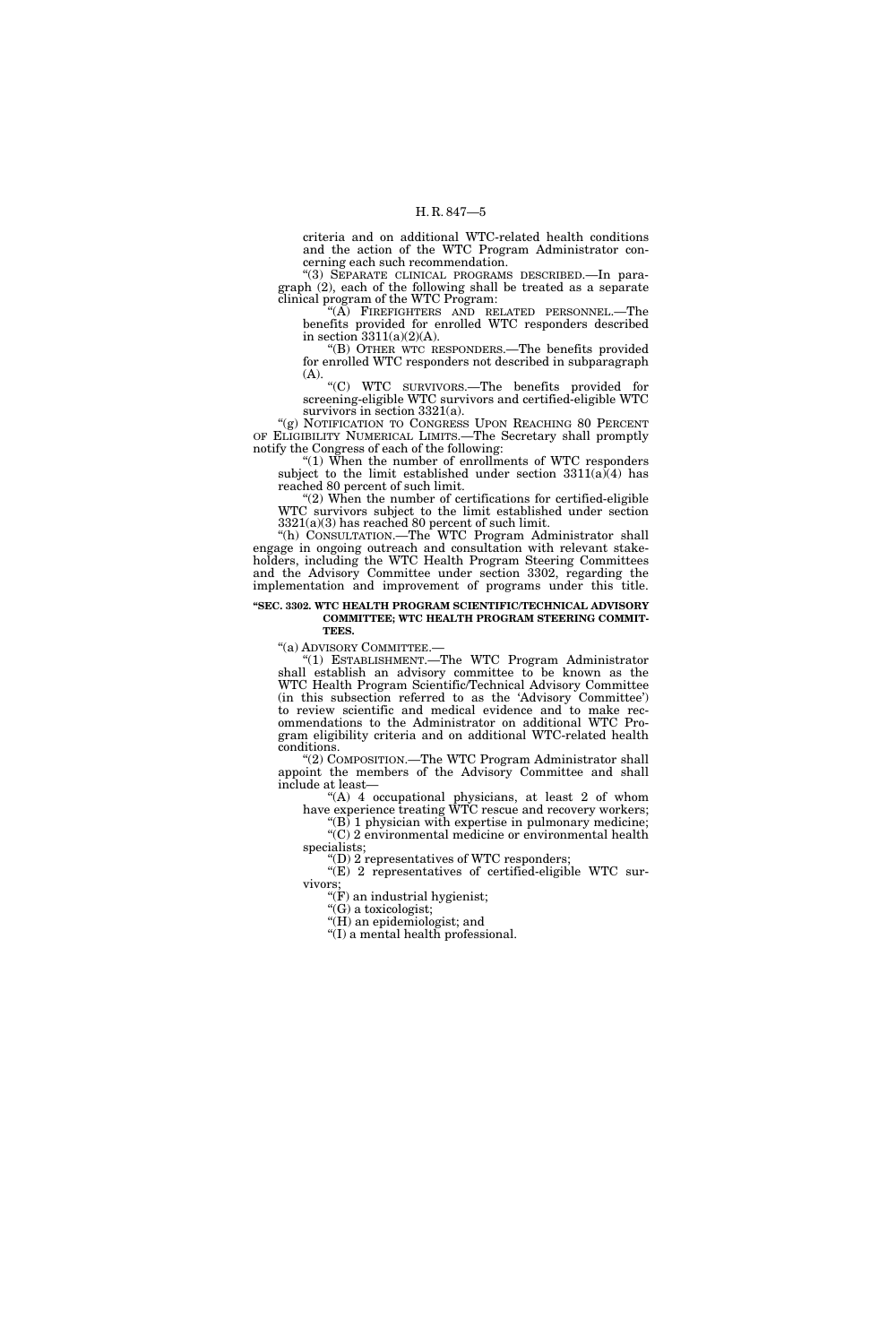''(3) MEETINGS.—The Advisory Committee shall meet at such frequency as may be required to carry out its duties. "(4) REPORTS.—The WTC Program Administrator shall pro-

vide for publication of recommendations of the Advisory Committee on the public Web site established for the WTC Program.

''(5) DURATION.—Notwithstanding any other provision of law, the Advisory Committee shall continue in operation during the period in which the WTC Program is in operation.

"(6) APPLICATION OF FACA.— $\bar{E}$ xcept as otherwise specifically provided, the Advisory Committee shall be subject to the Federal Advisory Committee Act.

''(b) WTC HEALTH PROGRAM STEERING COMMITTEES.—

''(1) CONSULTATION.—The WTC Program Administrator shall consult with 2 steering committees (each in this section referred to as a 'Steering Committee') that are established as follows:

''(A) WTC RESPONDERS STEERING COMMITTEE.—One Steering Committee, to be known as the WTC Responders Steering Committee, for the purpose of receiving input from affected stakeholders and facilitating the coordination of monitoring and treatment programs for the enrolled WTC responders under part 1 of subtitle B.

"(B) WTC SURVIVORS STEERING COMMITTEE.—One Steering Committee, to be known as the WTC Survivors Steering Committee, for the purpose of receiving input from affected stakeholders and facilitating the coordination of initial health evaluations, monitoring, and treatment programs for screening-eligible and certified-eligible WTC survivors under part 2 of subtitle B.

''(2) MEMBERSHIP.—

''(A) WTC RESPONDERS STEERING COMMITTEE.—

''(i) REPRESENTATION.—The WTC Responders Steering Committee shall include—

''(I) representatives of the Centers of Excellence providing services to WTC responders;

''(II) representatives of labor organizations representing firefighters, police, other New York City employees, and recovery and cleanup workers who responded to the September 11, 2001, terrorist attacks; and

''(III) 3 representatives of New York City, 1 of whom will be selected by the police commissioner of New York City, 1 by the health commissioner of New York City, and 1 by the mayor of New York City.

''(ii) INITIAL MEMBERSHIP.—The WTC Responders Steering Committee shall initially be composed of members of the WTC Monitoring and Treatment Program Steering Committee (as in existence on the day before the date of the enactment of this title).

"(B) WTC SURVIVORS STEERING COMMITTEE.—<br>"(i) REPRESENTATION.—The WTC Survivors "(i) REPRESENTATION.—The WTC Steering Committee shall include representatives of—

''(I) the Centers of Excellence providing services to screening-eligible and certified-eligible WTC survivors;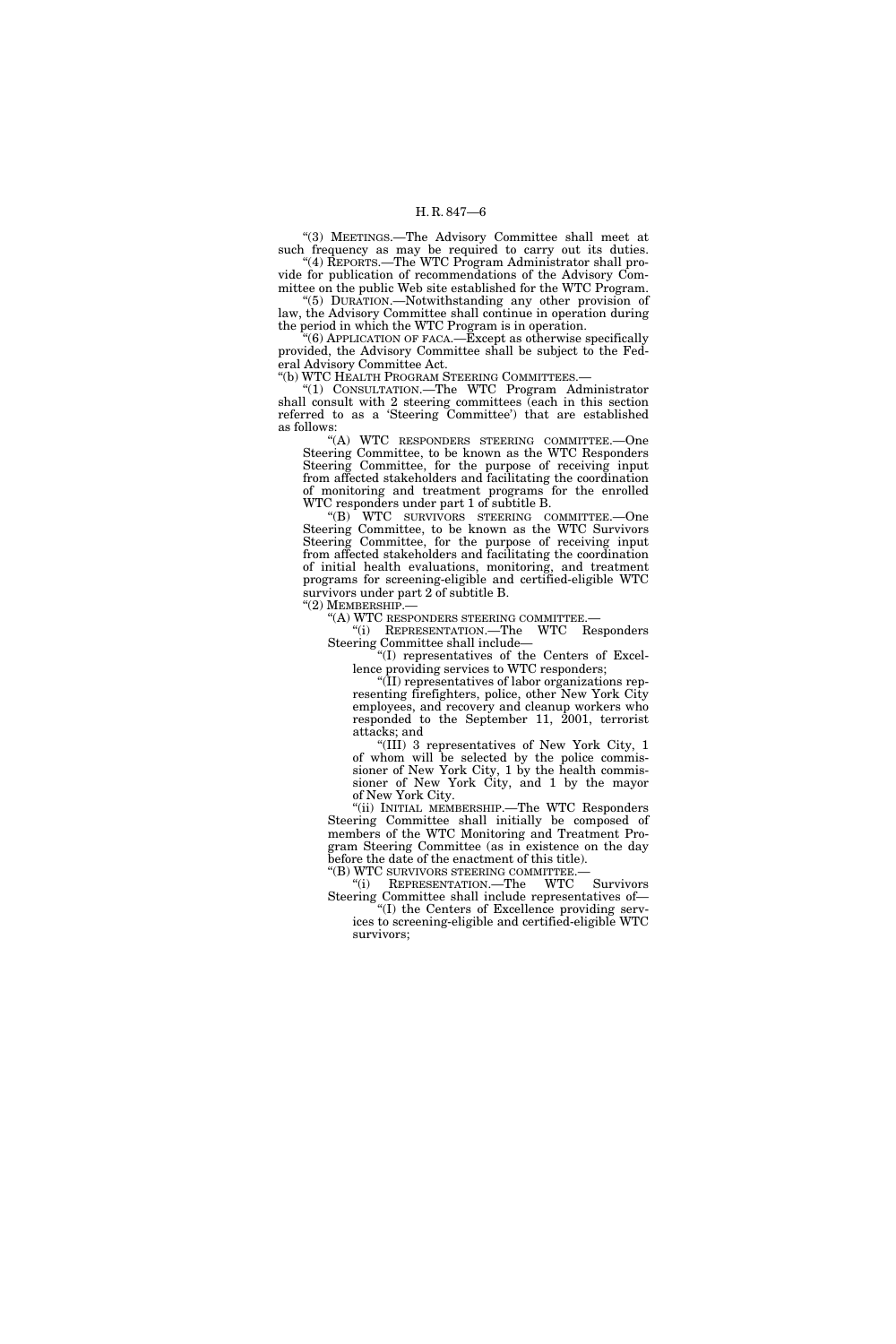''(II) the population of residents, students, and area and other workers affected by the September 11, 2001, terrorist attacks;

''(III) screening-eligible and certified-eligible survivors receiving initial health evaluations, monitoring, or treatment under part 2 of subtitle B and organizations advocating on their behalf; and ''(IV) New York City.

''(ii) INITIAL MEMBERSHIP.—The WTC Survivors Steering Committee shall initially be composed of members of the WTC Environmental Health Center Survivor Advisory Committee (as in existence on the day before the date of the enactment of this title).

''(C) ADDITIONAL APPOINTMENTS.—Each Steering Committee may recommend, if approved by a majority of voting members of the Committee, additional members to the Committee.

''(D) VACANCIES.—A vacancy in a Steering Committee shall be filled by an individual recommended by the Steering Committee.

#### **''SEC. 3303. EDUCATION AND OUTREACH.**

''The WTC Program Administrator shall institute a program that provides education and outreach on the existence and availability of services under the WTC Program. The outreach and education program—

" $(1)$  shall include—

''(A) the establishment of a public Web site with information about the WTC Program;

''(B) meetings with potentially eligible populations; ''(C) development and dissemination of outreach mate-

rials informing people about the program; and ''(D) the establishment of phone information services; and

''(2) shall be conducted in a manner intended—

''(A) to reach all affected populations; and

 $\sqrt{\text{B}}$  to include materials for culturally and linguistically diverse populations.

### **''SEC. 3304. UNIFORM DATA COLLECTION AND ANALYSIS.**

"(a) IN GENERAL.—The WTC Program Administrator shall provide for the uniform collection of data, including claims data (and analysis of data and regular reports to the Administrator) on the prevalence of WTC-related health conditions and the identification of new WTC-related health conditions. Such data shall be collected for all individuals provided monitoring or treatment benefits under subtitle B and regardless of their place of residence or Clinical Center of Excellence through which the benefits are provided. The WTC Program Administrator shall provide, through the Data Centers or otherwise, for the integration of such data into the monitoring and treatment program activities under this title.

(b) COORDINATING THROUGH CENTERS OF EXCELLENCE.—Each Clinical Center of Excellence shall collect data described in subsection (a) and report such data to the corresponding Data Center for analysis by such Data Center.

''(c) COLLABORATION WITH WTC HEALTH REGISTRY.—The WTC Program Administrator shall provide for collaboration between the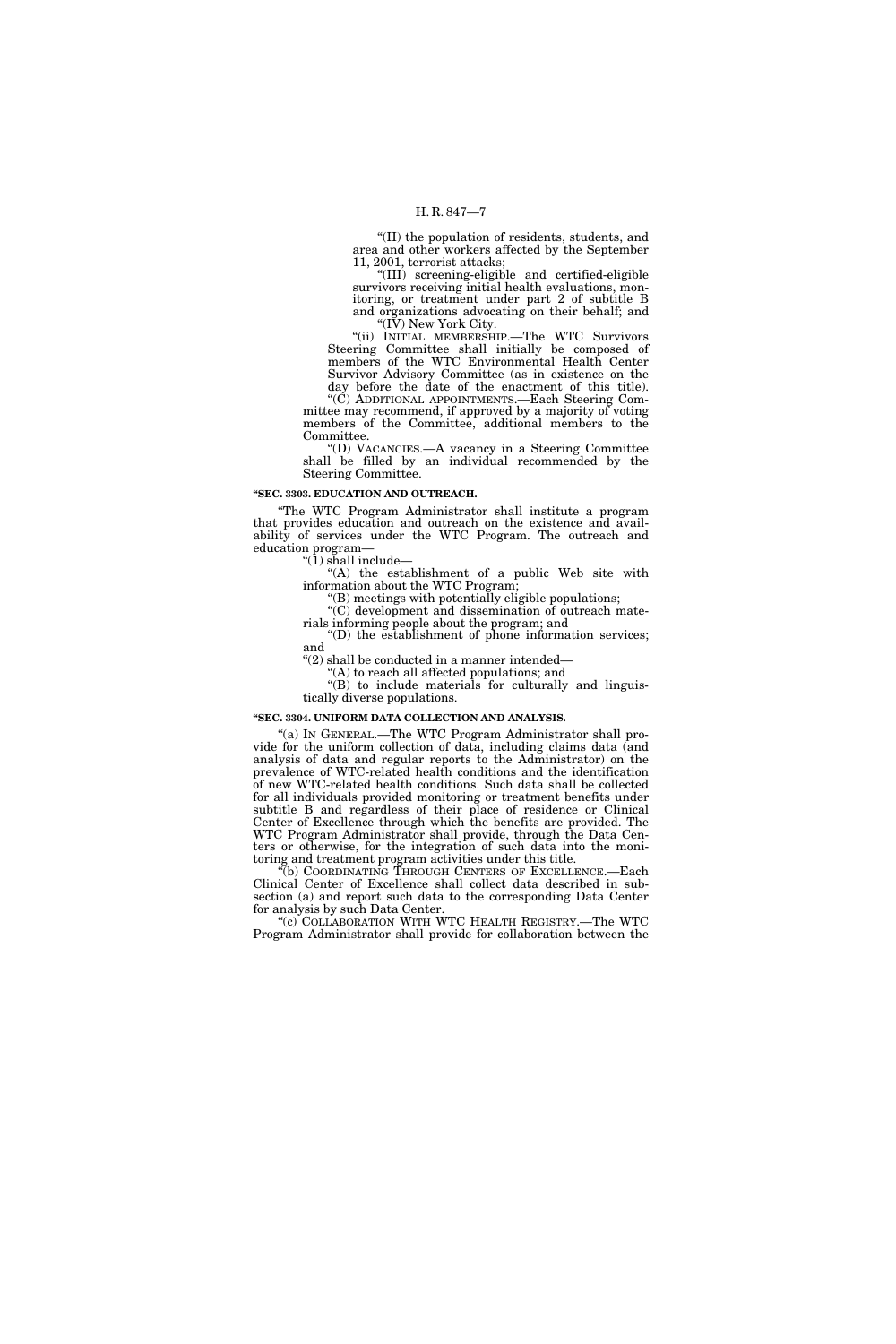Data Centers and the World Trade Center Health Registry described in section 3342.

''(d) PRIVACY.—The data collection and analysis under this section shall be conducted and maintained in a manner that protects the confidentiality of individually identifiable health information consistent with applicable statutes and regulations, including, as applicable, HIPAA privacy and security law (as defined in section  $3009(a)(2))$  and section  $552a$  of title 5, United States Code.

# **''SEC. 3305. CLINICAL CENTERS OF EXCELLENCE AND DATA CENTERS.**

''(a) IN GENERAL.—

''(1) CONTRACTS WITH CLINICAL CENTERS OF EXCELLENCE.— The WTC Program Administrator shall, subject to subsection  $(b)(1)(B)$ , enter into contracts with Clinical Centers of Excellence (as defined in subsection  $(b)(1)(A)$ )–

"(A) for the provision of monitoring and treatment benefits and initial health evaluation benefits under subtitle B;

''(B) for the provision of outreach activities to individuals eligible for such monitoring and treatment benefits, for initial health evaluation benefits, and for followup to individuals who are enrolled in the monitoring program;

''(C) for the provision of counseling for benefits under subtitle B, with respect to WTC-related health conditions, for individuals eligible for such benefits;

''(D) for the provision of counseling for benefits for WTC-related health conditions that may be available under workers' compensation or other benefit programs for workrelated injuries or illnesses, health insurance, disability insurance, or other insurance plans or through public or private social service agencies and assisting eligible individuals in applying for such benefits;

 $E$ ) for the provision of translational and interpretive services for program participants who are not English language proficient; and

 $F(F)$  for the collection and reporting of data, including claims data, in accordance with section 3304.

''(2) CONTRACTS WITH DATA CENTERS.—

''(A) IN GENERAL.—The WTC Program Administrator shall enter into contracts with one or more Data Centers (as defined in subsection  $(b)(2)$ )-

''(i) for receiving, analyzing, and reporting to the WTC Program Administrator on data, in accordance with section 3304, that have been collected and reported to such Data Centers by the corresponding Clinical Centers of Excellence under subsection  $(b)(1)(B)(iii);$ 

''(ii) for the development of monitoring, initial health evaluation, and treatment protocols, with respect to WTC-related health conditions;

"(iii) for coordinating the outreach activities conducted under paragraph  $(1)(B)$  by each corresponding Clinical Center of Excellence;

"(iv) for establishing criteria for the credentialing of medical providers participating in the nationwide network under section 3313;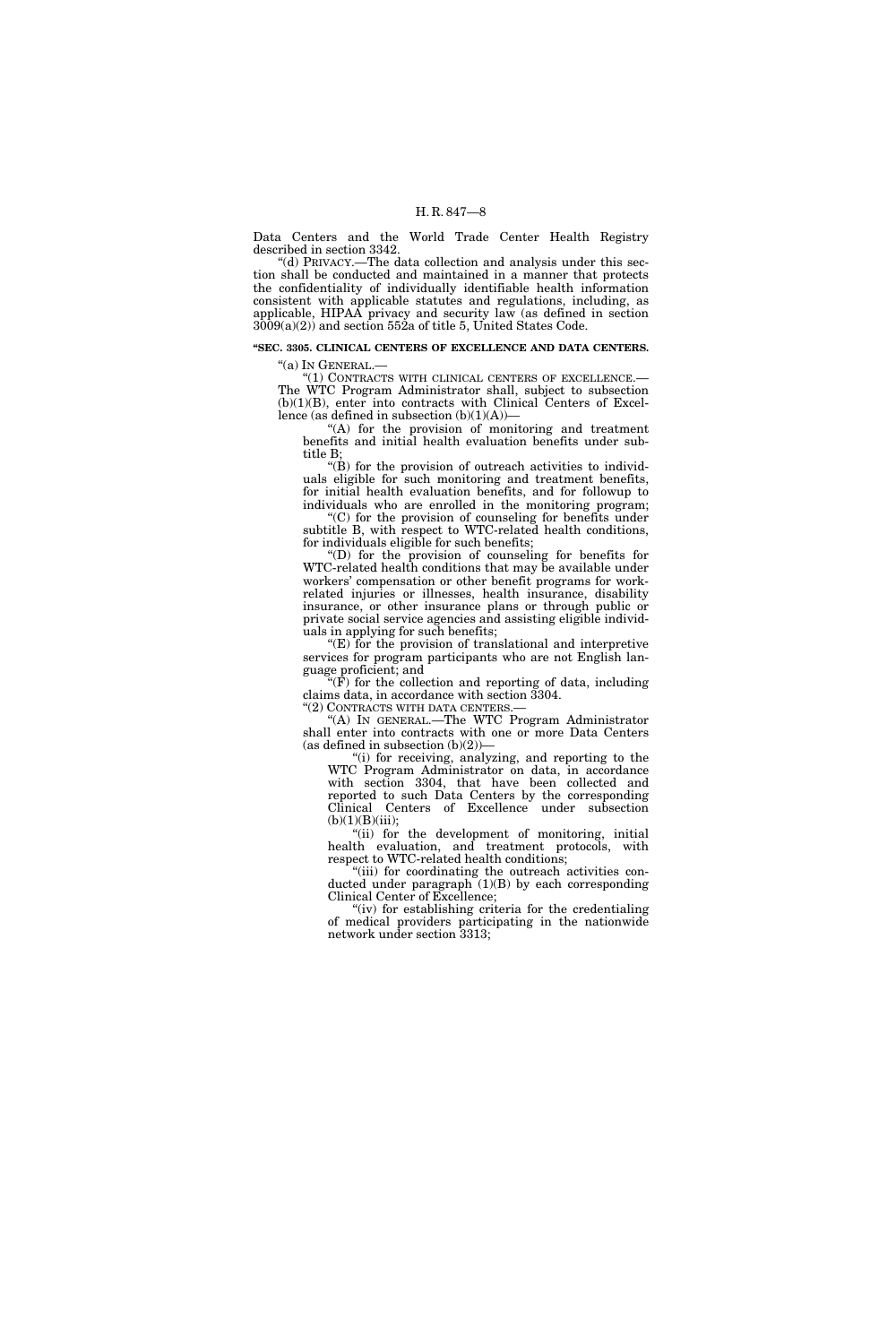"(v) for coordinating and administering the activities of the WTC Health Program Steering Committees established under section 3002(b); and

"(vi) for meeting periodically with the corresponding Clinical Centers of Excellence to obtain input on the analysis and reporting of data collected under clause (i) and on the development of monitoring, initial health evaluation, and treatment protocols under clause (ii).

''(B) MEDICAL PROVIDER SELECTION.—The medical providers under subparagraph  $(A)(iv)$  shall be selected by the WTC Program Administrator on the basis of their experience treating or diagnosing the health conditions included in the list of WTC-related health conditions.

''(C) CLINICAL DISCUSSIONS.—In carrying out subparagraph (A)(ii), a Data Center shall engage in clinical discussions across the WTC Program to guide treatment approaches for individuals with a WTC-related health condition.

''(D) TRANSPARENCY OF DATA.—A contract entered into under this subsection with a Data Center shall require the Data Center to make any data collected and reported to such Center under subsection (b)(1)(B)(iii) available to health researchers and others as provided in the CDC/ ATSDR Policy on Releasing and Sharing Data.

"(3) AUTHORITY FOR CONTRACTS TO BE CLASS SPECIFIC.— A contract entered into under this subsection with a Clinical Center of Excellence or a Data Center may be with respect to one or more class of enrolled WTC responders, screeningeligible WTC survivors, or certified-eligible WTC survivors.

"(4) USE OF COOPERATIVE AGREEMENTS.—Any contract under this title between the WTC Program Administrator and a Data Center or a Clinical Center of Excellence may be in the form of a cooperative agreement.

"(5) REVIEW ON FEASIBILITY OF CONSOLIDATING DATA CEN-TERS.—Not later than July 1, 2011, the Comptroller General of the United States shall submit to the Committee on Energy and Commerce of the House of Representatives and the Committee on Health, Education, Labor, and Pensions of the Senate a report on the feasibility of consolidating Data Centers into a single Data Center.

''(b) CENTERS OF EXCELLENCE.—

"(1) CLINICAL CENTERS OF EXCELLENCE.-

''(A) DEFINITION.—For purposes of this title, the term 'Clinical Center of Excellence' means a Center that demonstrates to the satisfaction of the Administrator that the Center

''(i) uses an integrated, centralized health care provider approach to create a comprehensive suite of health services under this title that are accessible to enrolled WTC responders, screening-eligible WTC survivors, or certified-eligible WTC survivors;

"(ii) has experience in caring for WTC responders and screening-eligible WTC survivors or includes health care providers who have been trained pursuant to section  $33\overline{1}3(c)$ ;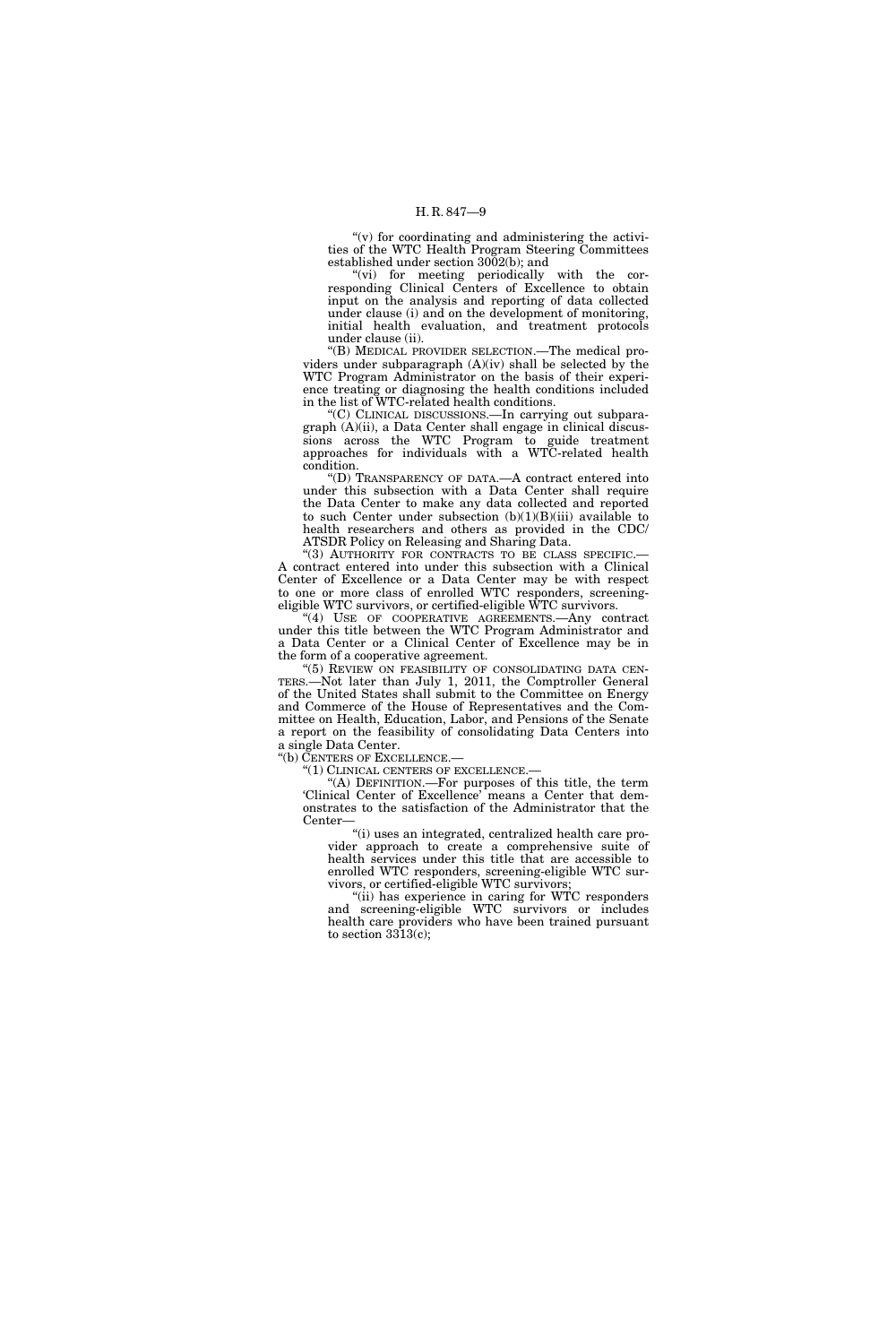''(iii) employs health care provider staff with expertise that includes, at a minimum, occupational medicine, environmental medicine, trauma-related psychiatry and psychology, and social services counseling; and

"(iv) meets such other requirements as specified by the Administrator.

''(B) CONTRACT REQUIREMENTS.—The WTC Program Administrator shall not enter into a contract with a Clinical Center of Excellence under subsection (a)(1) unless the Center agrees to do each of the following:

 $\epsilon$ <sup>(i)</sup> Establish a formal mechanism for consulting with and receiving input from representatives of eligible populations receiving monitoring and treatment benefits under subtitle B from such Center.

''(ii) Coordinate monitoring and treatment benefits under subtitle B with routine medical care provided for the treatment of conditions other than WTC-related health conditions.

"(iii) Collect and report to the corresponding Data Center data, including claims data, in accordance with section 3304(b).

"(iv) Have in place safeguards against fraud that are satisfactory to the Administrator, in consultation with the Inspector General of the Department of Health and Human Services.

"(v) Treat or refer for treatment all individuals who are enrolled WTC responders or certified-eligible WTC survivors with respect to such Center who present themselves for treatment of a WTC-related health condition.

"(vi) Have in place safeguards, consistent with section 3304(c), to ensure the confidentiality of an individual's individually identifiable health information, including requiring that such information not be disclosed to the individual's employer without the authorization of the individual.

"(vii) Use amounts paid under subsection  $(c)(1)$ only for costs incurred in carrying out the activities described in subsection (a), other than those described in subsection  $(a)(1)(A)$ .

"(viii) Utilize health care providers with occupational and environmental medicine expertise to conduct physical and mental health assessments, in accordance with protocols developed under subsection  $(a)(2)(A)(ii)$ .

'(ix) Communicate with WTC responders and screening-eligible and certified-eligible WTC survivors in appropriate languages and conduct outreach activities with relevant stakeholder worker or community associations.

 $(x)$  Meet all the other applicable requirements of this title, including regulations implementing such requirements.

''(C) TRANSITION RULE TO ENSURE CONTINUITY OF CARE.—The WTC Program Administrator shall to the maximum extent feasible ensure continuity of care in any period of transition from monitoring and treatment of an enrolled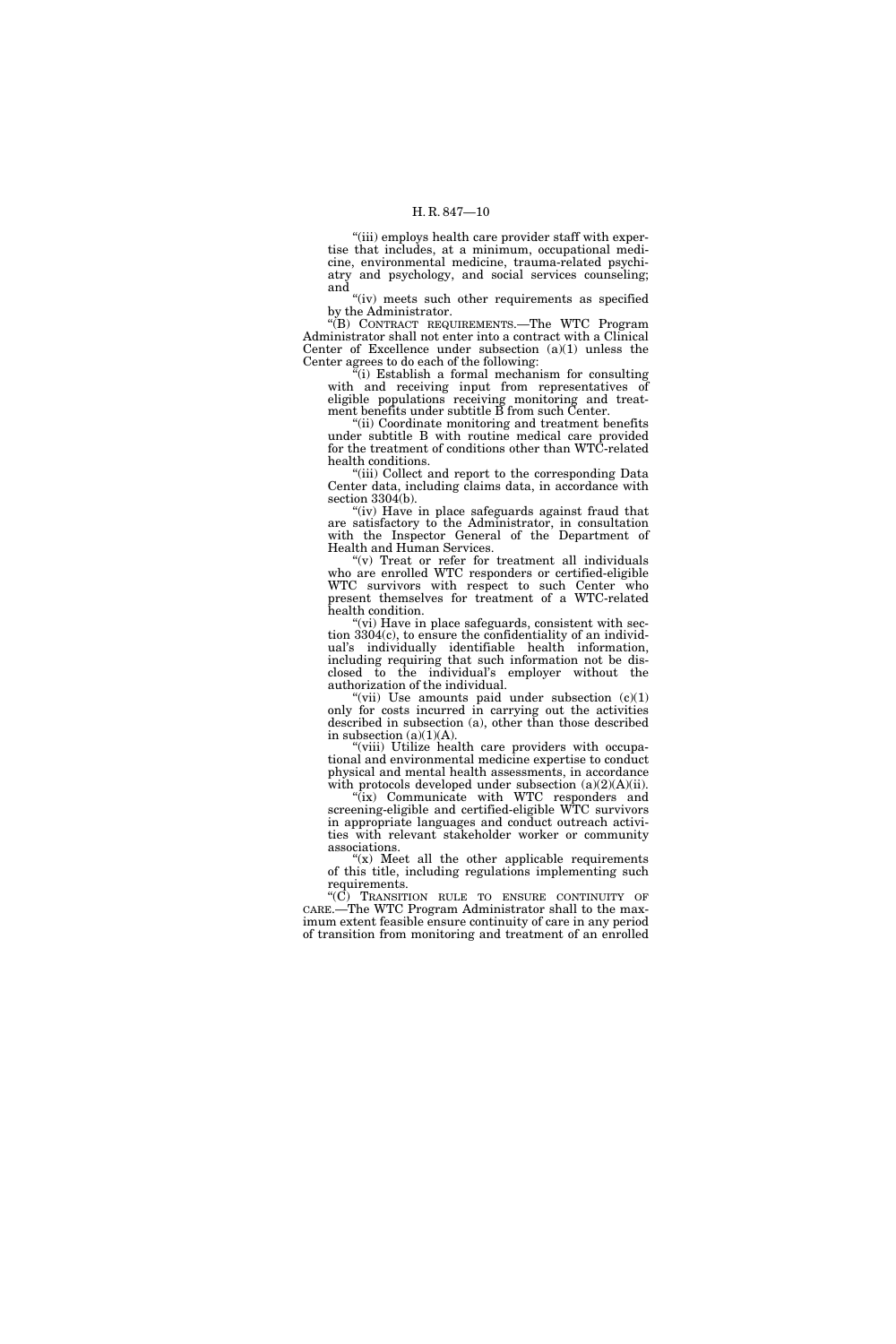WTC responder or certified-eligible WTC survivor by a provider to a Clinical Center of Excellence or a health care provider participating in the nationwide network under section 3313.

" $(2)$  DATA CENTERS.—For purposes of this title, the term 'Data Center' means a Center that the WTC Program Administrator determines has the capacity to carry out the responsibilities for a Data Center under subsection (a)(2).

''(3) CORRESPONDING CENTERS.—For purposes of this title, a Clinical Center of Excellence and a Data Center shall be treated as 'corresponding' to the extent that such Clinical Center and Data Center serve the same population group. ''(c) PAYMENT FOR INFRASTRUCTURE COSTS.—

''(1) IN GENERAL.—The WTC Program Administrator shall reimburse a Clinical Center of Excellence for the fixed infrastructure costs of such Center in carrying out the activities described in subtitle B at a rate negotiated by the Administrator and such Centers. Such negotiated rate shall be fair and appropriate and take into account the number of enrolled WTC responders receiving services from such Center under this title.

" $(2)$  FIXED INFRASTRUCTURE COSTS.—For purposes of paragraph (1), the term 'fixed infrastructure costs' means, with respect to a Clinical Center of Excellence, the costs incurred by such Center that are not otherwise reimbursable by the WTC Program Administrator under section 3312(c) for patient evaluation, monitoring, or treatment but which are needed to operate the WTC program such as the costs involved in outreach to participants or recruiting participants, data collection and analysis, social services for counseling patients on other available assistance outside the WTC program, and the development of treatment protocols. Such term does not include costs for new construction or other capital costs.

''(d) GAO ANALYSIS.—Not later than July 1, 2011, the Comptroller General shall submit to the Committee on Energy and Commerce of the House of Representatives and the Committee on Health, Education, Labor, and Pensions of the Senate an analysis on whether Clinical Centers of Excellence with which the WTC Program Administrator enters into a contract under this section have financial systems that will allow for the timely submission of claims data for purposes of section 3304 and subsections  $(a)(1)(F)$ and  $(b)(1)(B)(iii)$ .

#### **''SEC. 3306. DEFINITIONS.**

''In this title:

" $(1)$  The term 'aggravating' means, with respect to a health condition, a health condition that existed on September 11, 2001, and that, as a result of exposure to airborne toxins, any other hazard, or any other adverse condition resulting from the September 11, 2001, terrorist attacks, requires medical treatment that is (or will be) in addition to, more frequent than, or of longer duration than the medical treatment that would have been required for such condition in the absence of such exposure.

" $(2)$  The term 'certified-eligible WTC survivor' has the meaning given such term in section 3321(a)(2).

"(3) The terms 'Clinical Center of Excellence' and 'Data Center' have the meanings given such terms in section 3305.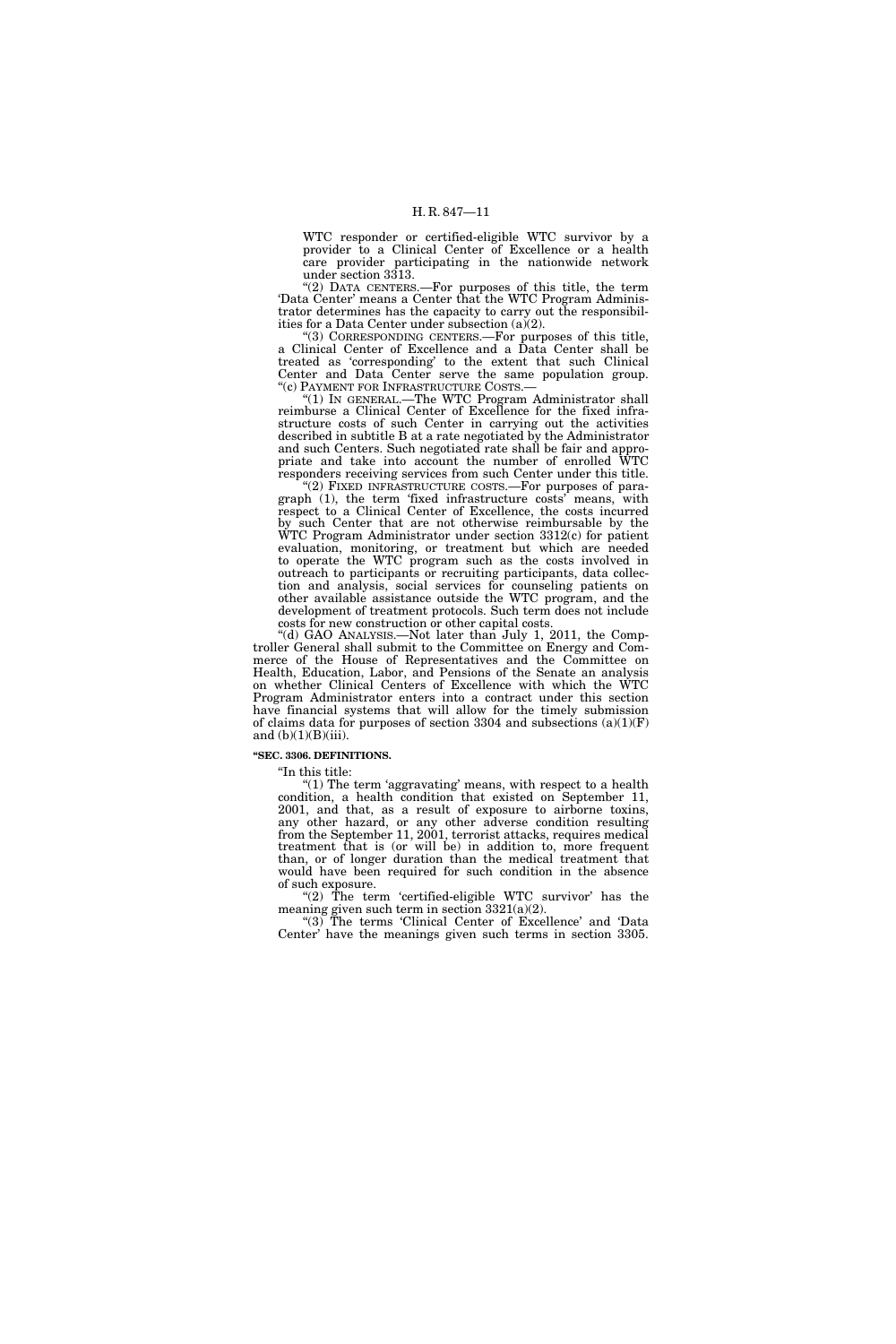"(4) The term 'enrolled WTC responder' means a WTC responder enrolled under section  $3311(a)(3)$ .

"(5) The term 'initial health evaluation' includes, with respect to an individual, a medical and exposure history, a physical examination, and additional medical testing as needed to evaluate whether the individual has a WTC-related health condition and is eligible for treatment under the WTC Program. "(6) The term 'list of WTC-related health conditions' means—

"(A) for WTC responders, the health conditions listed in section  $3312(a)(3)$ ; and

''(B) for screening-eligible and certified-eligible WTC survivors, the health conditions listed in section 3322(b). "(7) The term 'New York City disaster area' means the area within New York City that is—

''(A) the area of Manhattan that is south of Houston Street; and

''(B) any block in Brooklyn that is wholly or partially contained within a 1.5-mile radius of the former World Trade Center site.

''(8) The term 'New York metropolitan area' means an area, specified by the WTC Program Administrator, within which WTC responders and eligible WTC screening-eligible survivors who reside in such area are reasonably able to access monitoring and treatment benefits and initial health evaluation benefits under this title through a Clinical Center of Excellence described in subparagraphs  $(\overline{A})$ ,  $(\overline{B})$ , or  $(\overline{C})$  of section 3305(b)(1). "(9) The term 'screening-eligible WTC survivor' has the

meaning given such term in section  $3321(a)(1)$ . " $(10)$  Any reference to 'September 11, 2001' shall be deemed

a reference to the period on such date subsequent to the terrorist attacks at the World Trade Center, Shanksville, Pennsylvania, or the Pentagon, as applicable, on such date.

"(11) The term 'September 11, 2001, terrorist attacks' means the terrorist attacks that occurred on September 11, 2001, in New York City, in Shanksville, Pennsylvania, and at the Pentagon, and includes the aftermath of such attacks. "(12) The term 'WTC Health Program Steering Committee' means such a Steering Committee established under section 3302(b).

" $(13)$  The term 'WTC Program' means the Word Trade Center Health Program established under section 3301(a).

" $(14)(A)$  The term 'WTC Program Administrator' means-"(i) subject to subparagraph (B), with respect to paragraphs (3) and (4) of section 3311(a) (relating to enrollment of WTC responders), section 3312(c) and the corresponding provisions of section 3322 (relating to payment for initial health evaluation, monitoring, and treatment, paragraphs  $(1)(C)$ ,  $(2)(B)$ , and  $(3)$  of section 3321(a) (relating to determination or certification of screening-eligible or certifiedeligible WTC responders), and part 3 of subtitle B (relating to payor provisions), an official in the Department of Health and Human Services, to be designated by the Secretary; and

"(ii) with respect to any other provision of this title, the Director of the National Institute for Occupational Safety and Health, or a designee of such Director.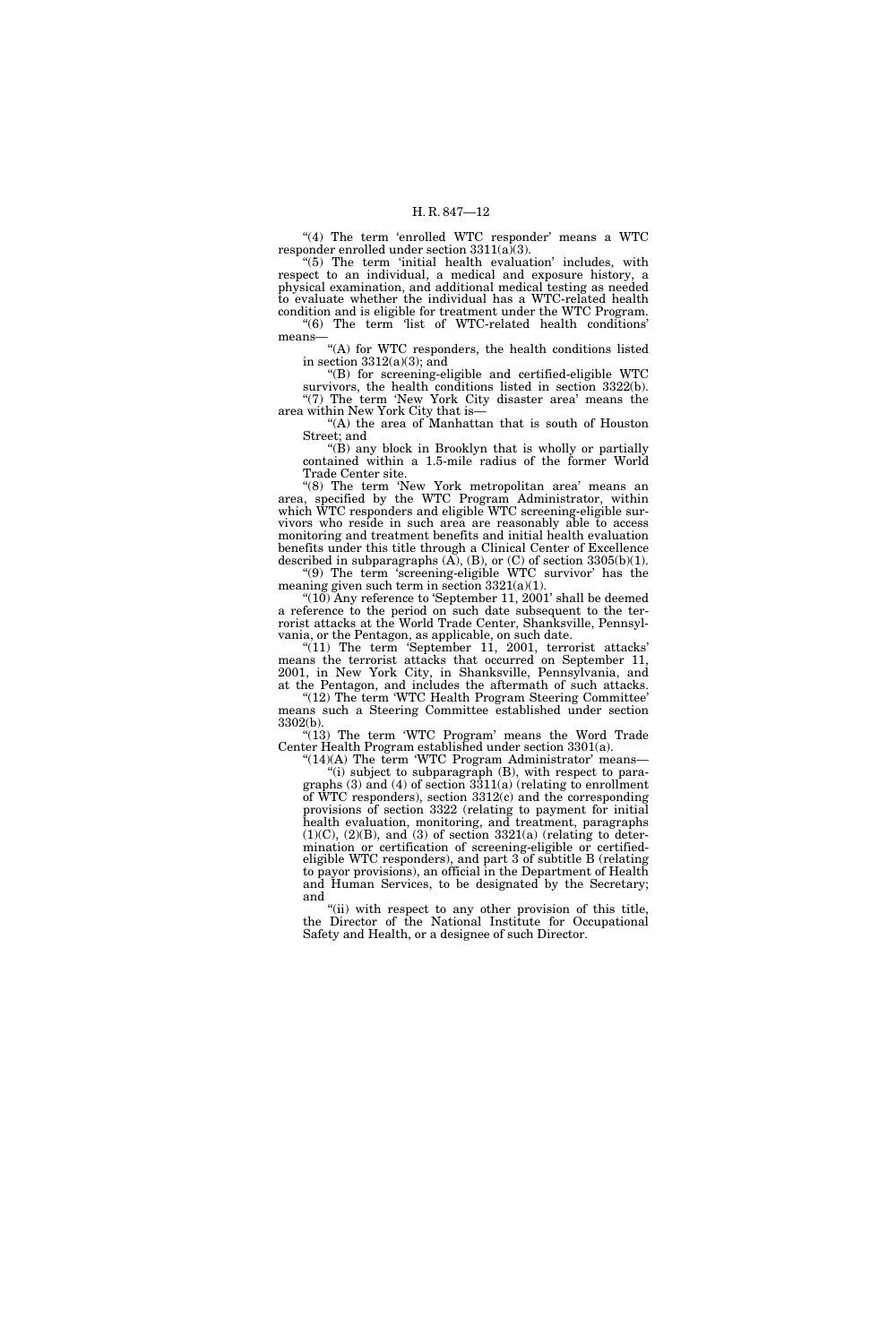''(B) In no case may the Secretary designate under subparagraph (A)(i) the Director of the National Institute for Occupational Safety and Health or a designee of such Director with respect to section 3322 (relating to payment for initial health evaluation, monitoring, and treatment).

" $(15)$  The term 'WTC-related health condition' is defined in section 3312(a).

"(16) The term 'WTC responder' is defined in section 3311(a).

 $\sqrt{17}$ ) The term 'WTC Scientific/Technical Advisory Committee' means such Committee established under section 3302(a).

# **''Subtitle B—Program of Monitoring, Initial Health Evaluations, and Treatment**

### **''PART 1—WTC RESPONDERS**

**''SEC. 3311. IDENTIFICATION OF WTC RESPONDERS AND PROVISION OF WTC-RELATED MONITORING SERVICES.** 

''(a) WTC RESPONDER DEFINED.— ''(1) IN GENERAL.—For purposes of this title, the term 'WTC responder' means any of the following individuals, subject to paragraph (4):

''(A) CURRENTLY IDENTIFIED RESPONDER.—An individual who has been identified as eligible for monitoring under the arrangements as in effect on the date of the enactment of this title between the National Institute for Occupational Safety and Health and—

''(i) the consortium coordinated by Mt. Sinai Hospital in New York City that coordinates the monitoring and treatment for enrolled WTC responders other than with respect to those covered under the arrangement with the Fire Department of New York City; or

''(ii) the Fire Department of New York City.

''(B) RESPONDER WHO MEETS CURRENT ELIGIBILITY CRI-TERIA.—An individual who meets the current eligibility criteria described in paragraph (2).

''(C) RESPONDER WHO MEETS MODIFIED ELIGIBILITY CRI-TERIA.—An individual who—

"(i) performed rescue, recovery, demolition, debris cleanup, or other related services in the New York City disaster area in response to the September 11, 2001, terrorist attacks, regardless of whether such services were performed by a State or Federal employee or member of the National Guard or otherwise; and

"(ii) meets such eligibility criteria relating to exposure to airborne toxins, other hazards, or adverse conditions resulting from the September 11, 2001, terrorist attacks as the WTC Program Administrator, after consultation with the WTC Scientific/Technical

Advisory Committee, determines appropriate. The WTC Program Administrator shall not modify such eligibility criteria on or after the date that the number of enrollments of WTC responders has reached 80 percent of the limit described in paragraph (4) or on or after the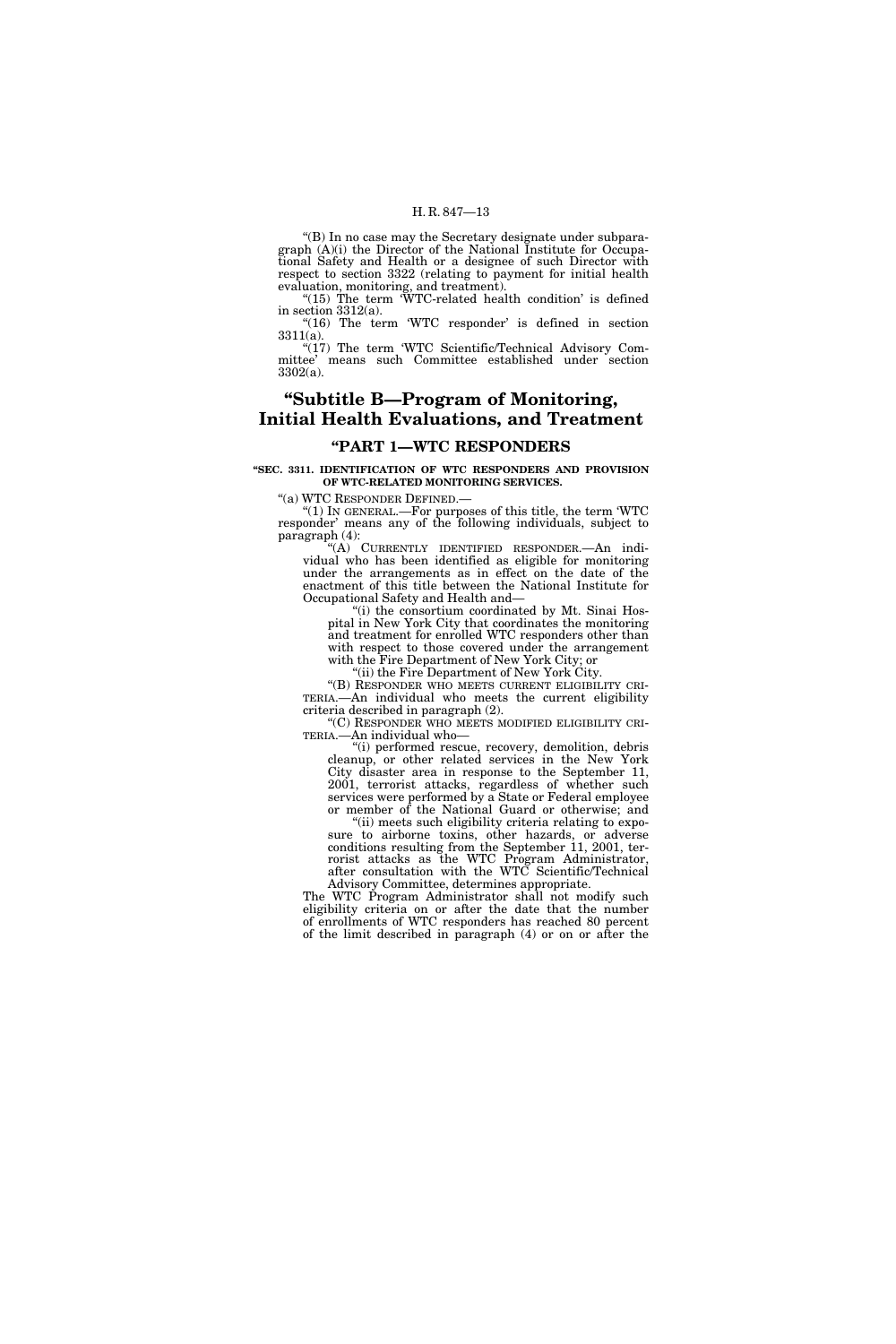date that the number of certifications for certified-eligible WTC survivors under section 3321(a)(2)(B) has reached 80 percent of the limit described in section 3321(a)(3). ''(2) CURRENT ELIGIBILITY CRITERIA.—The eligibility criteria described in this paragraph for an individual is that the individual is described in any of the following categories:

'(A) FIREFIGHTERS AND RELATED PERSONNEL.—The individual—

"(i) was a member of the Fire Department of New York City (whether fire or emergency personnel, active or retired) who participated at least one day in the rescue and recovery effort at any of the former World Trade Center sites (including Ground Zero, Staten Island Landfill, and the New York City Chief Medical Examiner's Office) for any time during the period beginning on September 11, 2001, and ending on July 31, 2002; or

 $(ii)(I)$  is a surviving immediate family member of an individual who was a member of the Fire Department of New York City (whether fire or emergency personnel, active or retired) and was killed at the World Trade site on September 11, 2001; and

''(II) received any treatment for a WTC-related health condition described in section 3312(a)(1)(A)(ii) (relating to mental health conditions) on or before September 1, 2008.

''(B) LAW ENFORCEMENT OFFICERS AND WTC RESCUE, RECOVERY, AND CLEANUP WORKERS.—The individual—

''(i) worked or volunteered onsite in rescue, recovery, debris cleanup, or related support services in lower Manhattan (south of Canal St.), the Staten Island Landfill, or the barge loading piers, for at least 4 hours during the period beginning on September 11, 2001, and ending on September 14, 2001, for at least 24 hours during the period beginning on September 11, 2001, and ending on September 30, 2001, or for at least 80 hours during the period beginning on September 11, 2001, and ending on July 31, 2002;

"(ii)(I) was a member of the Police Department of New York City (whether active or retired) or a member of the Port Authority Police of the Port Authority of New York and New Jersey (whether active or retired) who participated onsite in rescue, recovery, debris cleanup, or related services in lower Manhattan (south of Canal St.), including Ground Zero, the Staten Island Landfill, or the barge loading piers, for at least 4 hours during the period beginning September 11, 2001, and ending on September 14, 2001;

''(II) participated onsite in rescue, recovery, debris cleanup, or related services at Ground Zero, the Staten Island Landfill, or the barge loading piers, for at least one day during the period beginning on September 11, 2001, and ending on July 31, 2002;

''(III) participated onsite in rescue, recovery, debris cleanup, or related services in lower Manhattan (south of Canal St.) for at least 24 hours during the period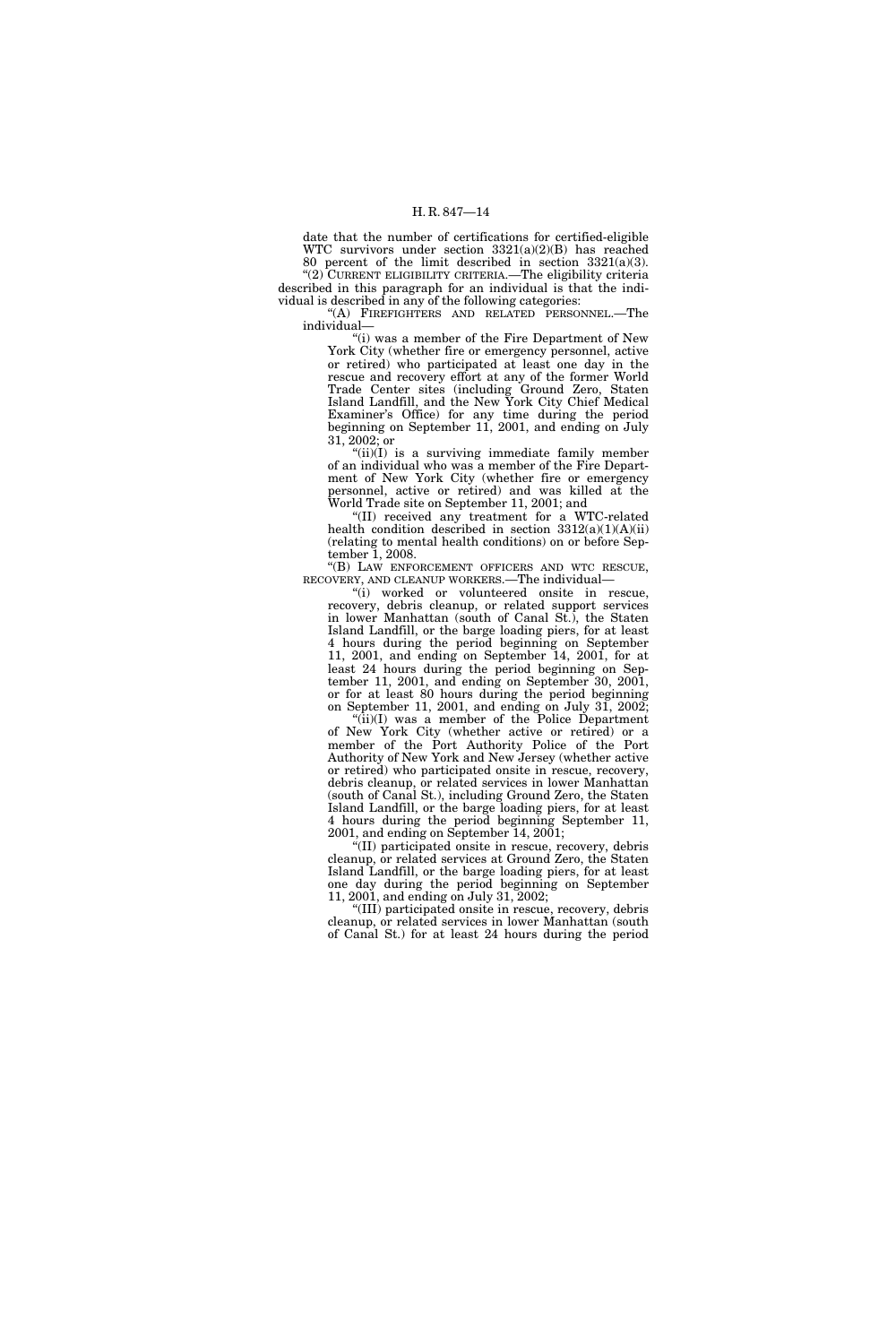beginning on September 11, 2001, and ending on September 30, 2001; or

''(IV) participated onsite in rescue, recovery, debris cleanup, or related services in lower Manhattan (south of Canal St.) for at least 80 hours during the period beginning on September 11, 2001, and ending on July 31, 2002;

"(iii) was an employee of the Office of the Chief Medical Examiner of New York City involved in the examination and handling of human remains from the World Trade Center attacks, or other morgue worker who performed similar post-September 11 functions for such Office staff, during the period beginning on September 11, 2001, and ending on July 31, 2002;

"(iv) was a worker in the Port Authority Trans-Hudson Corporation Tunnel for at least 24 hours during the period beginning on February 1, 2002, and ending on July 1, 2002; or

''(v) was a vehicle-maintenance worker who was exposed to debris from the former World Trade Center while retrieving, driving, cleaning, repairing, and maintaining vehicles contaminated by airborne toxins from the September 11, 2001, terrorist attacks during a duration and period described in subparagraph (A). ''(C) RESPONDERS TO THE SEPTEMBER 11 ATTACKS AT

THE PENTAGON AND SHANKSVILLE, PENNSYLVANIA.—The individual—

 $(i)(I)$  was a member of a fire or police department (whether fire or emergency personnel, active or retired), worked for a recovery or cleanup contractor, or was a volunteer; and performed rescue, recovery, demolition, debris cleanup, or other related services at the Pentagon site of the terrorist-related aircraft crash of September 11, 2001, during the period beginning on September 11, 2001, and ending on the date on which the cleanup of the site was concluded, as determined by the WTC Program Administrator; or

''(II) was a member of a fire or police department (whether fire or emergency personnel, active or retired), worked for a recovery or cleanup contractor, or was a volunteer; and performed rescue, recovery, demolition, debris cleanup, or other related services at the Shanksville, Pennsylvania, site of the terroristrelated aircraft crash of September 11, 2001, during the period beginning on September 11, 2001, and ending on the date on which the cleanup of the site was concluded, as determined by the WTC Program Administrator; and

"(ii) is determined by the WTC Program Administrator to be at an increased risk of developing a WTCrelated health condition as a result of exposure to airborne toxins, other hazards, or adverse conditions resulting from the September 11, 2001, terrorist attacks, and meets such eligibility criteria related to such exposures, as the WTC Program Administrator determines are appropriate, after consultation with the WTC Scientific/Technical Advisory Committee.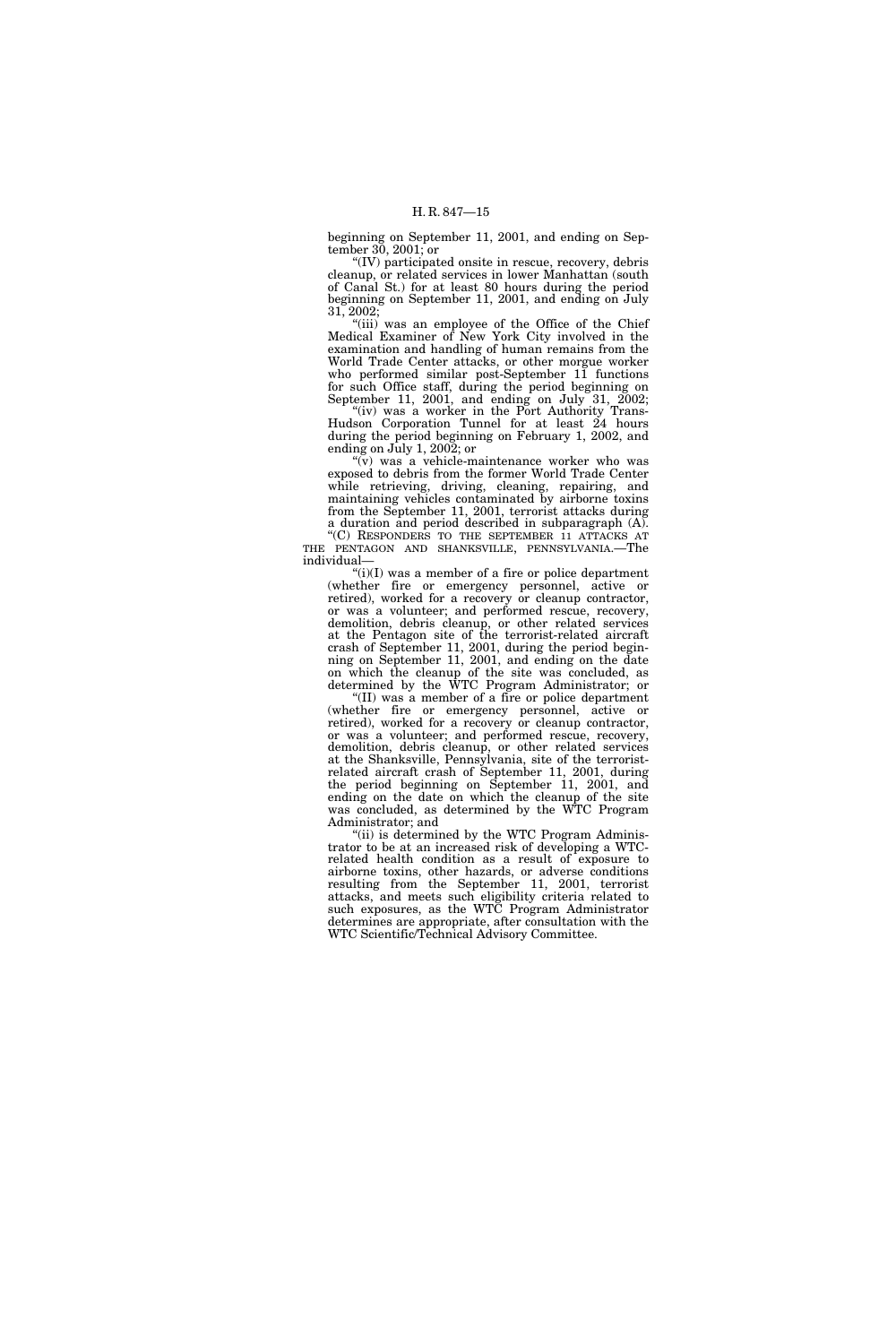''(3) ENROLLMENT PROCESS.—

''(A) IN GENERAL.—The WTC Program Administrator shall establish a process for enrolling WTC responders in the WTC Program. Under such process—

"(i) WTC responders described in paragraph  $(1)(A)$ shall be deemed to be enrolled in such Program;

"(ii) subject to clause (iii), the Administrator shall enroll in such program individuals who are determined to be WTC responders;

''(iii) the Administrator shall deny such enrollment to an individual if the Administrator determines that the numerical limitation in paragraph (4) on enrollment of WTC responders has been met;

"(iv) there shall be no fee charged to the applicant for making an application for such enrollment;

''(v) the Administrator shall make a determination on such an application not later than 60 days after the date of filing the application; and

''(vi) an individual who is denied enrollment in such Program shall have an opportunity to appeal such determination in a manner established under such process.

''(B) TIMING.—

''(i) CURRENTLY IDENTIFIED RESPONDERS.—In accordance with subparagraph (A)(i), the WTC Program Administrator shall enroll an individual described in paragraph  $(1)(A)$  in the WTC Program not later than July 1, 2011.

"(ii) OTHER RESPONDERS. - In accordance with subparagraph (A)(ii) and consistent with paragraph (4), the WTC Program Administrator shall enroll any other individual who is determined to be a WTC responder in the WTC Program at the time of such determination.<br>NUMERICAL

''(4) NUMERICAL LIMITATION ON ELIGIBLE WTC RESPONDERS.—

''(A) IN GENERAL.—The total number of individuals not described in paragraph  $(1)(A)$  or  $(2)(A)(ii)$  who may be enrolled under paragraph  $(3)(A)(ii)$  shall not exceed 25,000 at any time, of which no more than 2,500 may be individuals enrolled based on modified eligibility criteria established under paragraph (1)(C).

''(B) PROCESS.—In implementing subparagraph (A), the WTC Program Administrator shall—

 $\tilde{f}(i)$  limit the number of enrollments made under paragraph (3)—

''(I) in accordance with such subparagraph; and

''(II) to such number, as determined by the Administrator based on the best available information and subject to amounts available under section 3351, that will ensure sufficient funds will be available to provide treatment and monitoring benefits under this title, with respect to all individuals who are enrolled through the end of fiscal year 2020; and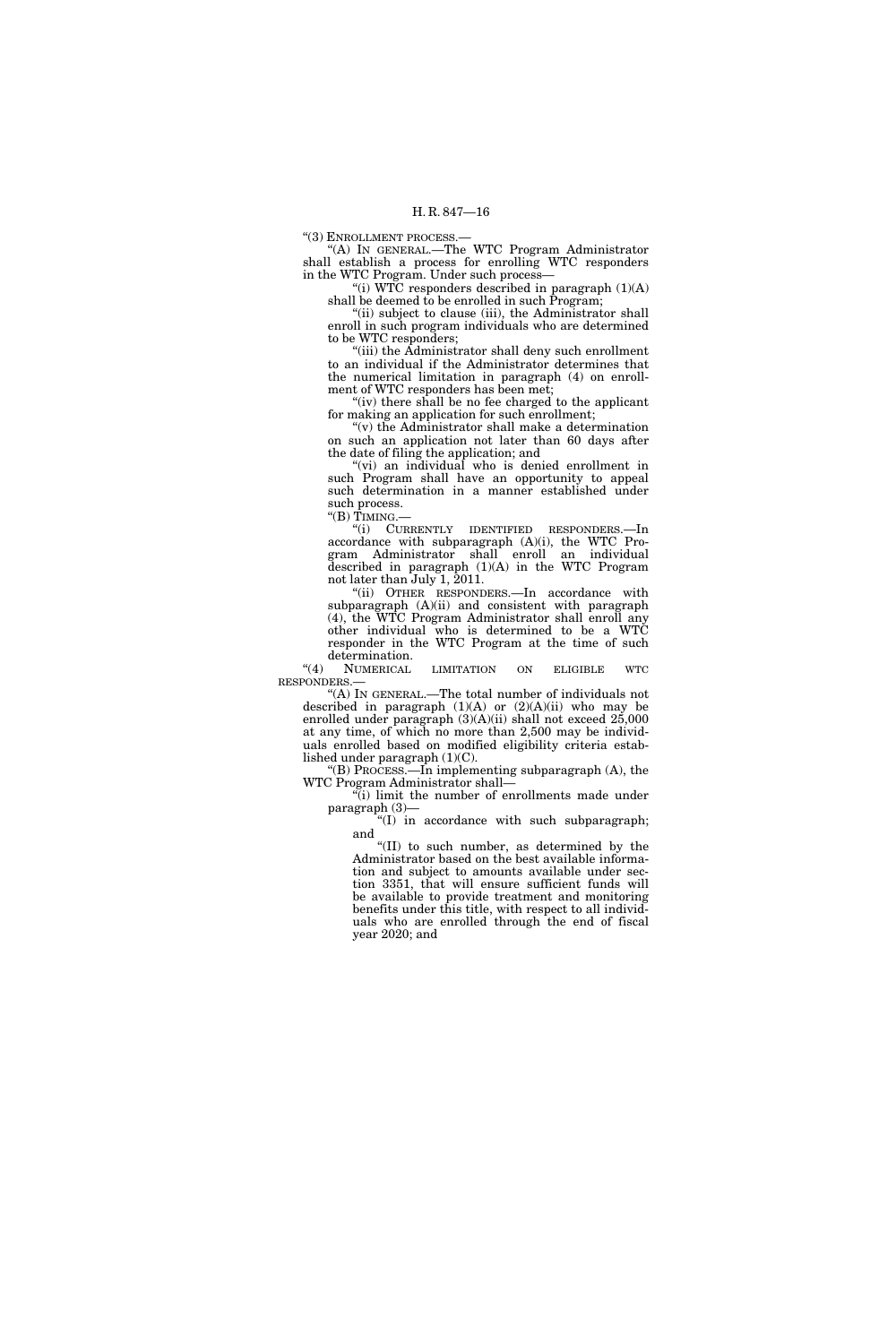"(ii) provide priority (subject to paragraph  $(3)(A)(i)$ ) in such enrollments in the order in which individuals apply for enrollment under paragraph (3).

''(5) DISQUALIFICATION OF INDIVIDUALS ON TERRORIST WATCH LIST.—No individual who is on the terrorist watch list maintained by the Department of Homeland Security shall qualify as an eligible WTC responder. Before enrolling any individual as a WTC responder in the WTC Program under paragraph (3), the Administrator, in consultation with the Secretary of Homeland Security, shall determine whether the individual is on such list.

''(b) MONITORING BENEFITS.—

''(1) IN GENERAL.—In the case of an enrolled WTC responder (other than one described in subsection  $(a)(2)(A)(ii)$ ), the WTC Program shall provide for monitoring benefits that include monitoring consistent with protocols approved by the WTC Program Administrator and including clinical examinations and longterm health monitoring and analysis. In the case of an enrolled WTC responder who is an active member of the Fire Department of New York City, the responder shall receive such benefits as part of the individual's periodic company medical exams.

" $(2)$  Provision OF MONITORING BENEFITS.—The monitoring benefits under paragraph (1) shall be provided through the Clinical Center of Excellence for the type of individual involved or, in the case of an individual residing outside the New York metropolitan area, under an arrangement under section 3313.

#### **''SEC. 3312. TREATMENT OF ENROLLED WTC RESPONDERS FOR WTC-RELATED HEALTH CONDITIONS.**

''(a) WTC-RELATED HEALTH CONDITION DEFINED.—

"(1) IN GENERAL.—For purposes of this title, the term  $WTC$ related health condition' means a condition that—

 $(A)(i)$  is an illness or health condition for which exposure to airborne toxins, any other hazard, or any other adverse condition resulting from the September 11, 2001, terrorist attacks, based on an examination by a medical professional with experience in treating or diagnosing the health conditions included in the applicable list of WTCrelated health conditions, is substantially likely to be a significant factor in aggravating, contributing to, or causing the illness or health condition, as determined under paragraph (2); or

"(ii) is a mental health condition for which such attacks, based on an examination by a medical professional with experience in treating or diagnosing the health conditions included in the applicable list of WTC-related health conditions, is substantially likely to be a significant factor in aggravating, contributing to, or causing the condition, as determined under paragraph (2); and

''(B) is included in the applicable list of WTC-related health conditions or—

"(i) with respect to a WTC responder, is provided certification of coverage under subsection  $(b)(2)(B)(iii)$ ; or

"(ii) with respect to a screening-eligible WTC survivor or certified-eligible WTC survivor, is provided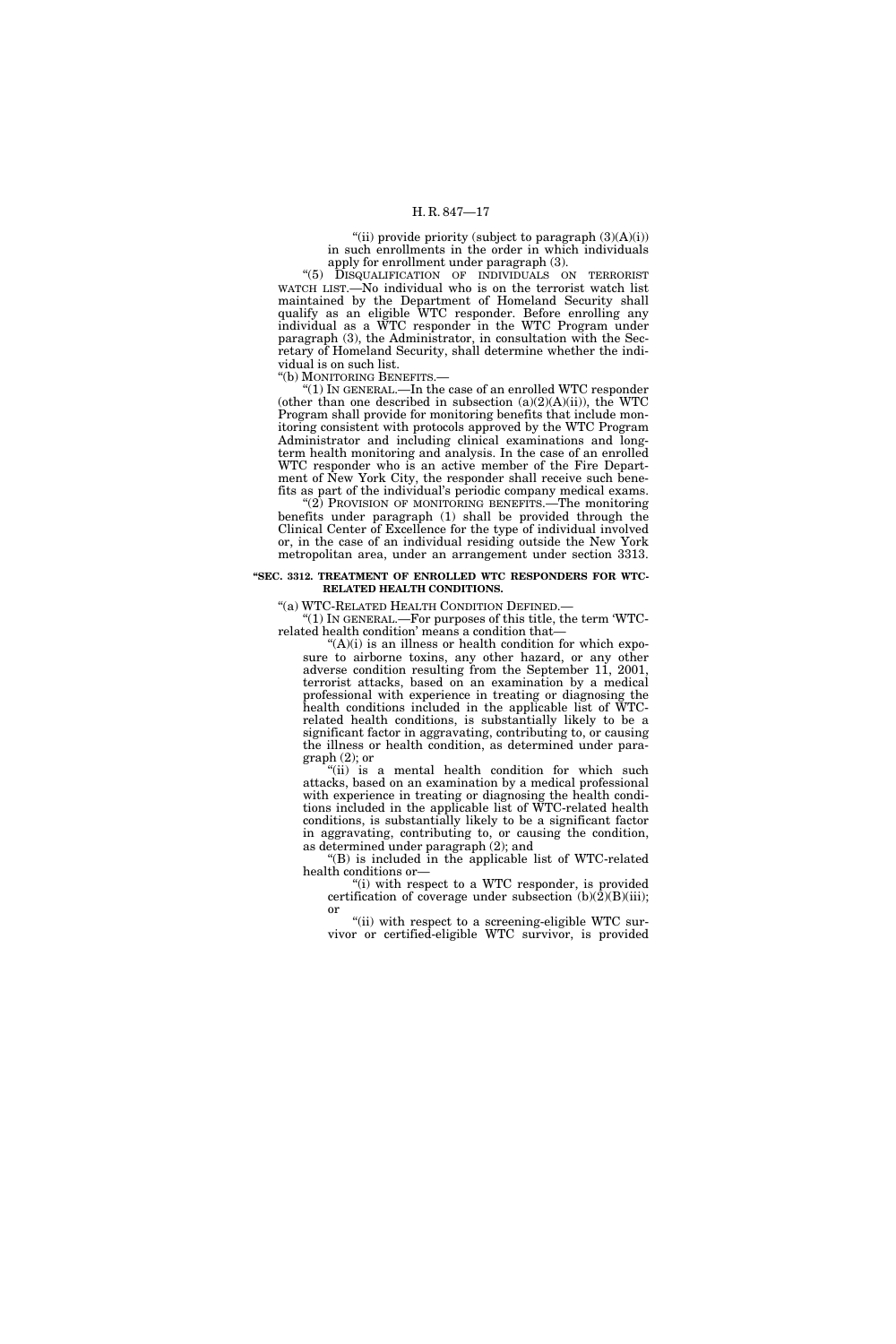certification of coverage under subsection (b)(2)(B)(iii), as applied under section 3322(a).

In the case of a WTC responder described in section  $3311(a)(2)(A)(ii)$  (relating to a surviving immediate family member of a firefighter), such term does not include an illness or health condition described in subparagraph (A)(i).

''(2) DETERMINATION.—The determination under paragraph  $(1)$  or subsection  $(b)$  of whether the September 11, 2001, terrorist attacks were substantially likely to be a significant factor in aggravating, contributing to, or causing an individual's illness or health condition shall be made based on an assessment of the following:

"(A) The individual's exposure to airborne toxins, any other hazard, or any other adverse condition resulting from the terrorist attacks. Such exposure shall be—

''(i) evaluated and characterized through the use of a standardized, population-appropriate questionnaire approved by the Director of the National Institute for Occupational Safety and Health; and

"(ii) assessed and documented by a medical professional with experience in treating or diagnosing health conditions included on the list of WTC-related health conditions.

''(B) The type of symptoms and temporal sequence of symptoms. Such symptoms shall be—

''(i) assessed through the use of a standardized, population-appropriate medical questionnaire approved by the Director of the National Institute for Occupational Safety and Health and a medical examination; and

''(ii) diagnosed and documented by a medical

professional described in subparagraph  $(A)(ii)$ .<br>"(3) LIST OF HEALTH CONDITIONS FOR WTC RESPONDERS.— The list of health conditions for WTC responders consists of

the following:<br>"(A) AERODIGESTIVE DISORDERS.—

"(i) Interstitial lung diseases.

''(ii) Chronic respiratory disorder—fumes/vapors.

''(iii) Asthma.

"(iv) Reactive airways dysfunction syndrome (RADS).  $\sqrt[n]{v}$  WTC-exacerbated chronic obstructive pul-

monary disease (COPD).

''(vi) Chronic cough syndrome.

"(vii) Upper airway hyperreactivity.

''(viii) Chronic rhinosinusitis. "(ix) Chronic nasopharyngitis.

"(x) Chronic laryngitis.

"(xi) Gastroesophageal reflux disorder (GERD).

"(xii) Sleep apnea exacerbated by or related to a condition described in a previous clause.

"(i) Posttraumatic stress disorder (PTSD).

"(ii) Major depressive disorder.

"(iii) Panic disorder.

"(iv) Generalized anxiety disorder. ''(v) Anxiety disorder (not otherwise specified).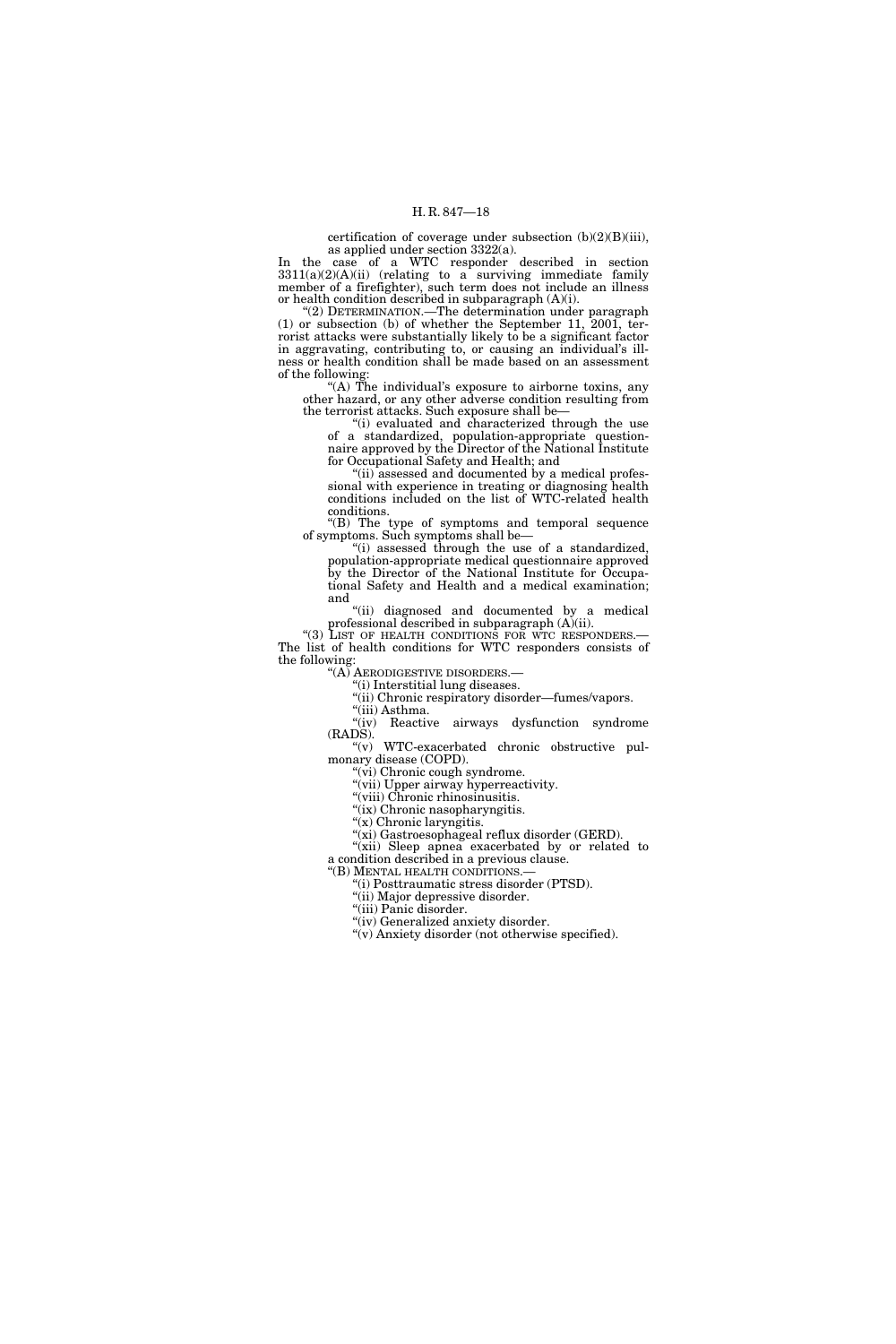"(vi) Depression (not otherwise specified).

''(vii) Acute stress disorder.

''(viii) Dysthymic disorder.

''(ix) Adjustment disorder. "(x) Substance abuse.

''(C) MUSCULOSKELETAL DISORDERS FOR CERTAIN WTC RESPONDERS.—In the case of a WTC responder described in paragraph (4), a condition described in such paragraph.

''(D) ADDITIONAL CONDITIONS.—Any cancer (or type of cancer) or other condition added, pursuant to paragraph (5) or (6), to the list under this paragraph. ''(4) MUSCULOSKELETAL DISORDERS.—

"(A) IN GENERAL.—For purposes of this title, in the case of a WTC responder who received any treatment for a WTC-related musculoskeletal disorder on or before September 11, 2003, the list of health conditions in paragraph (3) shall include:

''(i) Low back pain.

''(ii) Carpal tunnel syndrome (CTS). ''(iii) Other musculoskeletal disorders.

''(B) DEFINITION.—The term 'WTC-related musculoskeletal disorder' means a chronic or recurrent disorder of the musculoskeletal system caused by heavy lifting or repetitive strain on the joints or musculoskeletal system occurring during rescue or recovery efforts in the New York City disaster area in the aftermath of the September 11, 2001, terrorist attacks.<br>" $(5)$  CANCER.—

"(A) In GENERAL.— The WTC Program Administrator shall periodically conduct a review of all available scientific and medical evidence, including findings and recommendations of Clinical Centers of Excellence, published in peerreviewed journals to determine if, based on such evidence, cancer or a certain type of cancer should be added to the applicable list of WTC-related health conditions. The WTC Program Administrator shall conduct the first review under this subparagraph not later than 180 days after the date of the enactment of this title.

''(B) PROPOSED REGULATIONS AND RULEMAKING.—Based on the periodic reviews under subparagraph (A), if the WTC Program Administrator determines that cancer or a certain type of cancer should be added to such list of WTC-related health conditions, the WTC Program Administrator shall propose regulations, through rulemaking, to add cancer or the certain type of cancer to such list.

''(C) FINAL REGULATIONS.—Based on all the available evidence in the rulemaking record, the WTC Program Administrator shall make a final determination of whether cancer or a certain type of cancer should be added to such list of WTC-related health conditions. If such a determination is made to make such an addition, the WTC Program Administrator shall by regulation add cancer or the certain type of cancer to such list.

''(D) DETERMINATIONS NOT TO ADD CANCER OR CERTAIN TYPES OF CANCER.—In the case that the WTC Program Administrator determines under subparagraph (B) or (C) that cancer or a certain type of cancer should not be added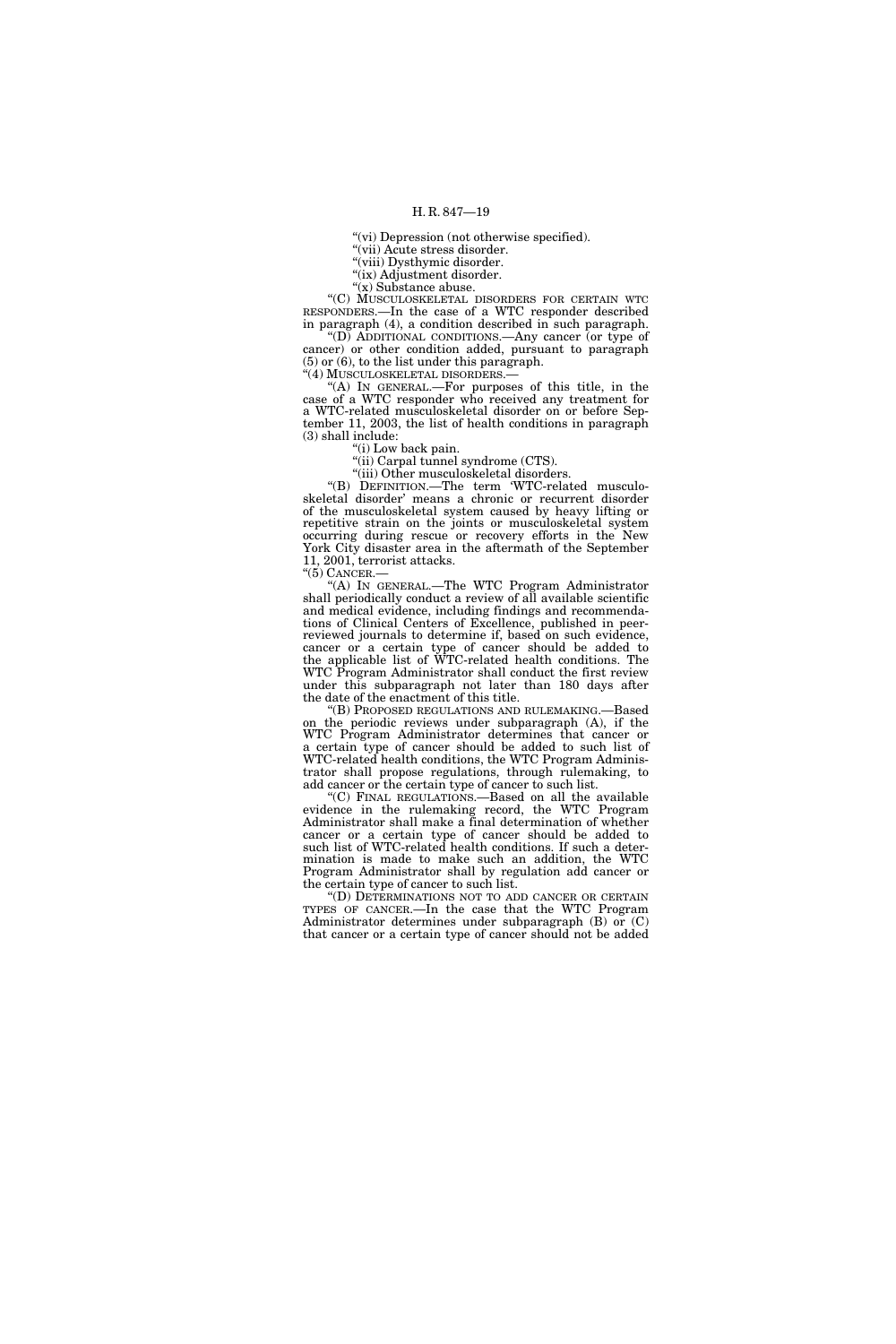to such list of WTC-related health conditions, the WTC Program Administrator shall publish an explanation for such determination in the Federal Register. Any such determination to not make such an addition shall not preclude the addition of cancer or the certain type of cancer to such list at a later date.

''(6) ADDITION OF HEALTH CONDITIONS TO LIST FOR WTC RESPONDERS.—

''(A) IN GENERAL.—Whenever the WTC Program Administrator determines that a proposed rule should be promulgated to add a health condition to the list of health conditions in paragraph (3), the Administrator may request a recommendation of the Advisory Committee or may publish such a proposed rule in the Federal Register in accordance with subparagraph (D).

''(B) ADMINISTRATOR'S OPTIONS AFTER RECEIPT OF PETI-TION.—In the case that the WTC Program Administrator receives a written petition by an interested party to add a health condition to the list of health conditions in paragraph (3), not later than 60 days after the date of receipt of such petition the Administrator shall—

''(i) request a recommendation of the Advisory Committee;

''(ii) publish a proposed rule in the Federal Register to add such health condition, in accordance with subparagraph (D);

 $'$ (iii) publish in the Federal Register the Administrator's determination not to publish such a proposed rule and the basis for such determination; or

 $(iv)$  publish in the Federal Register a determination that insufficient evidence exists to take action under clauses (i) through (iii).

''(C) ACTION BY ADVISORY COMMITTEE.—In the case that the Administrator requests a recommendation of the Advisory Committee under this paragraph, with respect to adding a health condition to the list in paragraph (3), the Advisory Committee shall submit to the Administrator such recommendation not later than 60 days after the date of such request or by such date (not to exceed 180 days after such date of request) as specified by the Administrator. Not later than 60 days after the date of receipt of such recommendation, the Administrator shall, in accordance with subparagraph (D), publish in the Federal Register a proposed rule with respect to such recommendation or a determination not to propose such a proposed rule and the basis for such determination.

''(D) PUBLICATION.—The WTC Program Administrator shall, with respect to any proposed rule under this paragraph—

''(i) publish such proposed rule in accordance with section 553 of title 5, United States Code; and

"(ii) provide interested parties a period of 30 days after such publication to submit written comments on the proposed rule.

The WTC Program Administrator may extend the period described in clause (ii) upon a finding of good cause. In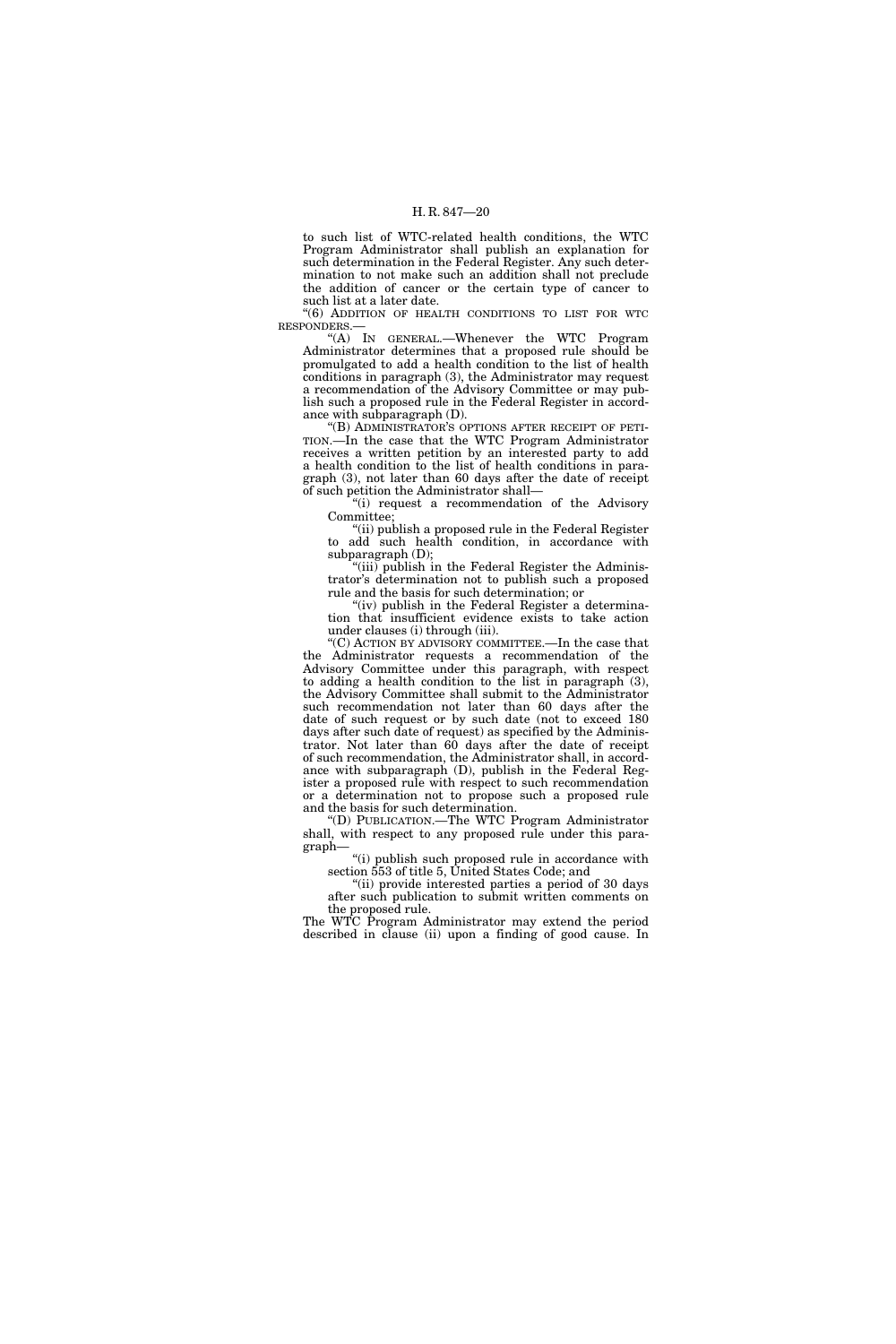the case of such an extension, the Administrator shall publish such extension in the Federal Register.

"(E) INTERESTED PARTY DEFINED.—For purposes of this paragraph, the term 'interested party' includes a representative of any organization representing WTC responders, a nationally recognized medical association, a Clinical or Data Center, a State or political subdivision, or any other interested person.

''(b) COVERAGE OF TREATMENT FOR WTC-RELATED HEALTH CONDITIONS.— ''(1) DETERMINATION FOR ENROLLED WTC RESPONDERS BASED

ON A WTC-RELATED HEALTH CONDITION.—

''(A) IN GENERAL.—If a physician at a Clinical Center of Excellence that is providing monitoring benefits under section 3311 for an enrolled WTC responder makes a determination that the responder has a WTC-related health condition that is in the list in subsection (a)(3) and that exposure to airborne toxins, other hazards, or adverse conditions resulting from the September 1, 2001, terrorist attacks is substantially likely to be a significant factor in aggravating, contributing to, or causing the condition—

''(i) the physician shall promptly transmit such determination to the WTC Program Administrator and provide the Administrator with the medical facts supporting such determination; and

"(ii) on and after the date of such transmittal and subject to subparagraph (B), the WTC Program shall provide for payment under subsection (c) for medically necessary treatment for such condition.<br>"(B) REVIEW: CERTIFICATION: APPEALS.—

"(i)  $REVIEW. \rightarrow A$  Federal employee designated by

the WTC Program Administrator shall review determinations made under subparagraph (A).

''(ii) CERTIFICATION.—The Administrator shall provide a certification of such condition based upon reviews conducted under clause (i). Such a certification shall be provided unless the Administrator determines that the responder's condition is not a WTC-related health condition in the list in subsection  $(a)(3)$  or that exposure to airborne toxins, other hazards, or adverse conditions resulting from the September 1, 2001, terrorist attacks is not substantially likely to be a significant factor in aggravating, contributing to, or causing the condition.

'(iii) APPEAL PROCESS.—The Administrator shall establish, by rule, a process for the appeal of determinations under clause (ii).

''(2) DETERMINATION BASED ON MEDICALLY ASSOCIATED WTC- RELATED HEALTH CONDITIONS.— ''(A) IN GENERAL.—If a physician at a Clinical Center

of Excellence determines pursuant to subsection (a) that the enrolled WTC responder has a health condition described in subsection  $(a)(1)(A)$  that is not in the list in subsection (a)(3) but which is medically associated with a WTC-related health condition—

''(i) the physician shall promptly transmit such determination to the WTC Program Administrator and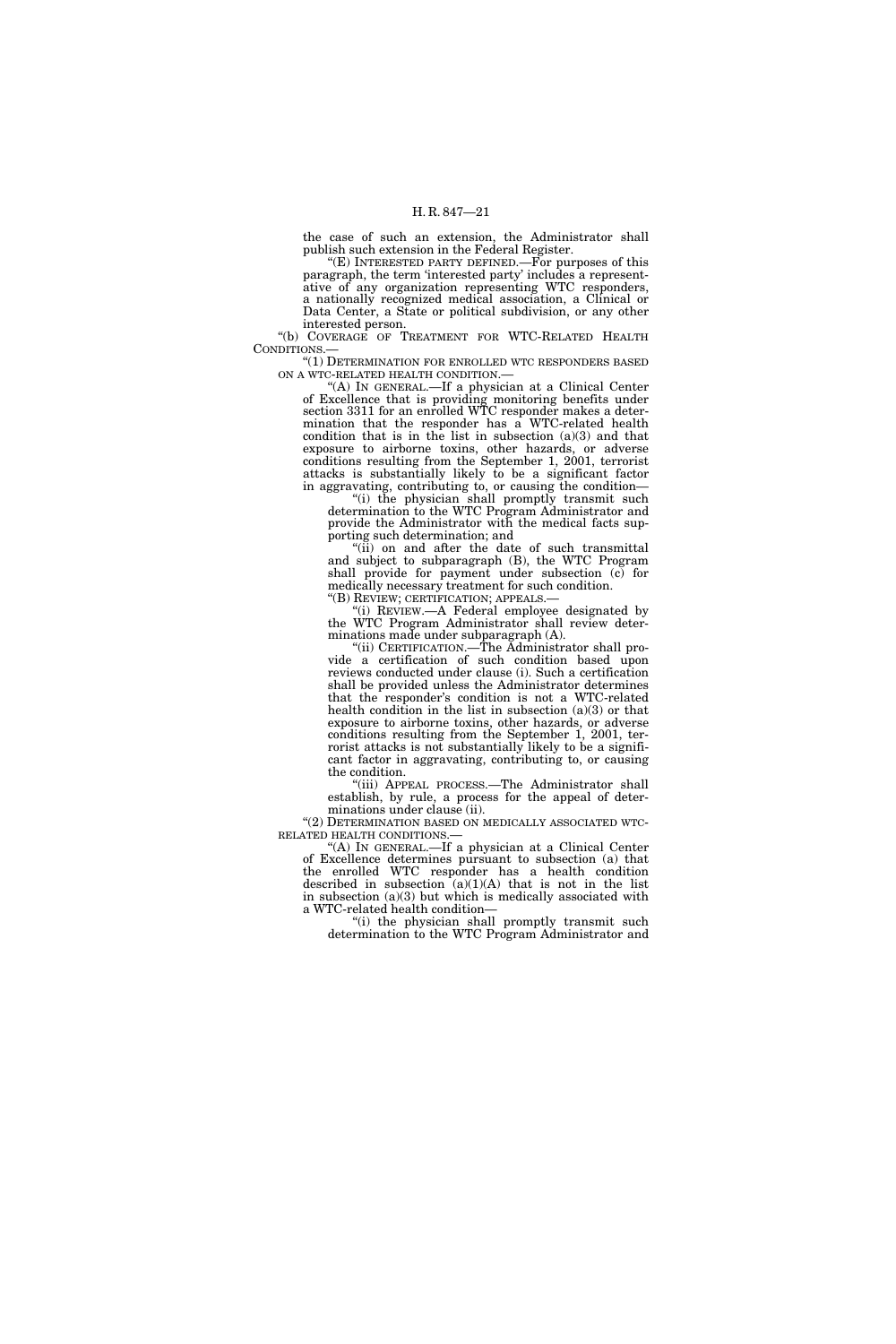provide the Administrator with the facts supporting such determination; and

"(ii) the Administrator shall make a determination under subparagraph (B) with respect to such physician's determination.

''(B) PROCEDURES FOR REVIEW, CERTIFICATION, AND APPEAL.—The WTC Program Administrator shall, by rule, establish procedures for the review and certification of physician determinations under subparagraph (A). Such rule shall provide for—

 $\sqrt[4]{i}$  the timely review of such a determination by a physician panel with appropriate expertise for the condition and recommendations to the WTC Program Administrator;

"(ii) not later than 60 days after the date of the transmittal under subparagraph (A)(i), a determination by the WTC Program Administrator on whether or not the condition involved is described in subsection  $(a)(1)(A)$  and is medically associated with a WTCrelated health condition;

''(iii) certification in accordance with paragraph  $(1)(B)(ii)$  of coverage of such condition if determined to be described in subsection  $(a)(1)(A)$  and medically associated with a WTC-related health condition; and "(iv) a process for appeals of determinations

relating to such conditions. ''(C) INCLUSION IN LIST OF HEALTH CONDITIONS.—If the WTC Program Administrator provides certification under subparagraph (B)(iii) for coverage of a condition, the Administrator may, pursuant to subsection (a)(6), add the condition to the list in subsection (a)(3).

''(D) CONDITIONS ALREADY DECLINED FOR INCLUSION IN LIST.—If the WTC Program Administrator publishes a determination under subsection  $(a)(6)(B)$  not to include a condition in the list in subsection  $(a)(3)$ , the WTC Program Administrator shall not provide certification under subparagraph (B)(iii) for coverage of the condition. In the case of an individual who is certified under subparagraph (B)(iii) with respect to such condition before the date of the publication of such determination the previous sentence shall not apply.

''(3) REQUIREMENT OF MEDICAL NECESSITY.—

''(A) IN GENERAL.—In providing treatment for a WTCrelated health condition, a physician or other provider shall provide treatment that is medically necessary and in accordance with medical treatment protocols established under subsection (d).<br>
"(B) REGULATIONS RELATING TO MEDICAL NECESSITY.—

For the purpose of this title, the WTC Program Administrator shall issue regulations specifying a standard for determining medical necessity with respect to health care services and prescription pharmaceuticals, a process for determining whether treatment furnished and pharmaceuticals prescribed under this title meet such standard (including any prior authorization requirement), and a process for appeal of a determination under subsection  $(c)(3)$ .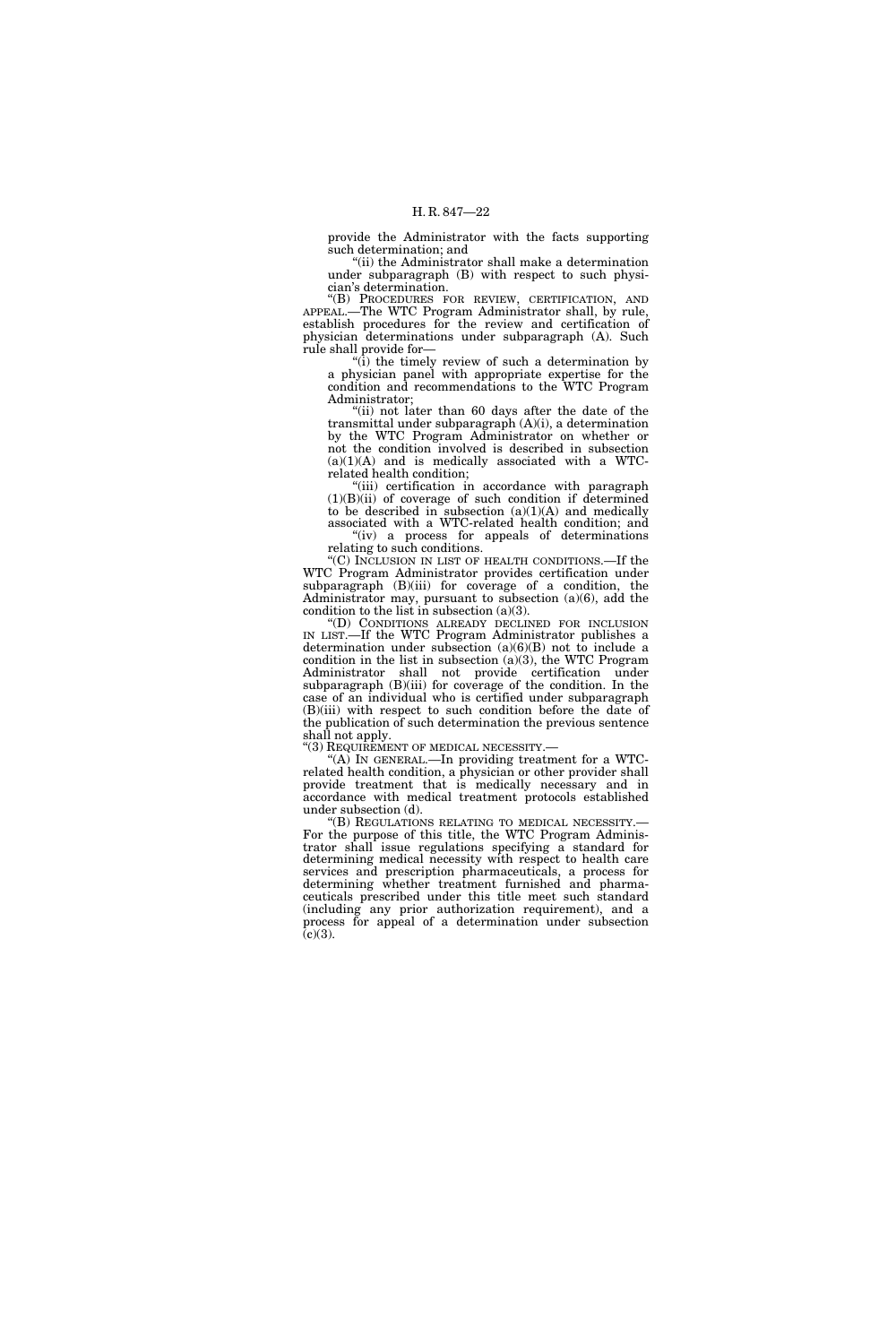"(4) SCOPE OF TREATMENT COVERED.—

''(A) IN GENERAL.—The scope of treatment covered under this subsection includes services of physicians and other health care providers, diagnostic and laboratory tests, prescription drugs, inpatient and outpatient hospital services, and other medically necessary treatment.

''(B) PHARMACEUTICAL COVERAGE.—With respect to ensuring coverage of medically necessary outpatient prescription drugs, such drugs shall be provided, under arrangements made by the WTC Program Administrator, directly through participating Clinical Centers of Excellence or through one or more outside vendors.

''(C) TRANSPORTATION EXPENSES FOR NATIONWIDE NET-WORK.—The WTC Program Administrator may provide for necessary and reasonable transportation and expenses incident to the securing of medically necessary treatment through the nationwide network under section 3313 involving travel of more than 250 miles and for which payment is made under this section in the same manner in which individuals may be furnished necessary and reasonable transportation and expenses incident to services involving travel of more than 250 miles under regulations implementing section 3629(c) of the Energy Employees Occupational Illness Compensation Program Act of 2000 (title XXXVI of Public Law 106–398; 42 U.S.C. 7384t(c)).

"(5) PROVISION OF TREATMENT PENDING CERTIFICATION.-With respect to an enrolled WTC responder for whom a determination is made by an examining physician under paragraph (1) or (2), but for whom the WTC Program Administrator has not yet determined whether to certify the determination, the WTC Program Administrator may establish by rule a process through which the Administrator may approve the provision of medical treatment under this subsection (and payment under subsection (c)) with respect to such responder and such responder's WTC-related health condition (under such terms and conditions as the Administrator may provide) until the Administrator makes a decision on whether to certify the deter-

mination.<br>"(c) Payment for Initial Health Evaluation, Monitoring, AND TREATMENT OF WTC-RELATED HEALTH CONDITIONS.— ''(1) MEDICAL TREATMENT.—

''(A) USE OF FECA PAYMENT RATES.—

''(i) IN GENERAL.—Subject to clause (ii):

"(I) Subject to subparagraphs  $(B)$  and  $(C)$ , the WTC Program Administrator shall reimburse costs for medically necessary treatment under this title for WTC-related health conditions according to the payment rates that would apply to the provision of such treatment and services by the facility under the Federal Employees Compensation Act.

''(II) For treatment not covered under subclause (i) or subparagraph (B), the WTC Program Administrator shall establish by regulation a reimbursement rate for such treatment.

''(ii) EXCEPTION.—In no case shall payments for products or services under clause (i) be made at a rate higher than the Office of Worker's Compensation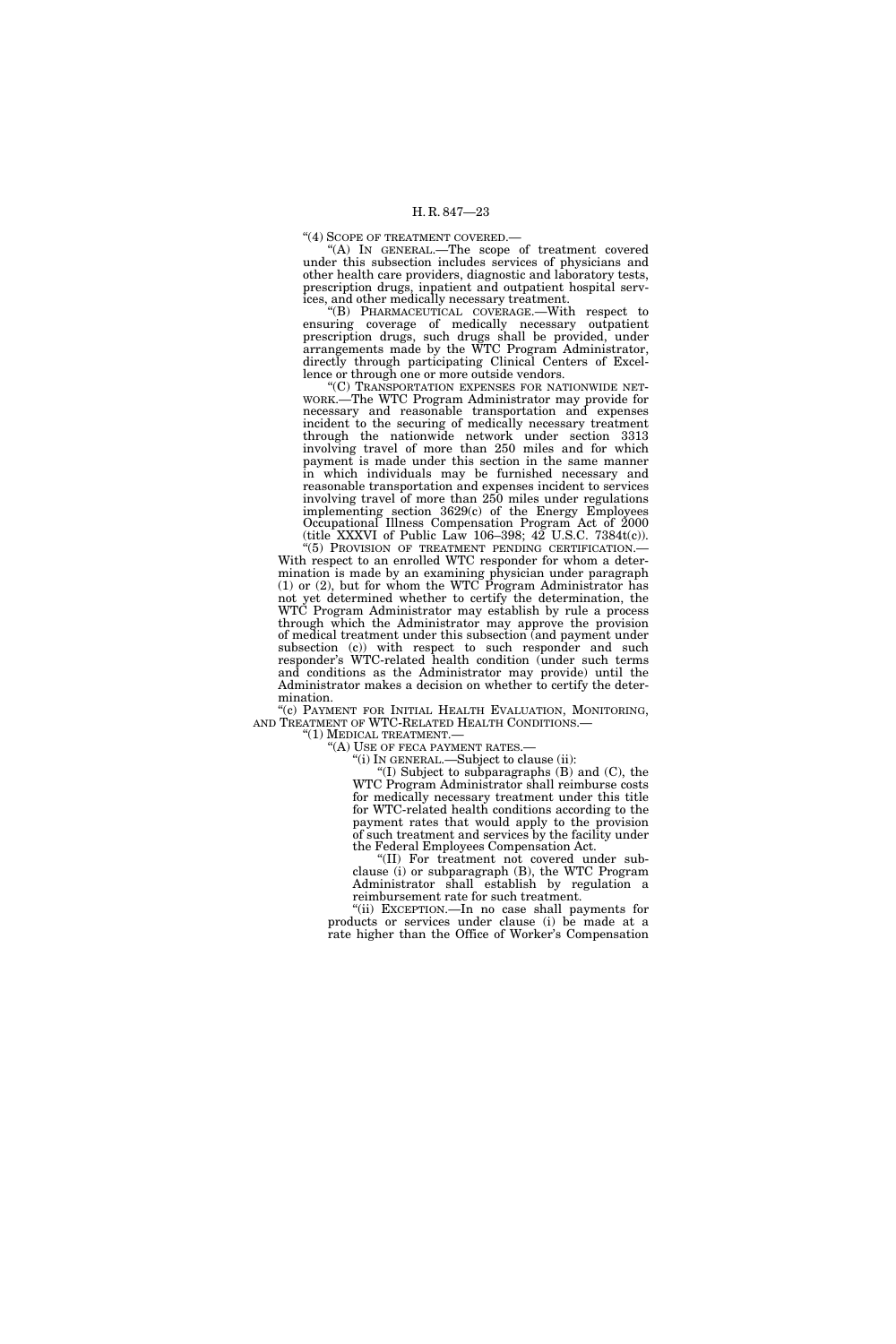Programs in the Department Labor would pay for such products or services rendered at the time such products or services were provided.

''(B) PHARMACEUTICALS.—

''(i) IN GENERAL.—The WTC Program Administrator shall establish a program for paying for the medically necessary outpatient prescription pharmaceuticals prescribed under this title for WTC-related health conditions through one or more contracts with outside vendors.

''(ii) COMPETITIVE BIDDING.—Under such program the Administrator shall—

''(I) select one or more appropriate vendors through a Federal competitive bid process; and ''(II) select the lowest bidder (or bidders)

meeting the requirements for providing pharmaceutical benefits for participants in the WTC Program.

"(iii) TREATMENT OF FDNY PARTICIPANTS.—Under such program the Administrator may enter into an agreement with a separate vendor to provide pharmaceutical benefits to enrolled WTC responders for whom the Clinical Center of Excellence is described in section 3305 if such an arrangement is deemed necessary and beneficial to the program by the WTC Program Administrator.

''(iv) PHARMACEUTICALS.—Not later than July 1, 2011, the Comptroller General of the United States shall submit to the Committee on Energy and Commerce of the House of Representatives and the Committee on Health, Education, Labor, and Pensions of the Senate a report on whether existing Federal pharmaceutical purchasing programs can provide pharmaceutical benefits more efficiently and effectively than through the WTC program.

''(C) IMPROVING QUALITY AND EFFICIENCY THROUGH MODIFICATION OF PAYMENT AMOUNTS AND METHODOLO- GIES.—The WTC Program Administrator may modify the amounts and methodologies for making payments for initial health evaluations, monitoring, or treatment, if, taking into account utilization and quality data furnished by the Clinical Centers of Excellence under section 3305(b)(1)(B)(iii), the Administrator determines that a bundling, capitation, pay for performance, or other payment methodology would better ensure high quality and efficient delivery of initial health evaluations, monitoring, or treatment to an enrolled WTC responder, screening-eligible WTC survivor, or certified-eligible WTC survivor.

"(2) MONITORING AND INITIAL HEALTH EVALUATION.—The WTC Program Administrator shall reimburse the costs of monitoring and the costs of an initial health evaluation provided under this title at a rate set by the Administrator by regulation.

"(3) DETERMINATION OF MEDICAL NECESSITY.—<br>"(A) REVIEW OF MEDICAL NECESSITY AND PROTOCOLS.— As part of the process for reimbursement or payment under this subsection, the WTC Program Administrator shall provide for the review of claims for reimbursement or payment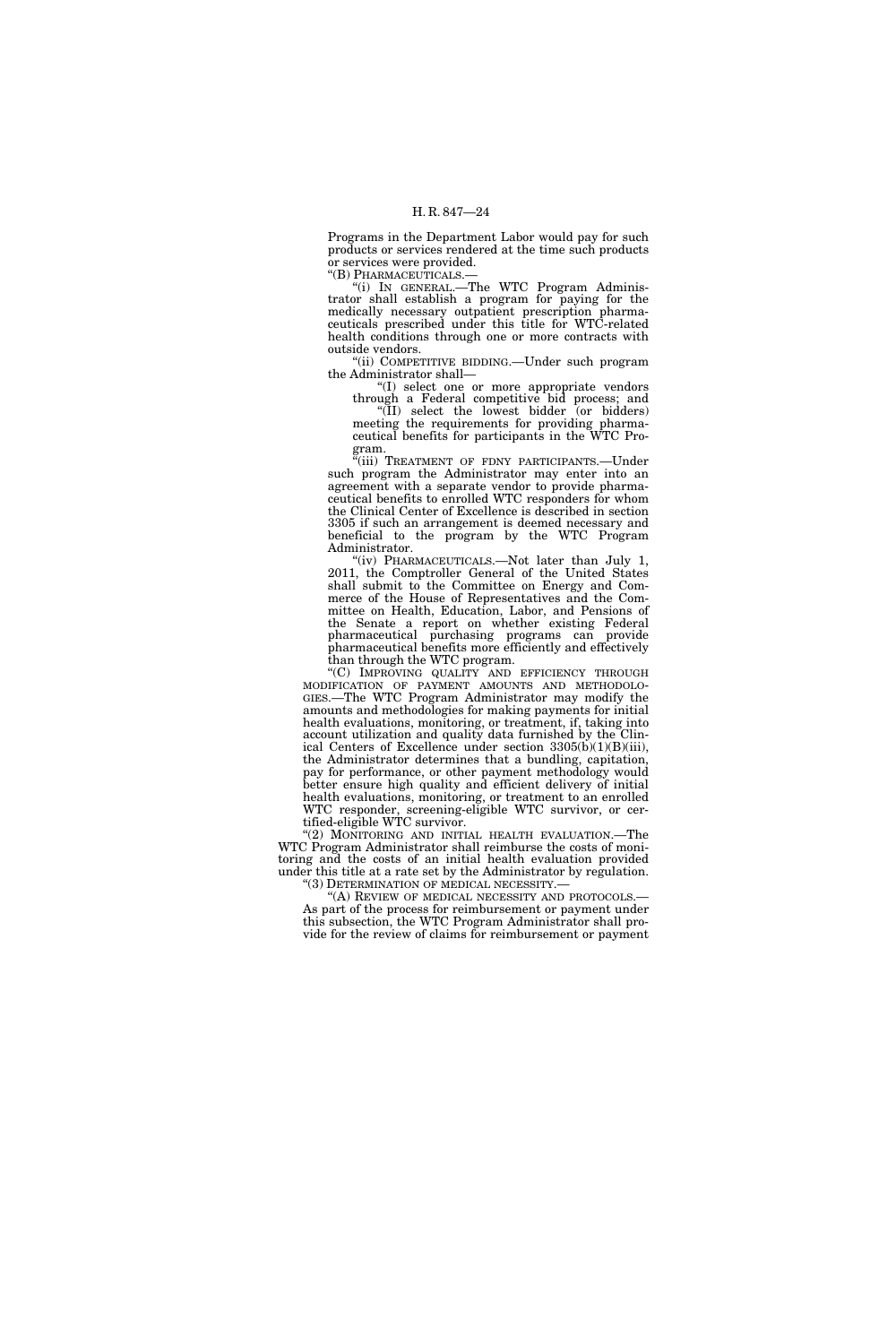for the provision of medical treatment to determine if such treatment is medically necessary and in accordance with medical treatment protocols established under subsection (d).

"(B) WITHHOLDING OF PAYMENT FOR MEDICALLY UNNECESSARY TREATMENT.—The Administrator shall withhold such reimbursement or payment for treatment that the Administrator determines is not medically necessary or is not in accordance with such medical treatment proto-

cols.<br>"(d) MEDICAL TREATMENT PROTOCOLS.—

'(1) DEVELOPMENT.—The Data Centers shall develop medical treatment protocols for the treatment of enrolled WTC responders and certified-eligible WTC survivors for health conditions included in the applicable list of WTC-related health conditions.

''(2) APPROVAL.—The medical treatment protocols developed under paragraph  $(1)$  shall be subject to approval by the WTC Program Administrator.

#### **''SEC. 3313. NATIONAL ARRANGEMENT FOR BENEFITS FOR ELIGIBLE INDIVIDUALS OUTSIDE NEW YORK.**

"(a) IN GENERAL.—In order to ensure reasonable access to benefits under this subtitle for individuals who are enrolled WTC responders, screening-eligible WTC survivors, or certified-eligible WTC survivors and who reside in any State, as defined in section 2(f), outside the New York metropolitan area, the WTC Program Administrator shall establish a nationwide network of health care providers to provide monitoring and treatment benefits and initial health evaluations near such individuals' areas of residence in such States. Nothing in this subsection shall be construed as preventing such individuals from being provided such monitoring and treatment benefits or initial health evaluation through any Clinical Center of Excellence.

''(b) NETWORK REQUIREMENTS.—Any health care provider participating in the network under subsection (a) shall—

" $(1)$  meet criteria for credentialing established by the Data Centers;

"(2) follow the monitoring, initial health evaluation, and treatment protocols developed under section 3305(a)(2)(A)(ii); ''(3) collect and report data in accordance with section 3304;

and "(4) meet such fraud, quality assurance, and other requirements as the WTC Program Administrator establishes, including sections 1128 through 1128E of the Social Security Act, as applied by section 3301(d).

''(c) TRAINING AND TECHNICAL ASSISTANCE.—The WTC Program Administer may provide, including through contract, for the provision of training and technical assistance to health care providers participating in the network under subsection (a).

"(d) Provision of Services Through the VA.—

''(1) IN GENERAL.—The WTC Program Administrator may enter into an agreement with the Secretary of Veterans Affairs for the Secretary to provide services under this section through facilities of the Department of Veterans Affairs.

''(2) NATIONAL PROGRAM.—Not later than July 1, 2011, the Comptroller General of the United States shall submit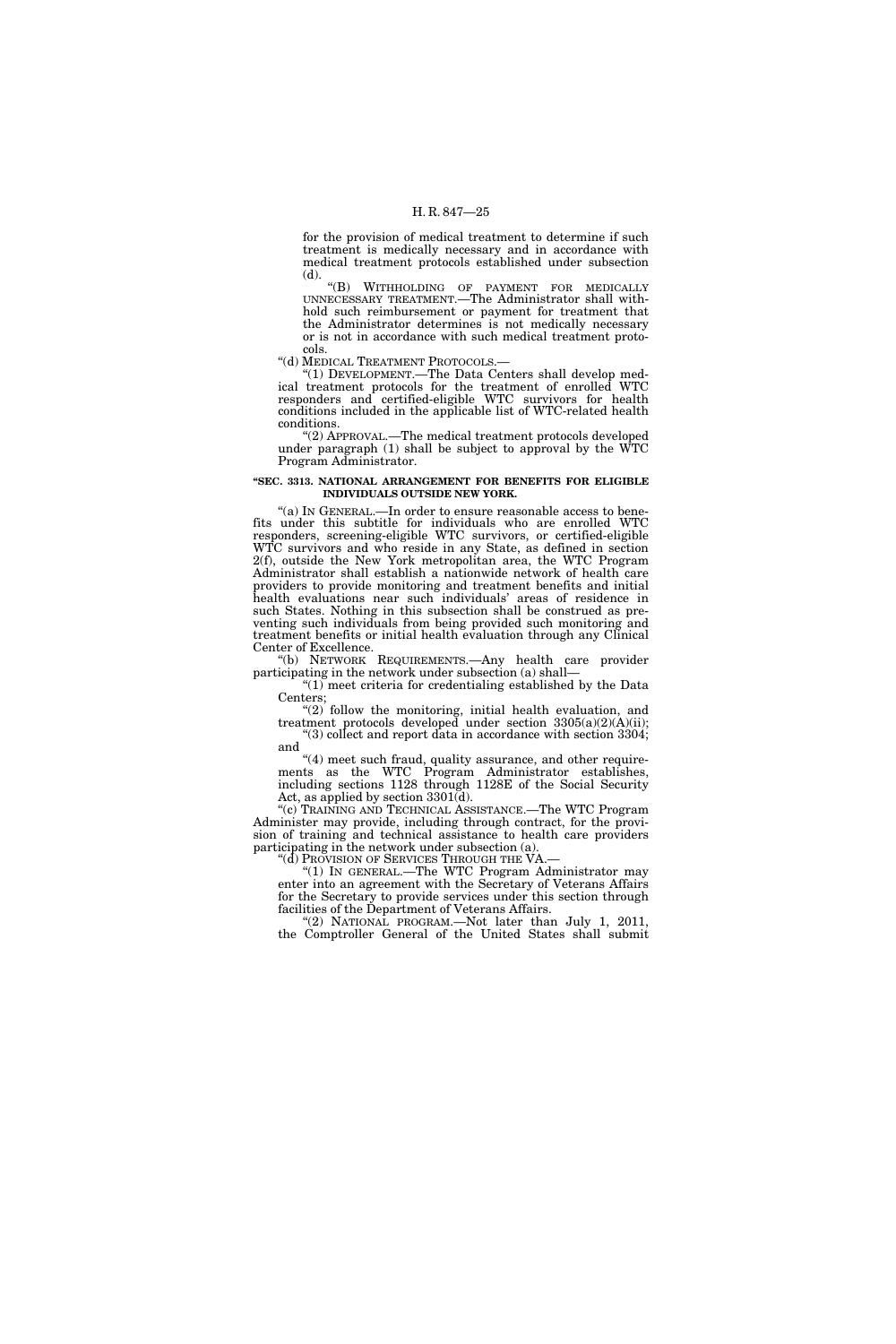to the Committee on Energy and Commerce of the House of Representatives and the Committee on Health, Education, Labor, and Pensions of the Senate a report on whether the Department of Veterans Affairs can provide monitoring and treatment services to individuals under this section more efficiently and effectively than through the nationwide network to be established under subsection (a).

### **''PART 2—WTC SURVIVORS**

#### **''SEC. 3321. IDENTIFICATION AND INITIAL HEALTH EVALUATION OF SCREENING-ELIGIBLE AND CERTIFIED-ELIGIBLE WTC SURVIVORS.**

"(a) IDENTIFICATION OF SCREENING-ELIGIBLE WTC SURVIVORS AND CERTIFIED-ELIGIBLE WTC SURVIVORS.—

''(1) SCREENING-ELIGIBLE WTC SURVIVORS.—

"(A) DEFINITION.—In this title, the term 'screeningeligible WTC survivor' means, subject to subparagraph  $(\check{C})$ and paragraph (3), an individual who is described in any of the following clauses:

''(i) CURRENTLY IDENTIFIED SURVIVOR.—An individual, including a WTC responder, who has been identified as eligible for medical treatment and monitoring by the WTC Environmental Health Center as of the date of enactment of this title.

''(ii) SURVIVOR WHO MEETS CURRENT ELIGIBILITY CRITERIA.—An individual who is not a WTC responder, for purposes of the initial health evaluation under subsection (b), claims symptoms of a WTC-related health condition and meets any of the current eligibility criteria described in subparagraph (B).

"(iii) SURVIVOR WHO MEETS MODIFIED ELIGIBILITY CRITERIA.—An individual who is not a WTC responder, for purposes of the initial health evaluation under subsection (b), claims symptoms of a WTC-related health condition and meets such eligibility criteria relating to exposure to airborne toxins, other hazards, or adverse conditions resulting from the September 11, 2001, terrorist attacks as the WTC Administrator determines, after consultation with the Data Centers described in section 3305 and the WTC Scientific/Technical Advisory Committee and WTC Health Program Steering Committees under section 3302.

The Administrator shall not modify such criteria under clause (iii) on or after the date that the number of certifications for certified-eligible WTC survivors under paragraph (2)(B) has reached 80 percent of the limit described in paragraph (3) or on or after the date that the number of enrollments of WTC responders has reached 80 percent of the limit described in section 3311(a)(4).

''(B) CURRENT ELIGIBILITY CRITERIA.—The eligibility criteria described in this subparagraph for an individual are that the individual is described in any of the following clauses:

''(i) A person who was present in the New York City disaster area in the dust or dust cloud on September 11, 2001.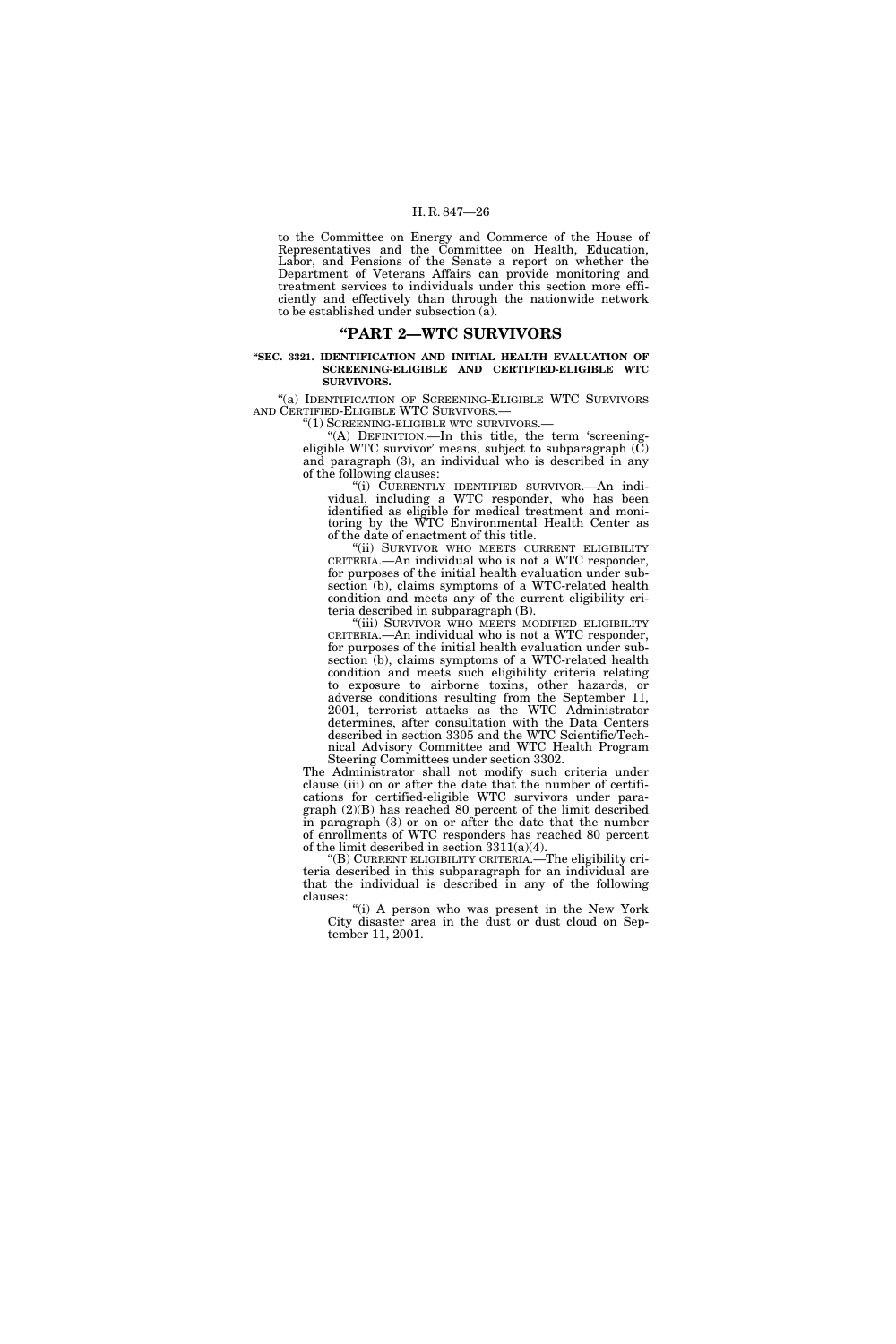"(ii) A person who worked, resided, or attended school, childcare, or adult daycare in the New York City disaster area for—

''(I) at least 4 days during the 4-month period beginning on September 11, 2001, and ending on January 10, 2002; or

"(II) at least 30 days during the period beginning on September 11, 2001, and ending on July 31, 2002.

"(iii) Any person who worked as a cleanup worker or performed maintenance work in the New York City disaster area during the 4-month period described in subparagraph (B)(i) and had extensive exposure to WTC dust as a result of such work.

"(iv) A person who was deemed eligible to receive a grant from the Lower Manhattan Development Corporation Residential Grant Program, who possessed a lease for a residence or purchased a residence in the New York City disaster area, and who resided in such residence during the period beginning on September 11, 2001, and ending on May 31, 2003.

''(v) A person whose place of employment—

''(I) at any time during the period beginning on September 11, 2001, and ending on May 31, 2003, was in the New York City disaster area; and

''(II) was deemed eligible to receive a grant from the Lower Manhattan Development Corporation WTC Small Firms Attraction and Retention Act program or other government incentive program designed to revitalize the lower Manhattan economy after the September 11, 2001, terrorist attacks.

''(C) APPLICATION AND DETERMINATION PROCESS FOR SCREENING ELIGIBILITY.—

"(i) IN GENERAL.-The WTC Program Administrator in consultation with the Data Centers shall establish a process for individuals, other than individuals described in subparagraph  $(A)(i)$ , to be determined to be screening-eligible WTC survivors. Under such process—

''(I) there shall be no fee charged to the applicant for making an application for such determination;

''(II) the Administrator shall make a determination on such an application not later than 60 days after the date of filing the application;

''(III) the Administrator shall make such a determination relating to an applicant's compliance with this title and shall not determine that an individual is not so eligible or deny written documentation under clause (ii) to such individual unless the Administrator determines that—

"(aa) based on the application submitted, the individual does not meet the eligibility criteria; or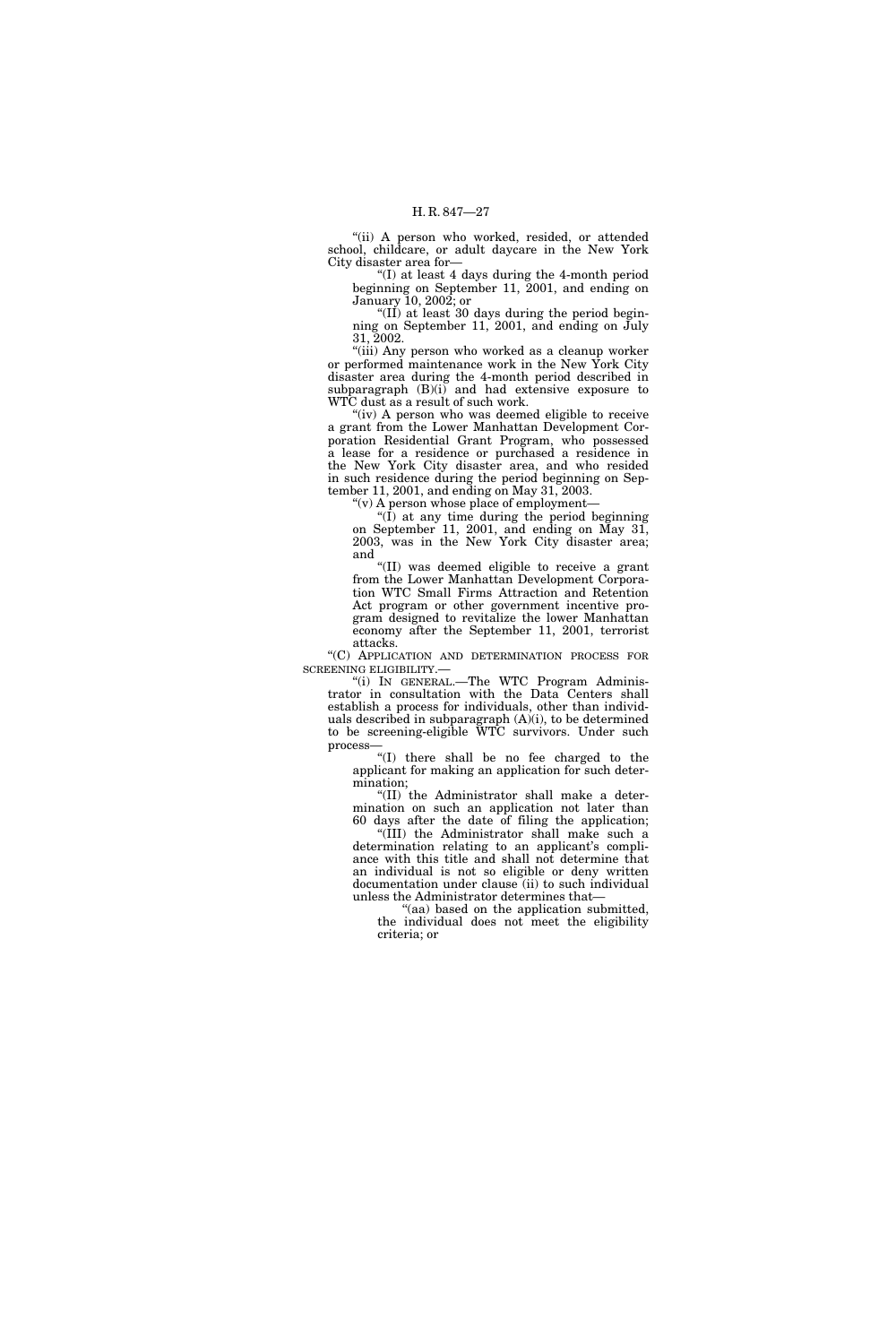''(bb) the numerical limitation on certifications of certified-eligible WTC survivors set forth in paragraph (3) has been met; and

''(IV) an individual who is determined not to be a screening-eligible WTC survivor shall have an opportunity to appeal such determination in a manner established under such process.

"(ii) WRITTEN DOCUMENTATION OF SCREENING-ELIGIBILITY.—

''(I) IN GENERAL.—In the case of an individual who is described in subparagraph (A)(i) or who is determined under clause (i) (consistent with paragraph (3)) to be a screening-eligible WTC survivor, the WTC Program Administrator shall provide an appropriate written documentation of such fact.

''(II) TIMING.—

''(aa) CURRENTLY IDENTIFIED SURVIVORS.— In the case of an individual who is described in subparagraph (A)(i), the WTC Program Administrator shall provide the written documentation under subclause (I) not later than July 1, 2011.

''(bb) OTHER MEMBERS.—In the case of another individual who is determined under clause (i) and consistent with paragraph (3) to be a screening-eligible WTC survivor, the WTC Program Administrator shall provide the written documentation under subclause (I) at

the time of such determination.<br>"(2) CERTIFIED-ELIGIBLE WTC SURVIVORS.—

"(A) DEFINITION.—The term 'certified-eligible WTC survivor' means, subject to paragraph (3), a screening-eligible WTC survivor who the WTC Program Administrator certifies under subparagraph (B) to be eligible for followup monitoring and treatment under this part.

"(B) CERTIFICATION OF ELIGIBILITY FOR MONITORING AND TREATMENT.— AND TREATMENT.—<br>"(i) IN GENERAL.—The WTC Program Adminis-

trator shall establish a certification process under which the Administrator shall provide appropriate certification to screening-eligible WTC survivors who, pursuant to the initial health evaluation under subsection (b), are determined to be eligible for followup monitoring and treatment under this part.

"(ii) TIMING.—<br>"(I) CURRENTLY IDENTIFIED SURVIVORS.—In the case of an individual who is described in paragraph (1)(A)(i), the WTC Program Administrator shall provide the certification under clause (i) not later than July 1, 2011.

"(II) OTHER MEMBERS.—In the case of another individual who is determined under clause (i) to be eligible for followup monitoring and treatment, the WTC Program Administrator shall provide the certification under such clause at the time of such determination.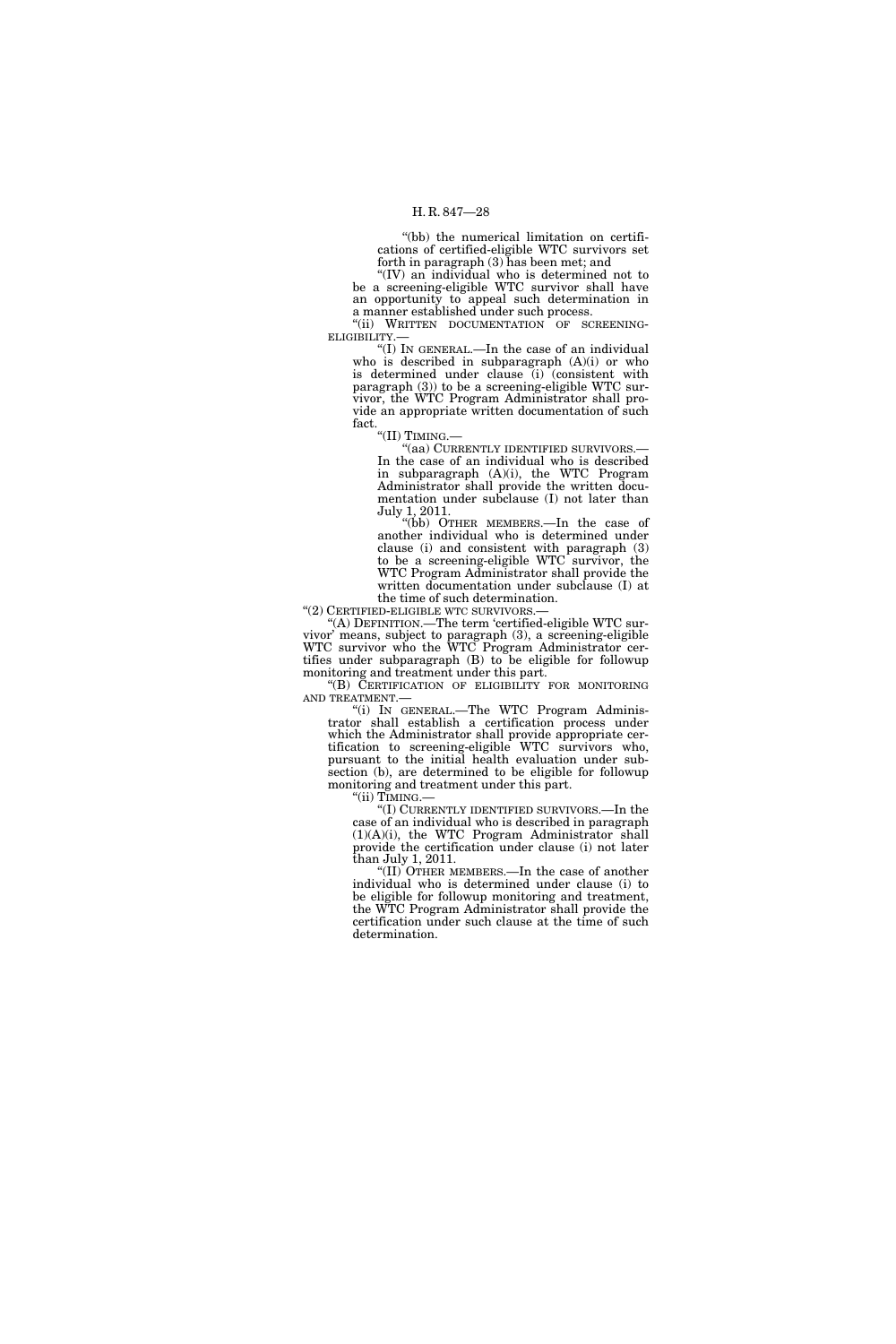''(3) NUMERICAL LIMITATION ON CERTIFIED-ELIGIBLE WTC SURVIVORS.—

''(A) IN GENERAL.—The total number of individuals not described in paragraph  $(1)(A)(i)$  who may be certified as certified-eligible  $\overline{W}T\overline{C}$  survivors under paragraph  $(2)(B)$ shall not exceed 25,000 at any time.

''(B) PROCESS.—In implementing subparagraph (A), the WTC Program Administrator shall—

''(i) limit the number of certifications provided under paragraph (2)(B)—

" $(1)$  in accordance with such subparagraph; and

''(II) to such number, as determined by the Administrator based on the best available information and subject to amounts made available under section 3351, that will ensure sufficient funds will be available to provide treatment and monitoring benefits under this title, with respect to all individuals receiving such certifications through the end of fiscal year 2020; and

"(ii) provide priority in such certifications in the order in which individuals apply for a determination under paragraph (2)(B).

"(4) DISQUALIFICATION OF INDIVIDUALS ON TERRORIST WATCH LIST.—No individual who is on the terrorist watch list maintained by the Department of Homeland Security shall qualify as a screening-eligible WTC survivor or a certifiedeligible WTC survivor. Before determining any individual to be a screening-eligible WTC survivor under paragraph (1) or certifying any individual as a certified eligible WTC survivor under paragraph (2), the Administrator, in consultation with the Secretary of Homeland Security, shall determine whether the individual is on such list.

''(b) INITIAL HEALTH EVALUATION TO DETERMINE ELIGIBILITY FOR FOLLOWUP MONITORING OR TREATMENT.—

" $(1)$  In GENERAL.—In the case of a screening-eligible WTC survivor, the WTC Program shall provide for an initial health evaluation to determine if the survivor has a WTC-related health condition and is eligible for followup monitoring and treatment benefits under the WTC Program. Initial health evaluation protocols under section  $3305(a)(2)(A)(ii)$  shall be subject to approval by the WTC Program Administrator.

"(2) INITIAL HEALTH EVALUATION PROVIDERS.-The initial health evaluation described in paragraph (1) shall be provided through a Clinical Center of Excellence with respect to the individual involved.

"(3) LIMITATION ON INITIAL HEALTH EVALUATION BENE-FITS.—Benefits for an initial health evaluation under this part for a screening-eligible WTC survivor shall consist only of a single medical initial health evaluation consistent with initial health evaluation protocols described in paragraph (1). Nothing in this paragraph shall be construed as preventing such an individual from seeking additional medical initial health evaluations at the expense of the individual.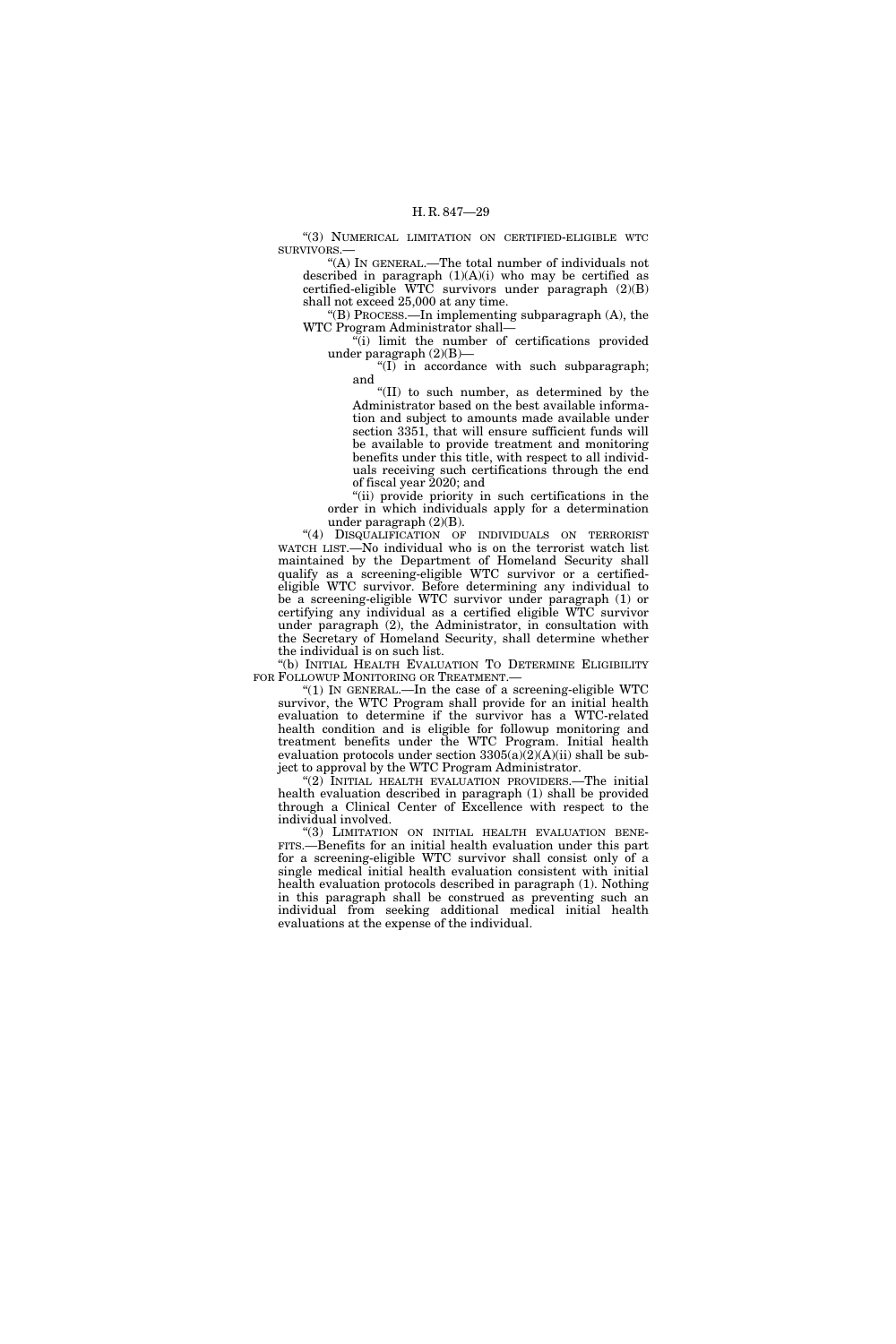#### **''SEC. 3322. FOLLOWUP MONITORING AND TREATMENT OF CERTIFIED-ELIGIBLE WTC SURVIVORS FOR WTC-RELATED HEALTH CONDITIONS.**

"(a) IN GENERAL.—Subject to subsection (b), the provisions of sections 3311 and 3312 shall apply to followup monitoring and treatment of WTC-related health conditions for certified-eligible WTC survivors in the same manner as such provisions apply to the monitoring and treatment of WTC-related health conditions for enrolled WTC responders.

"(b) LIST OF WTC-RELATED HEALTH CONDITIONS FOR SUR-VIVORS.—The list of health conditions for screening-eligible WTC survivors and certified-eligible WTC survivors consists of the following:

''(1) AERODIGESTIVE DISORDERS.—

''(A) Interstitial lung diseases.

''(B) Chronic respiratory disorder—fumes/vapors.

"(C) Asthma.

''(D) Reactive airways dysfunction syndrome (RADS). ''(E) WTC-exacerbated chronic obstructive pulmonary

disease (COPD).

''(F) Chronic cough syndrome.  $\mathcal{C}(G)$  Upper airway hyperreactivity.

''(H) Chronic rhinosinusitis. ''(I) Chronic nasopharyngitis.

"(J) Chronic laryngitis.

''(K) Gastroesophageal reflux disorder (GERD).

''(L) Sleep apnea exacerbated by or related to a condition described in a previous clause.

''(2) MENTAL HEALTH CONDITIONS.—

''(A) Posttraumatic stress disorder (PTSD).

''(B) Major depressive disorder.

"(C) Panic disorder. ''(D) Generalized anxiety disorder.

''(E) Anxiety disorder (not otherwise specified).

 $\sqrt{\text{F}}$ ) Depression (not otherwise specified).

''(G) Acute stress disorder.

"(H) Dysthymic disorder.

''(I) Adjustment disorder.

 $\mathbf{``}(J)$  Substance abuse.

''(3) ADDITIONAL CONDITIONS.—Any cancer (or type of cancer) or other condition added to the list in section  $3312(a)(3)$ pursuant to paragraph  $(5)$  or  $(6)$  of section 3312(a), as such provisions are applied under subsection (a) with respect to certified-eligible WTC survivors.

#### **''SEC. 3323. FOLLOWUP MONITORING AND TREATMENT OF OTHER INDIVIDUALS WITH WTC-RELATED HEALTH CONDITIONS.**

''(a) IN GENERAL.—Subject to subsection (c), the provisions of section 3322 shall apply to the followup monitoring and treatment of WTC-related health conditions in the case of individuals described in subsection (b) in the same manner as such provisions apply to the followup monitoring and treatment of WTC-related health conditions for certified-eligible WTC survivors.

''(b) INDIVIDUALS DESCRIBED.—An individual described in this subsection is an individual who, regardless of location of residence—

" $(1)$  is not an enrolled WTC responder or a certified-eligible WTC survivor; and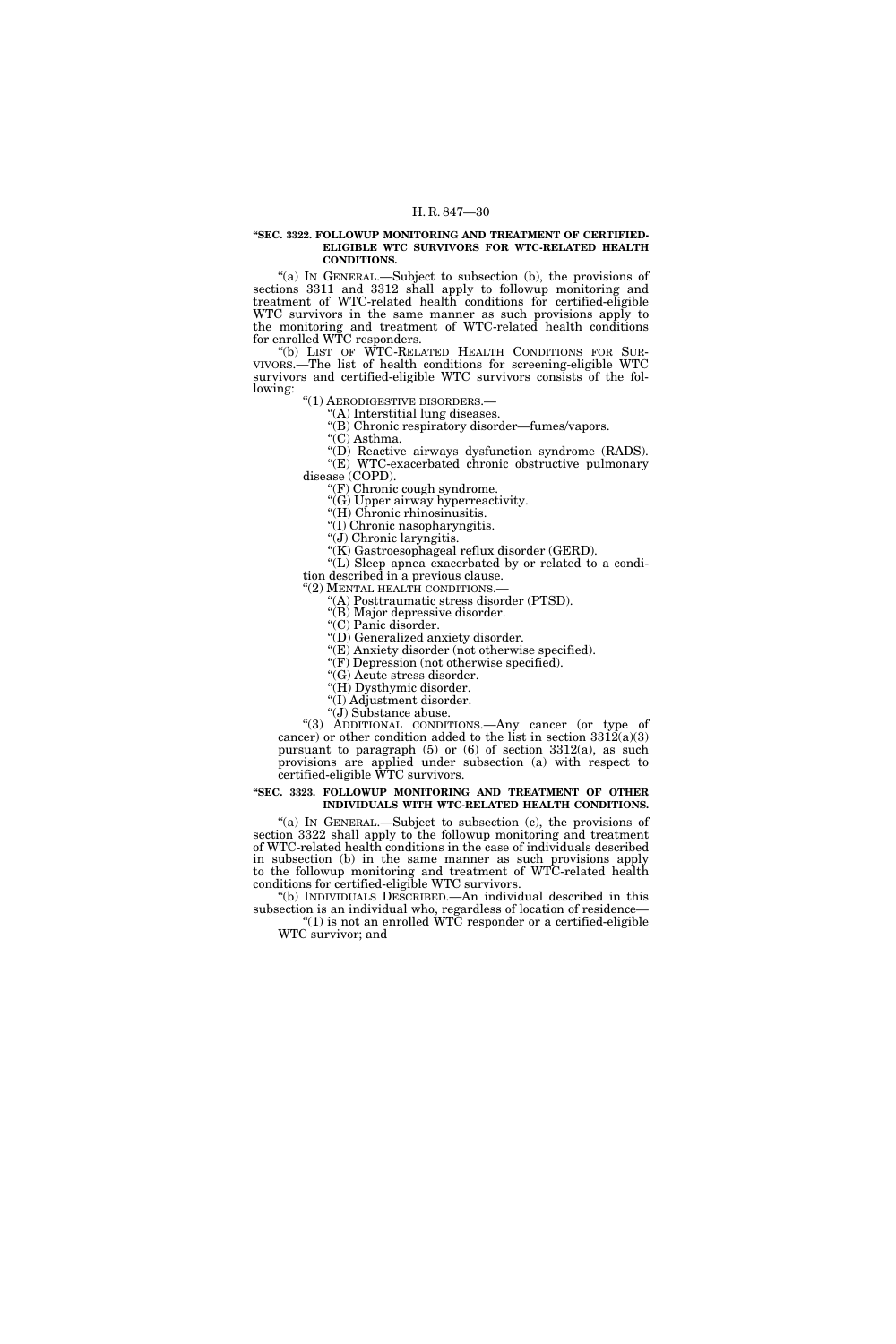"(2) is diagnosed at a Clinical Center of Excellence with a WTC-related health condition for certified-eligible WTC survivors.

''(c) LIMITATION.—

"(1) IN GENERAL.—The WTC Program Administrator shall limit benefits for any fiscal year under subsection (a) in a manner so that payments under this section for such fiscal year do not exceed the amount specified in paragraph (2) for such fiscal year.

"(2) LIMITATION.—The amount specified in this paragraph for-

''(A) the last calendar quarter of fiscal year 2011 is \$5,000,000;

''(B) fiscal year 2012 is \$20,000,000; or

 $(C)$  a succeeding fiscal year is the amount specified in this paragraph for the previous fiscal year increased by the annual percentage increase in the medical care component of the consumer price index for all urban consumers.

### **''PART 3—PAYOR PROVISIONS**

#### **''SEC. 3331. PAYMENT OF CLAIMS.**

''(a) IN GENERAL.—Except as provided in subsections (b) and (c), the cost of monitoring and treatment benefits and initial health evaluation benefits provided under parts 1 and 2 of this subtitle shall be paid for by the WTC Program from the World Trade Center Health Program Fund.

"(1) IN GENERAL.—Subject to paragraph (2), payment for treatment under parts 1 and 2 of this subtitle of a WTCrelated health condition of an individual that is work-related shall be reduced or recouped to the extent that the WTC Program Administrator determines that payment has been made, or can reasonably be expected to be made, under a workers' compensation law or plan of the United States, a State, or a locality, or other work-related injury or illness benefit plan of the employer of such individual, for such treatment. The provisions of clauses (iii), (iv), (v), and (vi) of paragraph (2)(B) of section 1862(b) of the Social Security Act and paragraphs (3) and (4) of such section shall apply to the recoupment under this subsection of a payment to the WTC Program (with respect to a workers' compensation law or plan, or other work-related injury or illness plan of the employer involved, and such individual) in the same manner as such provisions apply to the reimbursement of a payment under section  $1862(b)(2)$  of such Act to the Secretary (with respect to such a law or plan and an individual entitled to benefits under title XVIII of such Act) except that any reference in such paragraph (4) to payment rates under title XVIII of the Social Security Act shall be deemed a reference to payment rates under this title.

"(2) EXCEPTION.—Paragraph (1) shall not apply for any quarter, with respect to any workers' compensation law or plan, including line of duty compensation, to which New York City is obligated to make payments, if, in accordance with terms specified under the contract under subsection  $(d)(1)(A)$ ,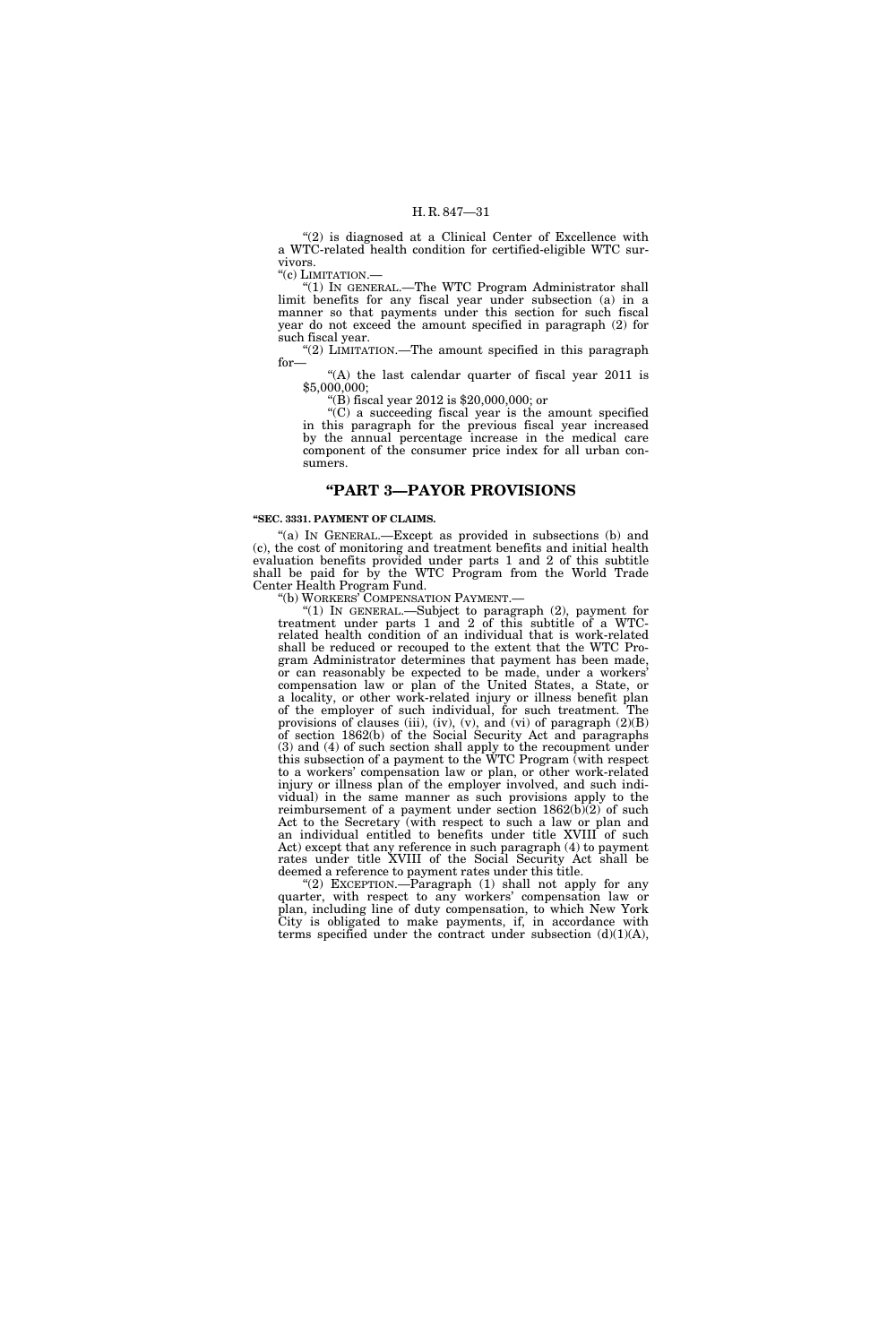New York City has made the full payment required under such contract for such quarter.

''(3) RULES OF CONSTRUCTION.—Nothing in this title shall be construed to affect, modify, or relieve any obligations under a worker's compensation law or plan, other work-related injury or illness benefit plan of an employer, or any health insurance plan.

''(c) HEALTH INSURANCE COVERAGE.—

''(1) IN GENERAL.—In the case of an individual who has a WTC-related health condition that is not work-related and has health coverage for such condition through any public or private health plan (including health benefits under title XVIII, XIX, or XXI of the Social Security Act) the provisions of section 1862(b) of the Social Security Act shall apply to such a health plan and such individual in the same manner as they apply to group health plan and an individual entitled to benefits under title XVIII of such Act pursuant to section 226(a) of such Act. Any costs for items and services covered under such plan that are not reimbursed by such health plan, due to the application of deductibles, copayments, coinsurance, other cost sharing, or otherwise, are reimbursable under this title to the extent that they are covered under the WTC Program. The program under this title shall not be treated as a legally liable party for purposes of applying section  $1902(a)(25)$  of the Social Security Act.

"(2) RECOVERY BY INDIVIDUAL PROVIDERS.—Nothing in paragraph (1) shall be construed as requiring an entity providing monitoring and treatment under this title to seek reimbursement under a health plan with which the entity has no contract for reimbursement.

''(3) MAINTENANCE OF REQUIRED MINIMUM ESSENTIAL COV-ERAGE.—No payment may be made for monitoring and treatment under this title for an individual for a month (beginning with July 2014) if with respect to such month the individual—

''(A) is an applicable individual (as defined in subsection (d) of section 5000A of Internal Revenue Code of 1986) for whom the exemption under subsection (e) of such section does not apply; and

''(B) is not covered under minimum essential coverage, as required under subsection (a) of such section.

"(d) REQUIRED CONTRIBUTION BY NEW YORK CITY IN PROGRAM COSTS.—

''(1) CONTRACT REQUIREMENT.—

''(A) IN GENERAL.—No funds may be disbursed from the World Trade Center Health Program Fund under section 3351 unless New York City has entered into a contract with the WTC Program Administrator under which New York City agrees, in a form and manner specified by the Administrator, to pay the full contribution described in subparagraph (B) in accordance with this subsection on a timely basis, plus any interest owed pursuant to subparagraph  $(E)(i)$ . Such contract shall specify the terms under which New York City shall be considered to have made the full payment required for a quarter for purposes of subsection (b)(2).

''(B) FULL CONTRIBUTION AMOUNT.—Under such contract, with respect to the last calendar quarter of fiscal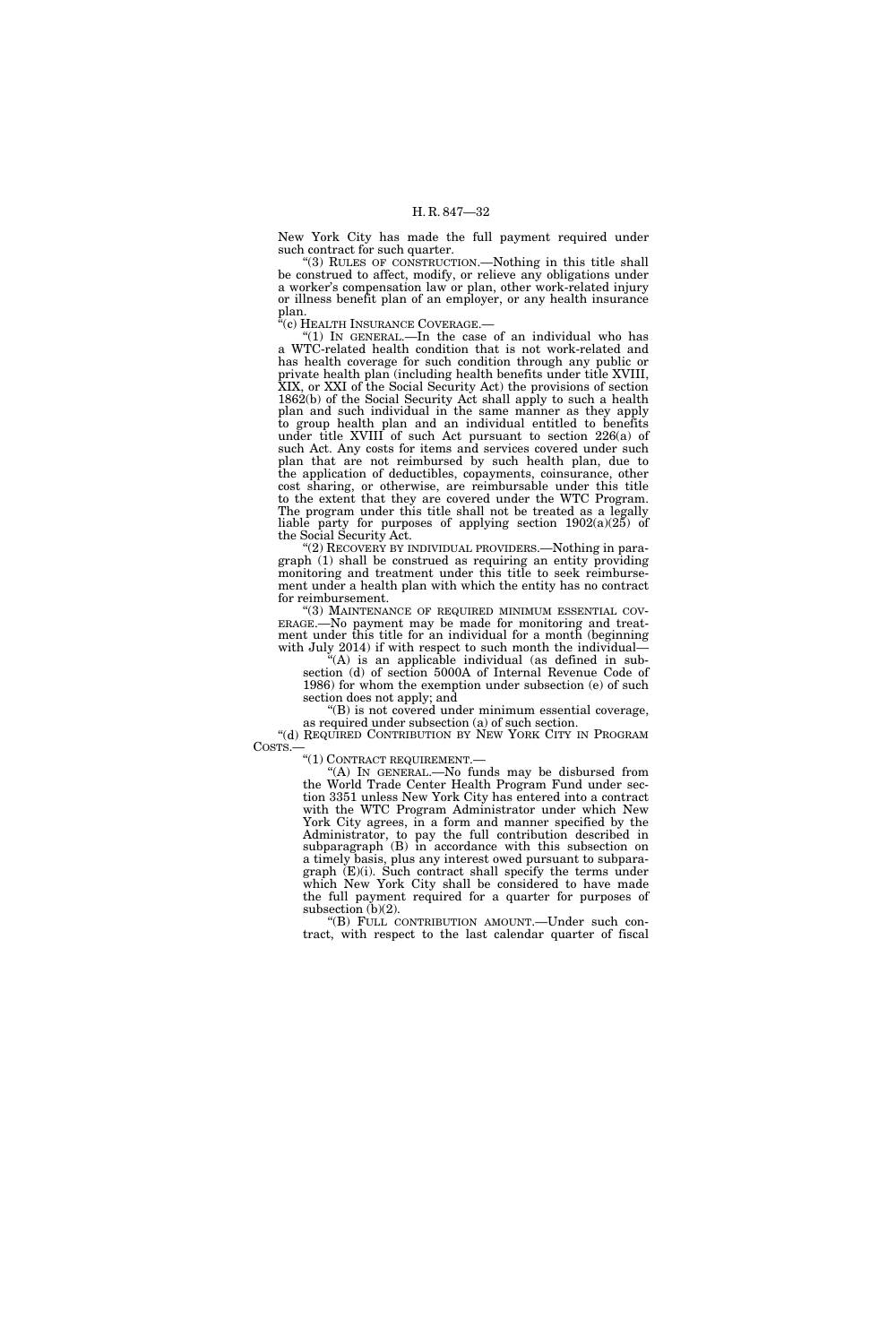year 2011 and each calendar quarter in fiscal years 2012 through 2015 the full contribution amount under this subparagraph shall be equal to 10 percent of the expenditures in carrying out this title for the respective quarter and with respect to calendar quarters in fiscal year 2016, such full contribution amount shall be equal to  $\frac{1}{9}$  of the Federal expenditures in carrying out this title for the respective quarter.

''(C) SATISFACTION OF PAYMENT OBLIGATION.—The payment obligation under such contract may not be satisfied through any of the following:

"(i) An amount derived from Federal sources.

"(ii) An amount paid before the date of the enactment of this title.

"(iii) An amount paid to satisfy a judgment or as part of a settlement related to injuries or illnesses arising out of the September 11, 2001, terrorist attacks.

''(D) TIMING OF CONTRIBUTION.—The payment obligation under such contract for a calendar quarter in a fiscal year shall be paid not later than the last day of the second succeeding calendar quarter.

"(E) COMPLIANCE.-

"(i) INTEREST FOR LATE PAYMENT.—If New York City fails to pay to the WTC Program Administrator pursuant to such contract the amount required for any calendar quarter by the day specified in subparagraph (D), interest shall accrue on the amount not so paid at the rate (determined by the Administrator) based on the average yield to maturity, plus 1 percentage point, on outstanding municipal bonds issued by New York City with a remaining maturity of at least 1 year.

''(ii) RECOVERY OF AMOUNTS OWED.—The amounts owed to the WTC Program Administrator under such contract shall be recoverable by the United States in an action in the same manner as payments made under title XVIII of the Social Security Act may be recover-<br>able in an action brought under section an action brought under section  $1862(b)(2)(B)(iii)$  of such Act.

''(F) DEPOSIT IN FUND.—The WTC Program Administer shall deposit amounts paid under such contract into the World Trade Center Health Program Fund under section 3351.

"(2) PAYMENT OF NEW YORK CITY SHARE OF MONITORING AND TREATMENT COSTS.—With respect to each calendar quarter for which a contribution is required by New York City under the contract under paragraph (1), the WTC Program Administrator shall—

''(A) provide New York City with an estimate of such amount of the required contribution at the beginning of such quarter and with an updated estimate of such amount at the beginning of each of the subsequent 2 quarters;

''(B) bill such amount directly to New York City; and

''(C) certify periodically, for purposes of this subsection, whether or not New York City has paid the amount so billed.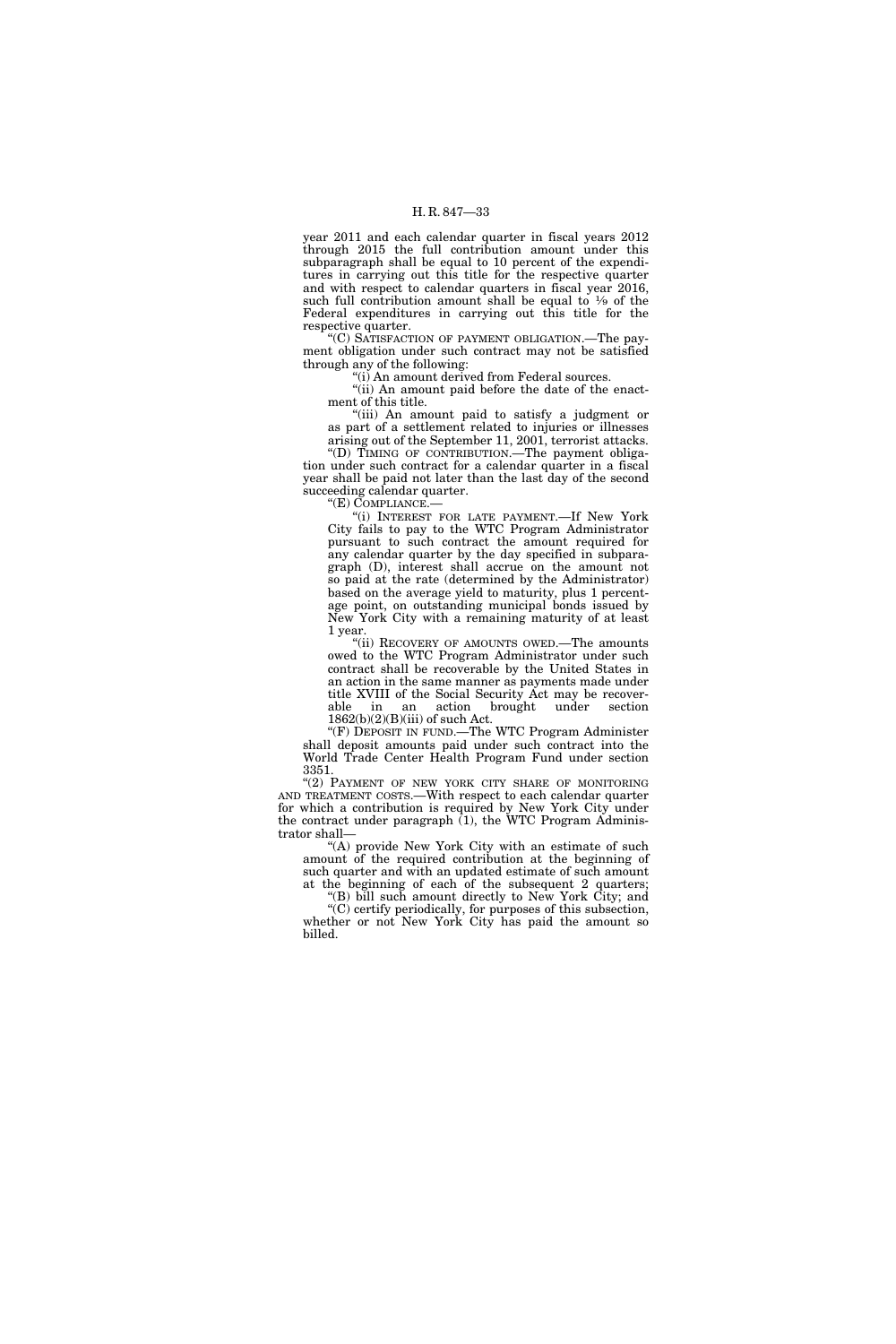Such amount shall initially be estimated by the WTC Program Administrator and shall be subject to adjustment and reconciliation based upon actual expenditures in carrying out this title.

''(3) RULE OF CONSTRUCTION.—Nothing in this subsection shall be construed as authorizing the WTC Administrator, with respect to a fiscal year, to reduce the numerical limitation under section  $3311(a)(4)$  or  $3321(a)(3)$  for such fiscal year if New York City fails to comply with paragraph (1) for a calendar quarter in such fiscal year.

''(e) WORK-RELATED DESCRIBED.—For the purposes of this section, a WTC-related health condition shall be treated as a condition that is work-related if—

 $(1)$  the condition is diagnosed in an enrolled WTC responder, or in an individual who qualifies as a certifiedeligible WTC survivor on the basis of being a rescue, recovery, or cleanup worker; or

 $(2)$  with respect to the condition the individual has filed and had established a claim under a workers' compensation law or plan of the United States or a State, or other workrelated injury or illness benefit plan of the employer of such individual.

#### **''SEC. 3332. ADMINISTRATIVE ARRANGEMENT AUTHORITY.**

''The WTC Program Administrator may enter into arrangements with other government agencies, insurance companies, or other third-party administrators to provide for timely and accurate processing of claims under sections 3312, 3313, 3322, and 3323.

# **''Subtitle C—Research Into Conditions**

#### **''SEC. 3341. RESEARCH REGARDING CERTAIN HEALTH CONDITIONS RELATED TO SEPTEMBER 11 TERRORIST ATTACKS.**

"(a) IN GENERAL.—With respect to individuals, including enrolled WTC responders and certified-eligible WTC survivors, receiving monitoring or treatment under subtitle B, the WTC Program Administrator shall conduct or support—

''(1) research on physical and mental health conditions that may be related to the September 11, 2001, terrorist attacks;

 $(2)$  research on diagnosing WTC-related health conditions of such individuals, in the case of conditions for which there has been diagnostic uncertainty; and

"(3) research on treating WTC-related health conditions of such individuals, in the case of conditions for which there has been treatment uncertainty.

The Administrator may provide such support through continuation and expansion of research that was initiated before the date of the enactment of this title and through the World Trade Center Health Registry (referred to in section 3342), through a Clinical Center of Excellence, or through a Data Center.

"(b) TYPES OF RESEARCH.—The research under subsection  $(a)(1)$ shall include epidemiologic and other research studies on WTCrelated health conditions or emerging conditions—

''(1) among enrolled WTC responders and certified-eligible WTC survivors under treatment; and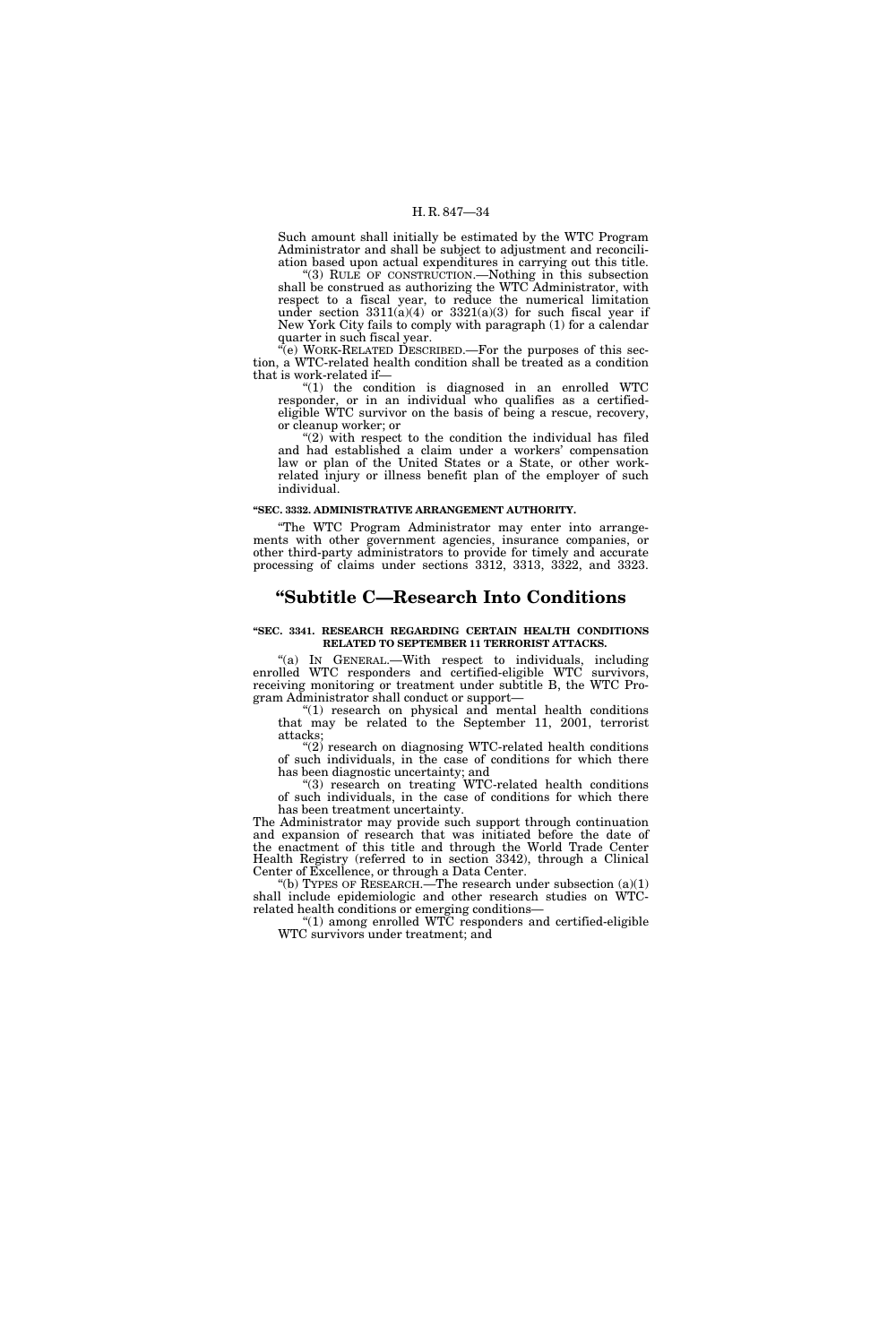"(2) in sampled populations outside the New York City disaster area in Manhattan as far north as 14th Street and in Brooklyn, along with control populations, to identify potential for long-term adverse health effects in less exposed populations.

''(c) CONSULTATION.—The WTC Program Administrator shall carry out this section in consultation with the WTC Scientific/ Technical Advisory Committee.

"(d) APPLICATION OF PRIVACY AND HUMAN SUBJECT PROTEC-TIONS.—The privacy and human subject protections applicable to research conducted under this section shall not be less than such protections applicable to research conducted or funded by the Department of Health and Human Services.

#### **''SEC. 3342. WORLD TRADE CENTER HEALTH REGISTRY.**

''For the purpose of ensuring ongoing data collection relating to victims of the September 11, 2001, terrorist attacks, the WTC Program Administrator shall ensure that a registry of such victims is maintained that is at least as comprehensive as the World Trade Center Health Registry maintained under the arrangements in effect as of April 20, 2009, with the New York City Department of Health and Mental Hygiene.

## **''Subtitle D—Funding**

#### **''SEC. 3351. WORLD TRADE CENTER HEALTH PROGRAM FUND.**

''(a) ESTABLISHMENT OF FUND.— ''(1) IN GENERAL.—There is established a fund to be known as the World Trade Center Health Program Fund (referred to in this section as the 'Fund').

"(2) FUNDING.—Out of any money in the Treasury not otherwise appropriated, there shall be deposited into the Fund for each of fiscal years 2012 through 2016 (and the last calendar quarter of fiscal year 2011)—

"(A) the Federal share, consisting of an amount equal to the lesser of—

''(i) 90 percent of the expenditures in carrying out this title for the respective fiscal year (initially based on estimates, subject to subsequent reconciliation

based on actual expenditures); or<br>"(ii)(I) \$71,000,000 for the last calendar quarter<br>of fiscal year 2011, \$318,000,000 for fiscal year 2012, \$354,000,000 for fiscal year 2013, \$382,000,000 for fiscal year 2014, and \$431,000,000 for fiscal year 2015; and

''(II) subject to paragraph (4), an additional amount for fiscal year 2016 from unexpended amounts for previous fiscal years; plus

''(B) the New York City share, consisting of the amount contributed under the contract under section 3331(d).

''(3) CONTRACT REQUIREMENT.— ''(A) IN GENERAL.—No funds may be disbursed from the Fund unless New York City has entered into a contract with the WTC Program Administrator under section  $3331(d)(1)$ .

''(B) BREACH OF CONTRACT.—In the case of a failure to pay the amount so required under the contract—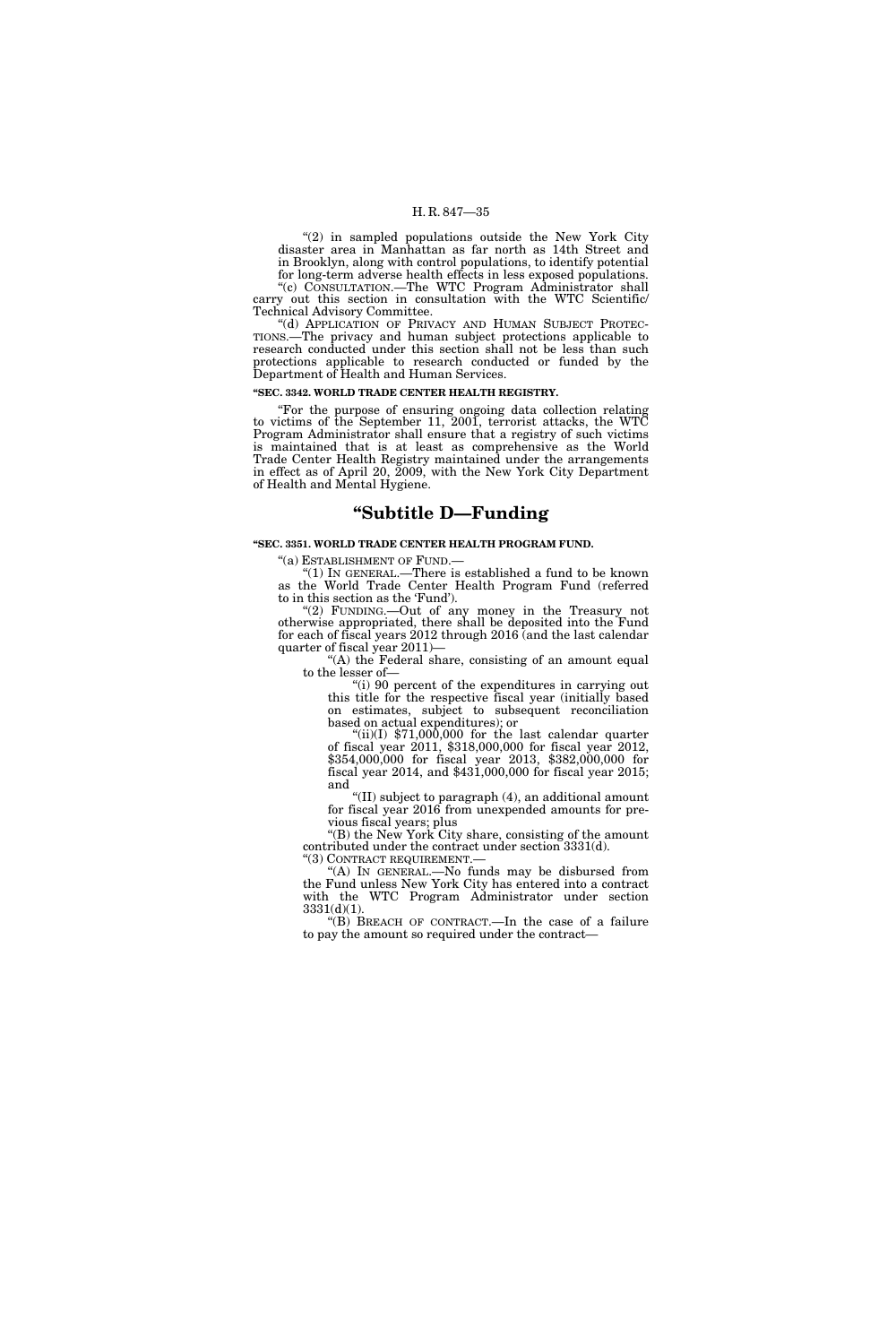''(i) the amount is recoverable under subparagraph (E)(ii) of such section; "(ii) such failure shall not affect the disbursement

of amounts from the Fund; and

''(iii) the Federal share described in paragraph  $(2)(A)$  shall not be increased by the amount so unpaid.

"(4) AGGREGATE LIMITATION ON FUNDING BEGINNING WITH FISCAL YEAR 2016.—Beginning with fiscal year 2016, in no case shall the share of Federal funds deposited into the Fund under paragraph (2) for such fiscal year and previous fiscal years and quarters exceed the sum of the amounts specified in para $graph_2(X)$ (A)(ii)(I).

''(b) MANDATORY FUNDS FOR MONITORING, INITIAL HEALTH EVALUATIONS, TREATMENT, AND CLAIMS PROCESSING.—

"(1) In GENERAL.—The amounts deposited into the Fund under subsection (a)(2) shall be available, without further appropriation, consistent with paragraph (2) and subsection  $(c)$ , to carry out subtitle B and sections  $3302(a)$ ,  $3303$ ,  $3304$ , 3305(a)(2), 3305(c), 3341, and 3342.

"(2) LIMITATION ON MANDATORY FUNDING.—This title does not establish any Federal obligation for payment of amounts in excess of the amounts available from the Fund for such purpose.

''(3) LIMITATION ON AUTHORIZATION FOR FURTHER APPRO-PRIATIONS.—This title does not establish any authorization for appropriation of amounts in excess of the amounts available from the Fund under paragraph (1).

''(c) LIMITS ON SPENDING FOR CERTAIN PURPOSES.—Of the amounts made available under subsection  $(b)(1)$ , not more than each of the following amounts may be available for each of the following purposes:<br>"(1) SURVIVING IMMEDIATE FAMILY MEMBERS OF FIRE-

FIGHTERS.—For the purposes of carrying out subtitle B with<br>respect to WTC responders described in section responders described in section  $3311(a)(2)(A)(ii)$ 

''(A) for the last calendar quarter of fiscal year 2011, \$100,000;

''(B) for fiscal year 2012, \$400,000; and

 $\mathcal{C}(C)$  for each subsequent fiscal year, the amount specified under this paragraph for the previous fiscal year increased by the percentage increase in the consumer price index for all urban consumers (all items; United States city average) as estimated by the Secretary for the 12 month period ending with March of the previous year. ''(2) WTC HEALTH PROGRAM SCIENTIFIC/TECHNICAL ADVISORY

COMMITTEE.—For the purpose of carrying out section  $3302(a)$ — ''(A) for the last calendar quarter of fiscal year 2011, \$25,000;

''(B) for fiscal year 2012, \$100,000; and

''(C) for each subsequent fiscal year, the amount specified under this paragraph for the previous fiscal year increased by the percentage increase in the consumer price index for all urban consumers (all items; United States city average) as estimated by the Secretary for the 12 month period ending with March of the previous year. "(3) EDUCATION AND OUTREACH.—For the purpose of carrying out section 3303—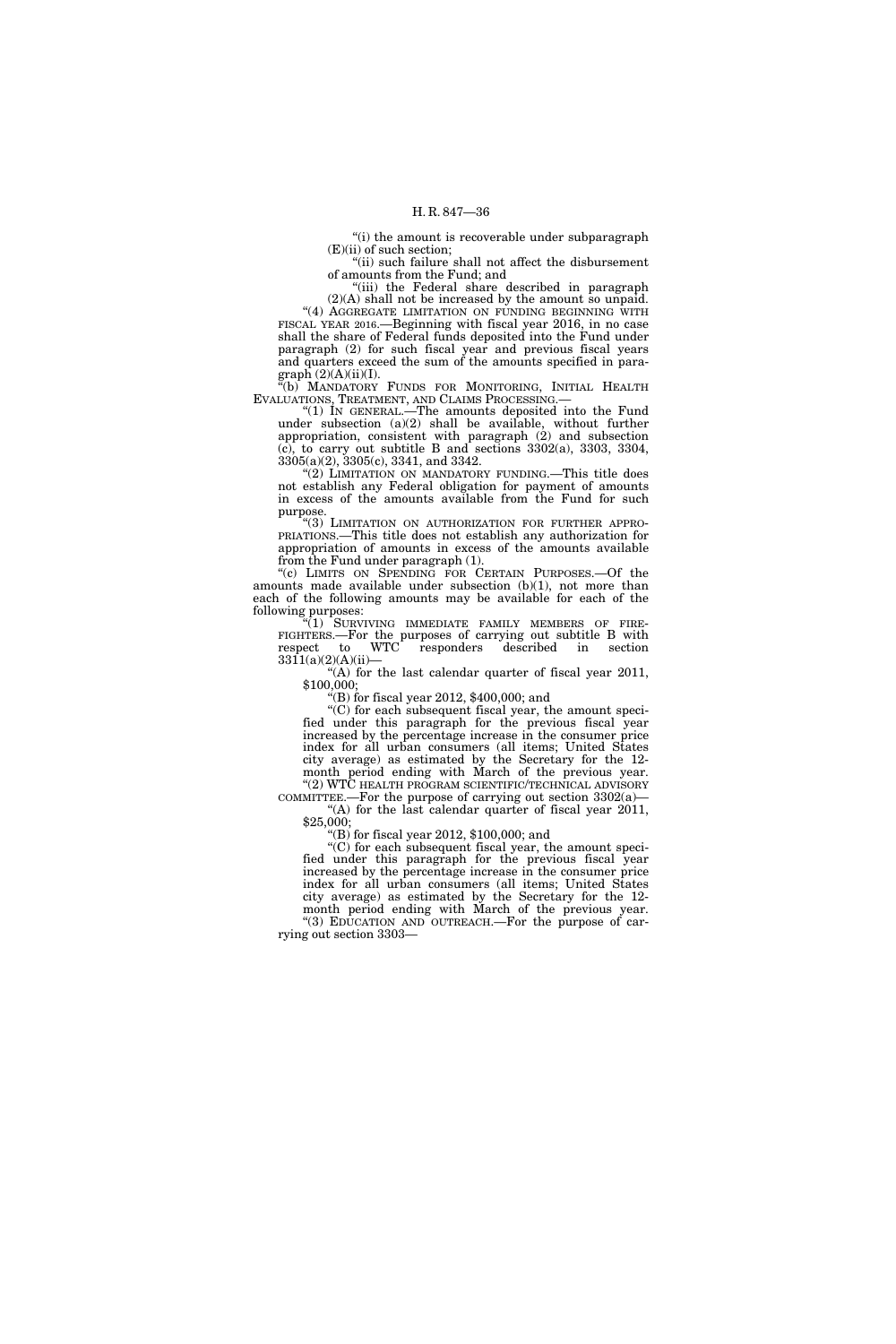"(A) for the last calendar quarter of fiscal year 2011, \$500,000;

 $E(E)$  for fiscal year 2012, \$2,000,000; and

 $\widetilde{C}$ ) for each subsequent fiscal year, the amount specified under this paragraph for the previous fiscal year increased by the percentage increase in the consumer price index for all urban consumers (all items; United States city average) as estimated by the Secretary for the 12 month period ending with March of the previous year.

"(4) UNIFORM DATA COLLECTION.—For the purpose of carrying out section 3304 and for reimbursing Data Centers (as defined in section  $3305(b)(2)$ ) for the costs incurred by such Centers in carrying out activities under contracts entered into under section  $3305(a)(2)$ 

"(A) for the last calendar quarter of fiscal year 2011,  $$2,500,000$ ;

''(B) for fiscal year 2012, \$10,000,000; and

''(C) for each subsequent fiscal year, the amount specified under this paragraph for the previous fiscal year increased by the percentage increase in the consumer price index for all urban consumers (all items; United States city average) as estimated by the Secretary for the 12 month period ending with March of the previous year. ''(5) RESEARCH REGARDING CERTAIN HEALTH CONDITIONS.—

For the purpose of carrying out section 3341—  $\cdot$  "(A) for the last calendar quarter of fiscal year 2011, \$3,750,000;

''(B) for fiscal year 2012, \$15,000,000; and

''(C) for each subsequent fiscal year, the amount specified under this paragraph for the previous fiscal year increased by the percentage increase in the consumer price index for all urban consumers (all items; United States city average) as estimated by the Secretary for the 12 month period ending with March of the previous year.

''(6) WORLD TRADE CENTER HEALTH REGISTRY.—For the purpose of carrying out section 3342—

"(A) for the last calendar quarter of fiscal year 2011,  $$1,750,000$ ;

"(B) for fiscal year 2012, \$7,000,000; and

 $\widetilde{C}$  for each subsequent fiscal year, the amount specified under this paragraph for the previous fiscal year increased by the percentage increase in the consumer price index for all urban consumers (all items; United States city average) as estimated by the Secretary for the 12 month period ending with March of the previous year.''.

## **TITLE II—SEPTEMBER 11TH VICTIM COMPENSATION FUND OF 2001**

#### **SEC. 201. DEFINITIONS.**

Section 402 of the Air Transportation Safety and System Stabilization Act (49 U.S.C. 40101 note) is amended—

(1) in paragraph (6) by inserting '', or debris removal, including under the World Trade Center Health Program established under section 3001 of the Public Health Service Act,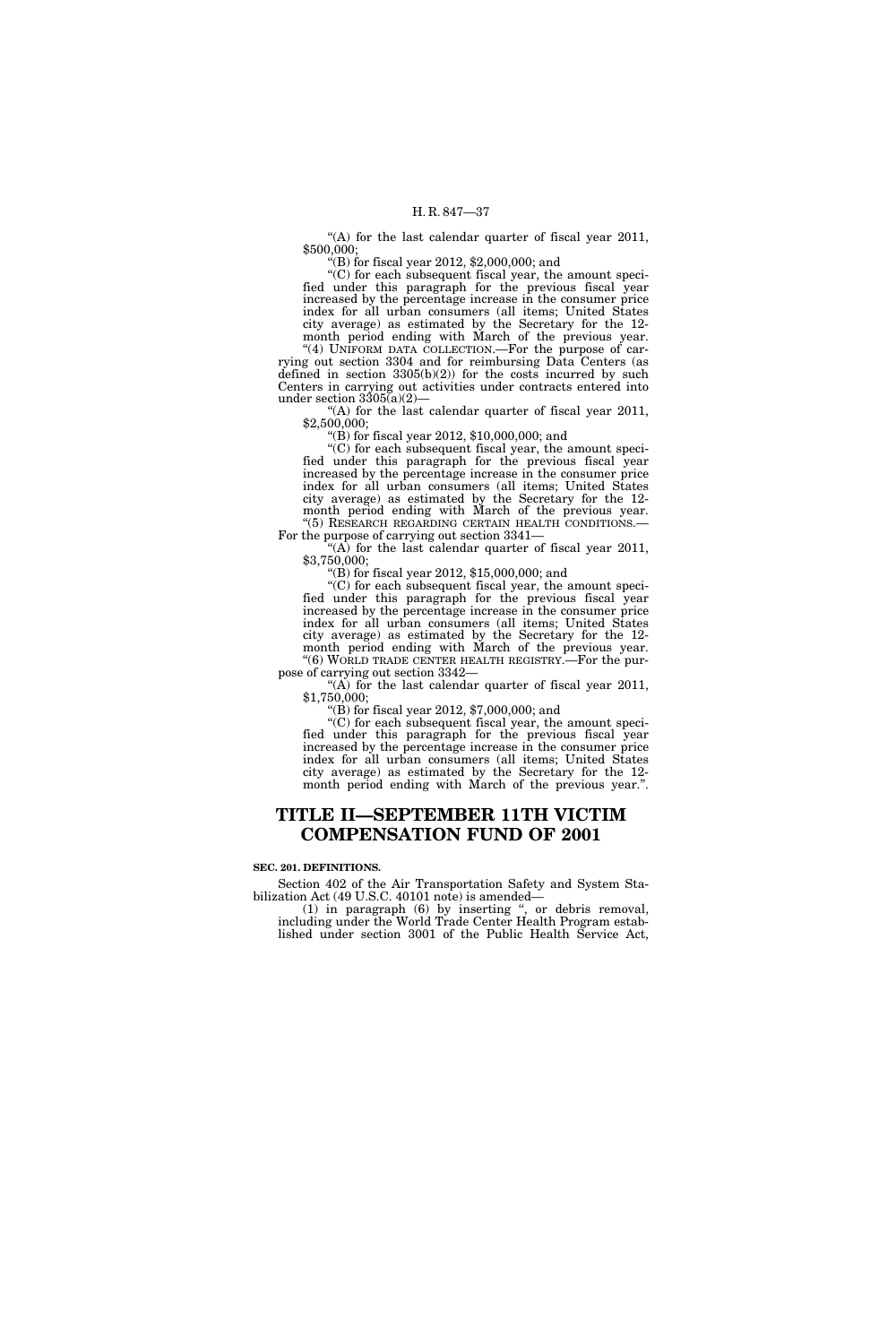and payments made pursuant to the settlement of a civil action described in section  $405(c)(3)(C)(iii)$ " after "September 11, 2001";

(2) by inserting after paragraph (6) the following new paragraphs and redesignating subsequent paragraphs accordingly: ''(7) CONTRACTOR AND SUBCONTRACTOR.—The term 'con-

tractor and subcontractor' means any contractor or subcontractor (at any tier of a subcontracting relationship), including any general contractor, construction manager, prime contractor, consultant, or any parent, subsidiary, associated or allied company, affiliated company, corporation, firm, organization, or joint venture thereof that participated in debris removal at any 9/11 crash site. Such term shall not include any entity, including the Port Authority of New York and New Jersey, with a property interest in the World Trade Center, on September 11, 2001, whether fee simple, leasehold or easement, direct or indirect.

''(8) DEBRIS REMOVAL.—The term 'debris removal' means rescue and recovery efforts, removal of debris, cleanup, remediation, and response during the immediate aftermath of the terrorist-related aircraft crashes of September 11, 2001, with respect to a 9/11 crash site.'';

(3) by inserting after paragraph (10), as so redesignated, the following new paragraph and redesignating the subsequent paragraphs accordingly:

 $(11)$  IMMEDIATE AFTERMATH.—The term 'immediate aftermath' means any period beginning with the terrorist-related aircraft crashes of September 11, 2001, and ending on May 30, 2002.''; and

(4) by adding at the end the following new paragraph: " $(14)$   $9/11$  CRASH SITE.—The term  $9/11$  crash site' means—

''(A) the World Trade Center site, Pentagon site, and Shanksville, Pennsylvania site;

''(B) the buildings or portions of buildings that were destroyed as a result of the terrorist-related aircraft crashes of September 11, 2001;

 $(C)$  any area contiguous to a site of such crashes that the Special Master determines was sufficiently close to the site that there was a demonstrable risk of physical harm resulting from the impact of the aircraft or any subsequent fire, explosions, or building collapses (including the immediate area in which the impact occurred, fire occurred, portions of buildings fell, or debris fell upon and injured individuals); and

''(D) any area related to, or along, routes of debris removal, such as barges and Fresh Kills."

#### **SEC. 202. EXTENDED AND EXPANDED ELIGIBILITY FOR COMPENSA-TION.**

(a) INFORMATION ON LOSSES RESULTING FROM DEBRIS REMOVAL INCLUDED IN CONTENTS OF CLAIM FORM.—Section 405(a)(2)(B) of the Air Transportation Safety and System Stabilization Act (49 U.S.C. 40101 note) is amended—

(1) in clause (i), by inserting '', or debris removal during the immediate aftermath'' after ''September 11, 2001'';

(2) in clause (ii), by inserting ''or debris removal during the immediate aftermath'' after ''crashes''; and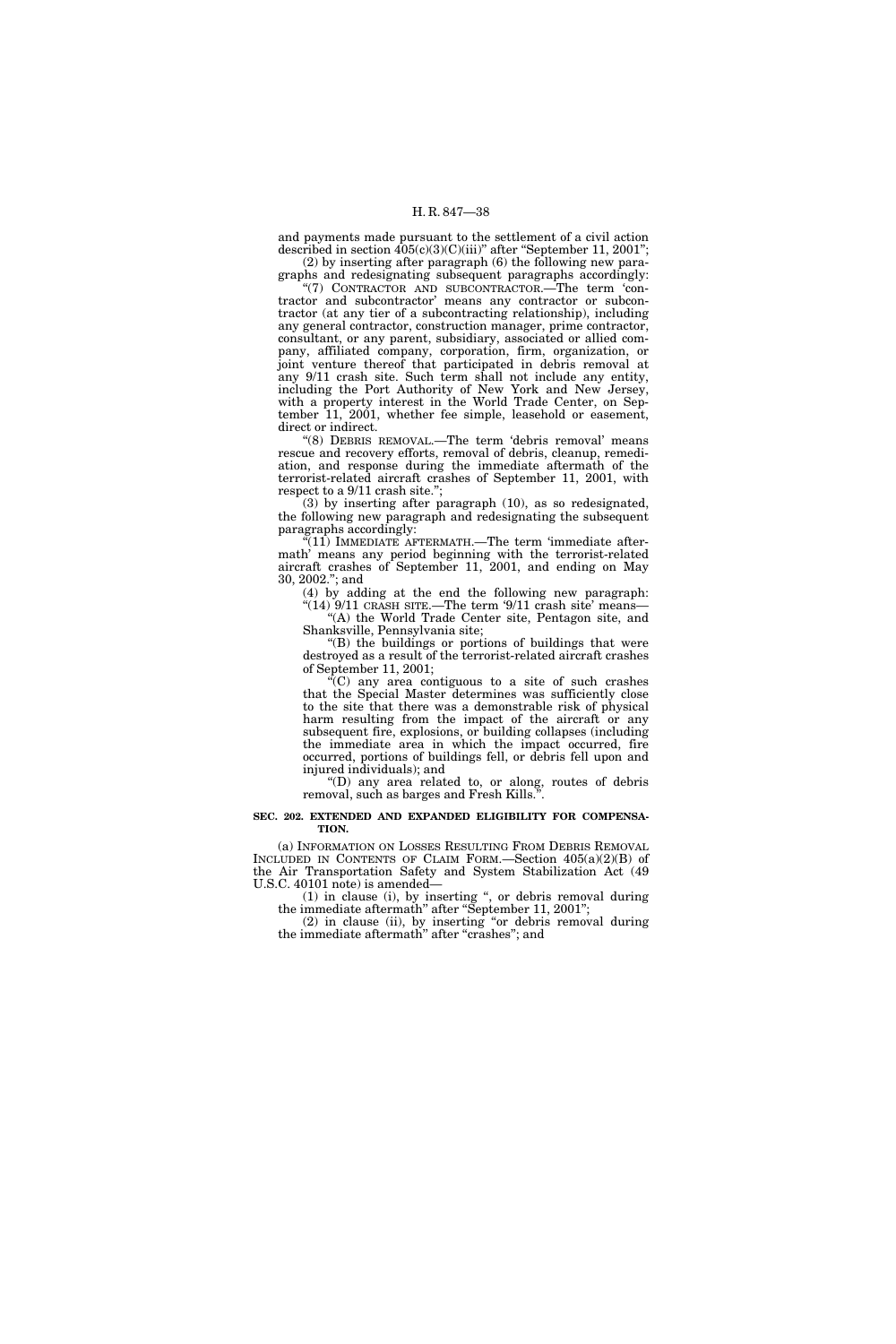(3) in clause (iii), by inserting ''or debris removal during the immediate aftermath'' after ''crashes''. (b) EXTENSION OF DEADLINE FOR CLAIMS UNDER SEPTEMBER

11TH VICTIM COMPENSATION FUND OF 2001.—Section 405(a)(3) of such Act is amended to read as follows:

"(3) LIMITATION.-

''(A) IN GENERAL.—Except as provided by subparagraph (B), no claim may be filed under paragraph (1) after the date that is 2 years after the date on which regulations are promulgated under section 407(a).

''(B) EXCEPTION.—A claim may be filed under paragraph (1), in accordance with subsection  $(c)(3)(A)(i)$ , by an individual (or by a personal representative on behalf of a deceased individual) during the period beginning on the date on which the regulations are updated under section 407(b) and ending on the date that is 5 years after the date on which such regulations are updated."

(c) REQUIREMENTS FOR FILING CLAIMS DURING EXTENDED FILING PERIOD.—Section  $405(c)(3)$  of such Act is amended—

(1) by redesignating subparagraphs (A) and (B) as subparagraphs (B) and (C), respectively; and

(2) by inserting before subparagraph (B), as so redesignated, the following new subparagraph:

"(A) REQUIREMENTS FOR FILING CLAIMS DURING EXTENDED FILING PERIOD.—

''(i) TIMING REQUIREMENTS FOR FILING CLAIMS.— An individual (or a personal representative on behalf of a deceased individual) may file a claim during the period described in subsection  $(a)(3)(B)$  as follows:

''(I) In the case that the Special Master determines the individual knew (or reasonably should have known) before the date specified in clause (iii) that the individual suffered a physical harm at a 9/11 crash site as a result of the terroristrelated aircraft crashes of September 11, 2001, or as a result of debris removal, and that the individual knew (or should have known) before such specified date that the individual was eligible to file a claim under this title, the individual may file a claim not later than the date that is 2 years after such specified date.

''(II) In the case that the Special Master determines the individual first knew (or reasonably should have known) on or after the date specified in clause (iii) that the individual suffered such a physical harm or that the individual first knew (or should have known) on or after such specified date that the individual was eligible to file a claim under this title, the individual may file a claim not later than the last day of the 2-year period beginning on the date the Special Master determines the individual first knew (or should have known) that the individual both suffered from such harm and was eligible to file a claim under this title.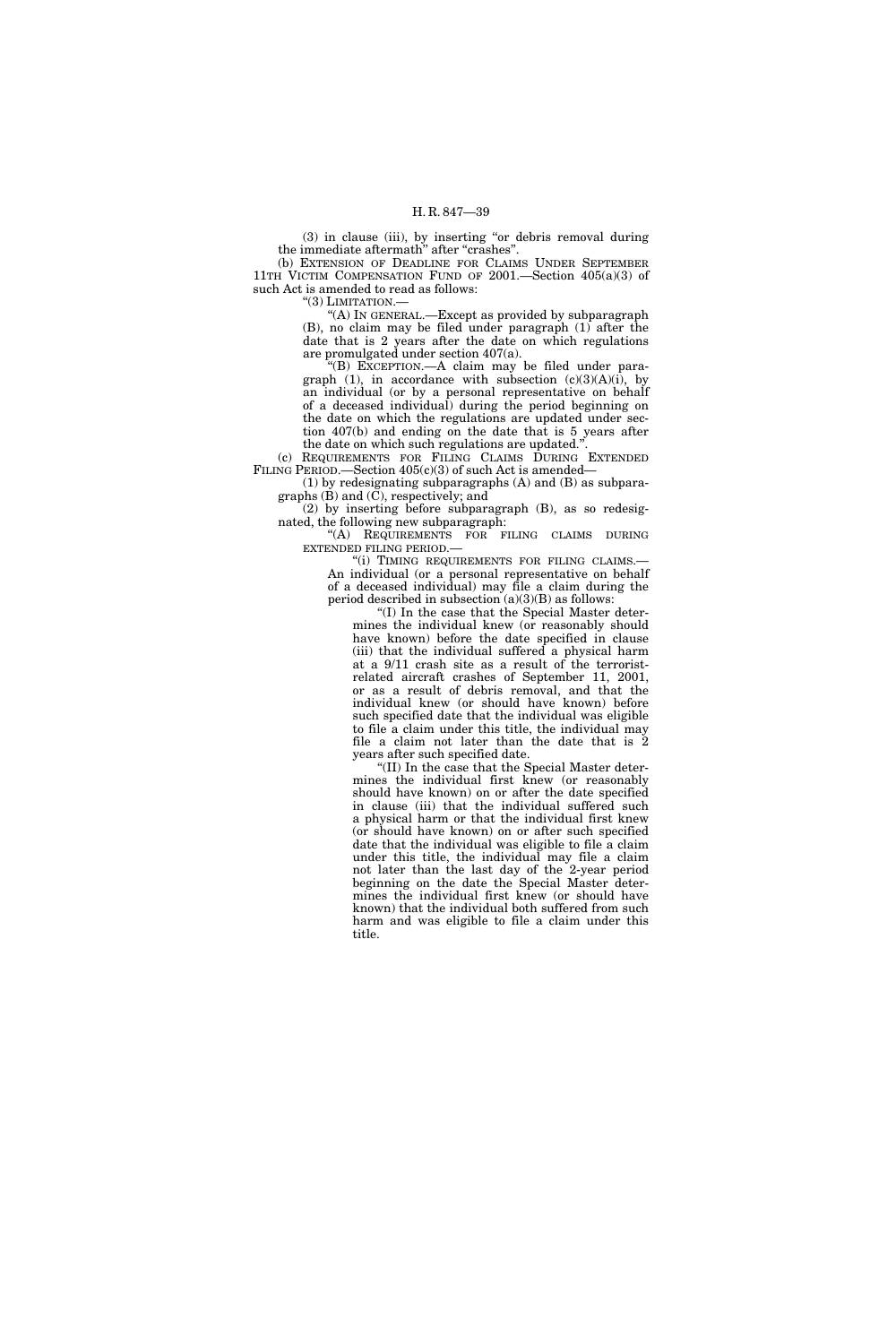"(ii) OTHER ELIGIBILITY REQUIREMENTS FOR FILING CLAIMS.—An individual may file a claim during the period described in subsection (a)(3)(B) only if—

''(I) the individual was treated by a medical professional for suffering from a physical harm described in clause  $(i)(I)$  within a reasonable time from the date of discovering such harm; and

''(II) the individual's physical harm is verified by contemporaneous medical records created by or at the direction of the medical professional who provided the medical care.

''(iii) DATE SPECIFIED.—The date specified in this clause is the date on which the regulations are updated under section  $407(a)$ .".

(d) CLARIFYING APPLICABILITY TO ALL 9/11 CRASH SITES.—Section  $405(c)(2)(A)(i)$  of such Act is amended by striking "or the site of the aircraft crash at Shanksville, Pennsylvania'' and inserting ''the site of the aircraft crash at Shanksville, Pennsylvania, or any other 9/11 crash site''.

(e) INCLUSION OF PHYSICAL HARM RESULTING FROM DEBRIS REMOVAL.—Section 405(c) of such Act is amended in paragraph  $(2)(A)(ii)$ , by inserting "or debris removal" after "air crash".

(f) LIMITATIONS ON CIVIL ACTIONS.—

(1) APPLICATION TO DAMAGES RELATED TO DEBRIS REMOVAL.—Clause (i) of section  $405(c)(3)(C)$  of such Act, as redesignated by subsection (c), is amended by inserting ", or for damages arising from or related to debris removal'' after ''September 11, 2001''.

(2) PENDING ACTIONS.—Clause (ii) of such section, as so redesignated, is amended to read as follows:

''(ii) PENDING ACTIONS.—In the case of an individual who is a party to a civil action described in clause (i), such individual may not submit a claim under this title—

''(I) during the period described in subsection  $(a)(3)(A)$  unless such individual withdraws from such action by the date that is 90 days after the date on which regulations are promulgated under section 407(a); and

''(II) during the period described in subsection  $(a)(3)(B)$  unless such individual withdraws from such action by the date that is 90 days after the date on which the regulations are updated under section 407(b).".

(3) SETTLED ACTIONS.—Such section, as so redesignated, is further amended by adding at the end the following new clause:

> "(iii) SETTLED ACTIONS.—In the case of an individual who settled a civil action described in clause (i), such individual may not submit a claim under this title unless such action was commenced after December 22, 2003, and a release of all claims in such action was tendered prior to the date on which the James Zadroga 9/11 Health and Compensation Act of 2010 was enacted.''.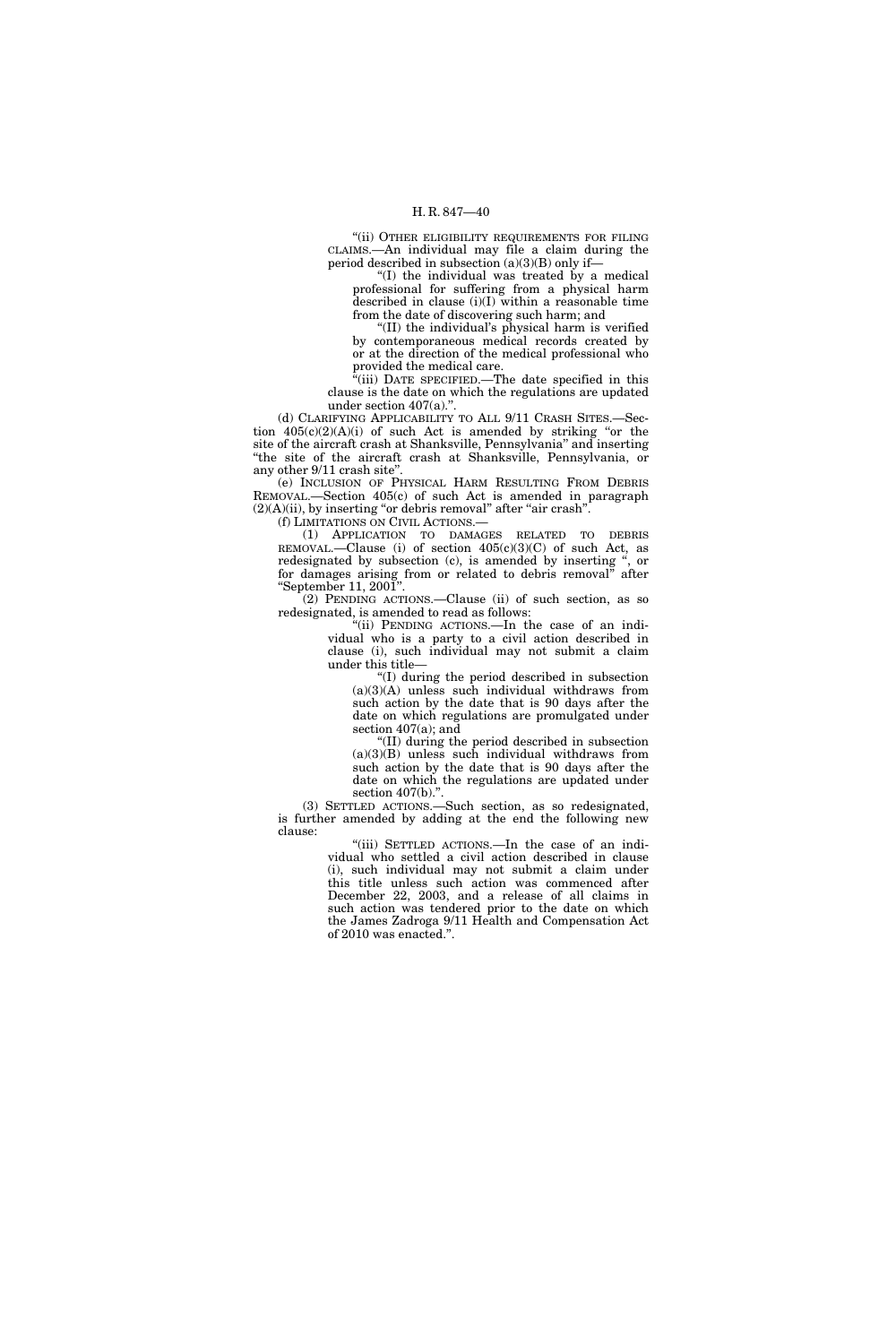#### **SEC. 203. REQUIREMENT TO UPDATE REGULATIONS.**

Section 407 of the Air Transportation Safety and System Stabilization Act (49 U.S.C. 40101 note) is amended—

(1) by striking ''Not later than'' and inserting ''(a) IN GEN-ERAL.—Not later than''; and

(2) by adding at the end the following new subsection: ''(b) UPDATED REGULATIONS.—Not later than 180 days after the date of the enactment of the James Zadroga 9/11 Health and Compensation Act of 2010, the Special Master shall update the regulations promulgated under subsection (a) to the extent necessary to comply with the provisions of title II of such Act.''.

### **SEC. 204. LIMITED LIABILITY FOR CERTAIN CLAIMS.**

Section 408(a) of the Air Transportation Safety and System Stabilization Act (49 U.S.C. 40101 note) is amended by adding at the end the following new paragraphs:

"(4) LIABILITY FOR CERTAIN CLAIMS.—Notwithstanding any other provision of law, liability for all claims and actions (including claims or actions that have been previously resolved, that are currently pending, and that may be filed) for compensatory damages, contribution or indemnity, or any other form or type of relief, arising from or related to debris removal, against the City of New York, any entity (including the Port Authority of New York and New Jersey) with a property interest in the World Trade Center on September 11, 2001 (whether fee simple, leasehold or easement, or direct or indirect) and any contractors and subcontractors, shall not be in an amount that exceeds the sum of the following, as may be applicable:

''(A) The amount of funds of the WTC Captive Insur-

ance Company, including the cumulative interest. ''(B) The amount of all available insurance identified in schedule 2 of the WTC Captive Insurance Company insurance policy.

" $(C)$  As it relates to the limitation of liability of the City of New York, the amount that is the greater of the City of New York's insurance coverage or \$350,000,000. In determining the amount of the City's insurance coverage for purposes of the previous sentence, any amount described in subparagraphs (A) and (B) shall not be included.

"(D) As it relates to the limitation of liability of any entity, including the Port Authority of New York and New Jersey, with a property interest in the World Trade Center on September 11, 2001 (whether fee simple, leasehold or easement, or direct or indirect), the amount of all available liability insurance coverage maintained by any such entity.

" $(E)$  As it relates to the limitation of liability of any individual contractor or subcontractor, the amount of all available liability insurance coverage maintained by such contractor or subcontractor on September 11, 2001.

''(5) PRIORITY OF CLAIMS PAYMENTS.—Payments to plaintiffs who obtain a settlement or judgment with respect to a claim or action to which paragraph  $(4)$  applies, shall be paid solely from the following funds in the following order, as may be applicable:

"(A) The funds described in subparagraph (A) or (B) of paragraph (4).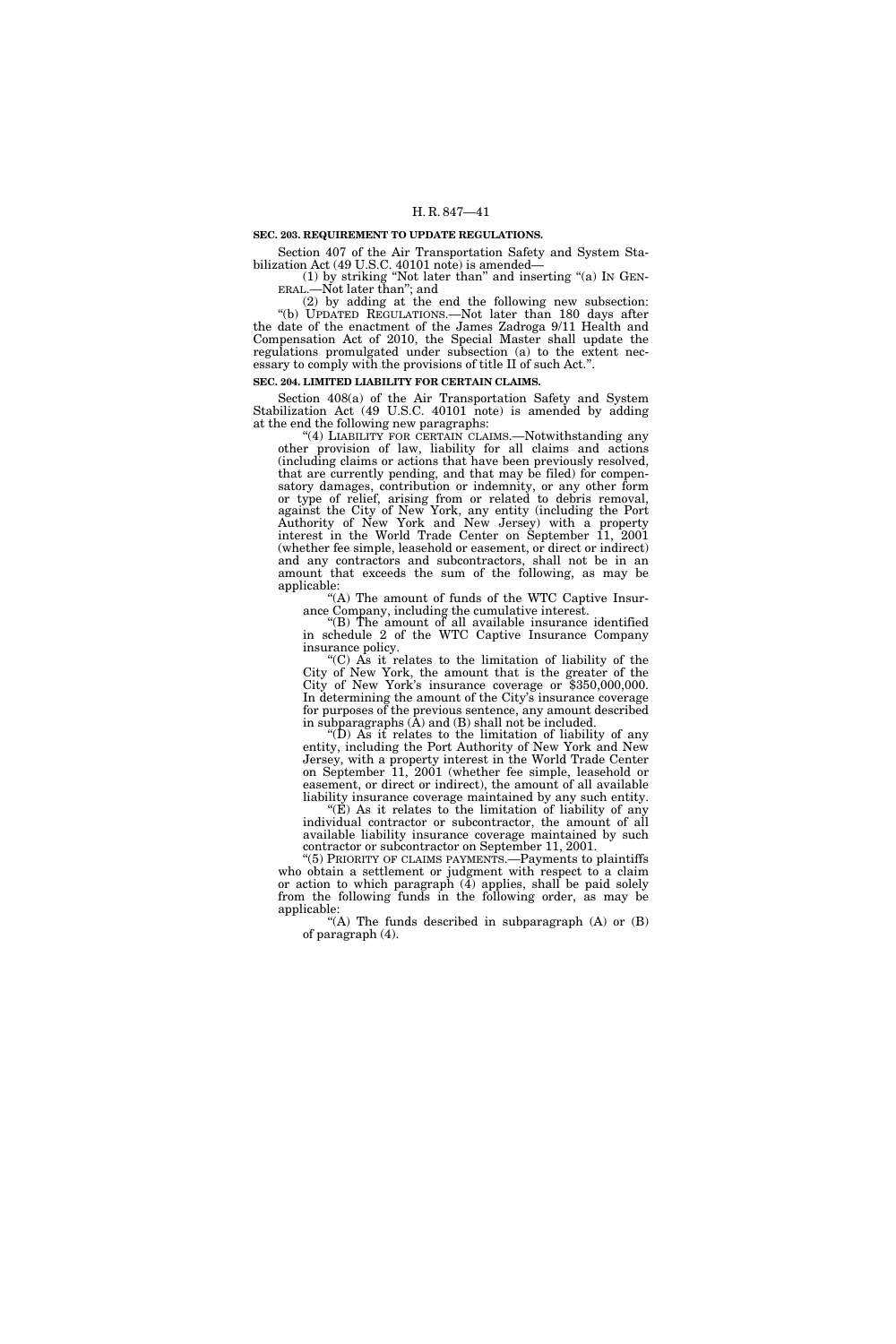''(B) If there are no funds available as described in subparagraph (A) or (B) of paragraph (4), the funds described in subparagraph (C) of such paragraph.

''(C) If there are no funds available as described in subparagraph  $(A)$ ,  $(B)$ , or  $(C)$  of paragraph  $(4)$ , the funds described in subparagraph (D) of such paragraph.

''(D) If there are no funds available as described in subparagraph  $(A)$ ,  $(B)$ ,  $(C)$ ,  $or$   $(D)$  of paragraph  $(4)$ , the funds described in subparagraph (E) of such paragraph.

''(6) DECLARATORY JUDGMENT ACTIONS AND DIRECT ACTION.—Any claimant to a claim or action to which paragraph (4) applies may, with respect to such claim or action, either file an action for a declaratory judgment for insurance coverage or bring a direct action against the insurance company involved, except that no such action for declaratory judgment or direct action may be commenced until after the funds available in subparagraph  $(A)$ ,  $(B)$ ,  $(C)$ , and  $(D)$  of paragraph  $(5)$  have been exhausted consistent with the order described in such paragraph for payment.''.

#### **SEC. 205. FUNDING; ATTORNEY FEES.**

Section 406 of the Air Transportation Safety and System Stabilization Act (49 U.S.C. 40101 note) is amended—

(1) in subsection (a), by striking ''Not later than'' and inserting "Subject to the limitations under subsection (d), not later than'';

(2) in subsection (b)—

(A) by inserting ''in the amounts provided under subsection (d)(1)" after "appropriations Acts"; and

(B) by inserting ''subject to the limitations under subsection (d)'' before the period; and

(3) by adding at the end the following new subsections: "(d) LIMITATION.—

"(1) IN GENERAL.—The total amount of Federal funds paid for compensation under this title, with respect to claims filed on or after the date on which the regulations are updated under section 407(b), shall not exceed \$2,775,000,000. Of such amounts, not to exceed \$875,000,000 shall be available to pay such claims during the 5-year period beginning on such date.

"(2) PRO-RATION AND PAYMENT OF REMAINING CLAIMS.-''(A) IN GENERAL.—The Special Master shall ratably reduce the amount of compensation due claimants under this title in a manner to ensure, to the extent possible,

that— "(i) all claimants who, before application of the limitation under the second sentence of paragraph (1), would have been determined to be entitled to a payment under this title during such 5-year period, receive

a payment during such period; and "(ii) the total amount of all such payments made during such 5-year period do not exceed the amount available under the second sentence of paragraph (1) to pay claims during such period.

''(B) PAYMENT OF REMAINDER OF CLAIM AMOUNTS.— In any case in which the amount of a claim is ratably reduced pursuant to subparagraph (A), on or after the first day after the 5-year period described in paragraph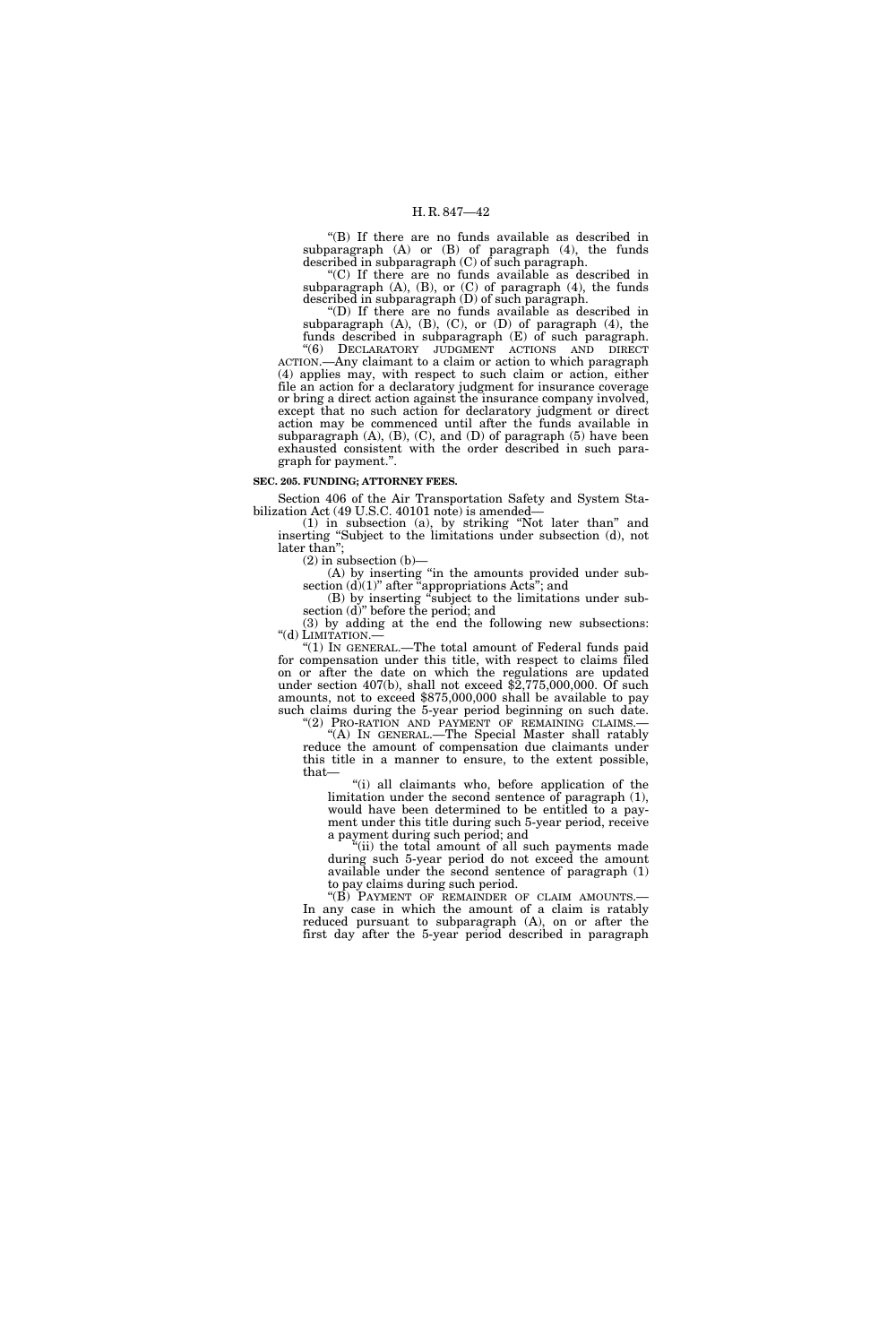(1), but in no event later than 1 year after such 5-year period, the Special Master shall pay to the claimant the amount that is equal to the difference between—

''(i) the amount that the claimant would have been paid under this title during such period without regard to the limitation under the second sentence of paragraph (1) applicable to such period; and

"(ii) the amount the claimant was paid under this title during such period.

''(C) TERMINATION.—Upon completion of all payments pursuant to this subsection, the Victim's Compensation Fund shall be permanently closed.

"(e) ATTORNEY FEES .-

" $(1)$  In GENERAL.—Notwithstanding any contract, the representative of an individual may not charge, for services rendered in connection with the claim of an individual under this title, more than 10 percent of an award made under this title on such claim.

''(2) LIMITATION.—

''(A) IN GENERAL.—Except as provided in subparagraph (B), in the case of an individual who was charged a legal fee in connection with the settlement of a civil action described in section  $405(c)(3)(C)(iii)$ , the representative of the individual may not charge any amount for compensation for services rendered in connection with a claim filed under this title.

''(B) EXCEPTION.—If the legal fee charged in connection with the settlement of a civil action described in section  $405(c)(3)(C)(iii)$  of an individual is less than 10 percent of the aggregate amount of compensation awarded to such individual through such settlement, the representative of such individual may charge an amount for compensation for services rendered to the extent that such amount charged is not more than—

"(i) 10 percent of such aggregate amount through the settlement, minus

"(ii) the total amount of all legal fees charged for services rendered in connection with such settlement.

''(3) DISCRETION TO LOWER FEE.—In the event that the special master finds that the fee limit set by paragraph (1) or (2) provides excessive compensation for services rendered in connection with such claim, the Special Master may, in the discretion of the Special Master, award as reasonable compensation for services rendered an amount lesser than that permitted for in paragraph (1).''.

# **TITLE III—REVENUE RELATED PROVISIONS**

#### **SEC. 301. EXCISE TAX ON CERTAIN FOREIGN PROCUREMENT.**

(a) IMPOSITION OF TAX.— (1) IN GENERAL.—Subtitle D of the Internal Revenue Code of 1986 is amended by adding at the end the following new chapter: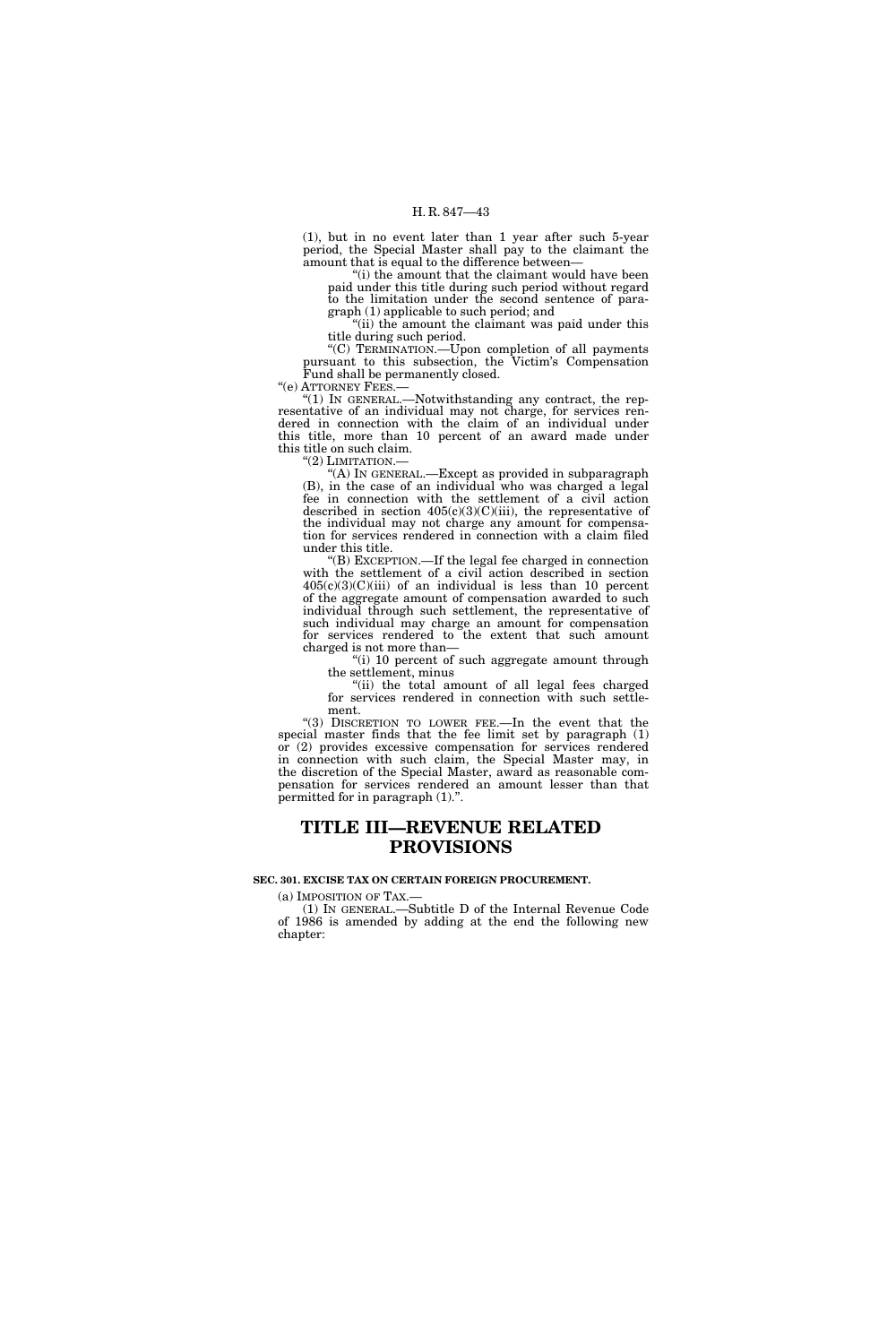#### **''CHAPTER 50—FOREIGN PROCUREMENT**

''Sec. 5000C. Imposition of tax on certain foreign procurement.

#### **''SEC. 5000C. IMPOSITION OF TAX ON CERTAIN FOREIGN PROCURE-MENT.**

"(a) IMPOSITION OF TAX.—There is hereby imposed on any foreign person that receives a specified Federal procurement payment a tax equal to 2 percent of the amount of such specified Federal procurement payment.

''(b) SPECIFIED FEDERAL PROCUREMENT PAYMENT.—For purposes of this section, the term 'specified Federal procurement payment' means any payment made pursuant to a contract with the Government of the United States for—

''(1) the provision of goods, if such goods are manufactured or produced in any country which is not a party to an international procurement agreement with the United States, or

"(2) the provision of services, if such services are provided in any country which is not a party to an international procurement agreement with the United States.

''(c) FOREIGN PERSON.—For purposes of this section, the term 'foreign person' means any person other than a United States per-

son.<br>"(d) ADMINISTRATIVE PROVISIONS.—

''(d) ADMINISTRATIVE PROVISIONS.— ''(1) WITHHOLDING.—The amount deducted and withheld under chapter 3 shall be increased by the amount of tax imposed by this section on such payment.

"(2) OTHER ADMINISTRATIVE PROVISIONS.—For purposes of subtitle F, any tax imposed by this section shall be treated as a tax imposed by subtitle A.''.

(2) CLERICAL AMENDMENT.—The table of chapters for subtitle D of the Internal Revenue Code of 1986 is amended by adding at the end the following new item:

#### ''CHAPTER 50—FOREIGN PROCUREMENT''.

(3) EFFECTIVE DATE.—The amendments made by this subsection shall apply to payments received pursuant to contracts entered into on and after the date of the enactment of this Act.

(b) PROHIBITION ON REIMBURSEMENT OF FEES.—

(1) IN GENERAL.—The head of each executive agency shall take any and all measures necessary to ensure that no funds are disbursed to any foreign contractor in order to reimburse the tax imposed under section 5000C of the Internal Revenue Code of 1986.

(2) ANNUAL REVIEW.—The Administrator for Federal Procurement Policy shall annually review the contracting activities of each executive agency to monitor compliance with the requirements of paragraph (1).

(3) EXECUTIVE AGENCY.—For purposes of this subsection, the term ''executive agency'' has the meaning given the term in section 4 of the Office of Federal Procurement Policy Act (41 U.S.C. 403).

(c) APPLICATION.—This section and the amendments made by this section shall be applied in a manner consistent with United States obligations under international agreements.